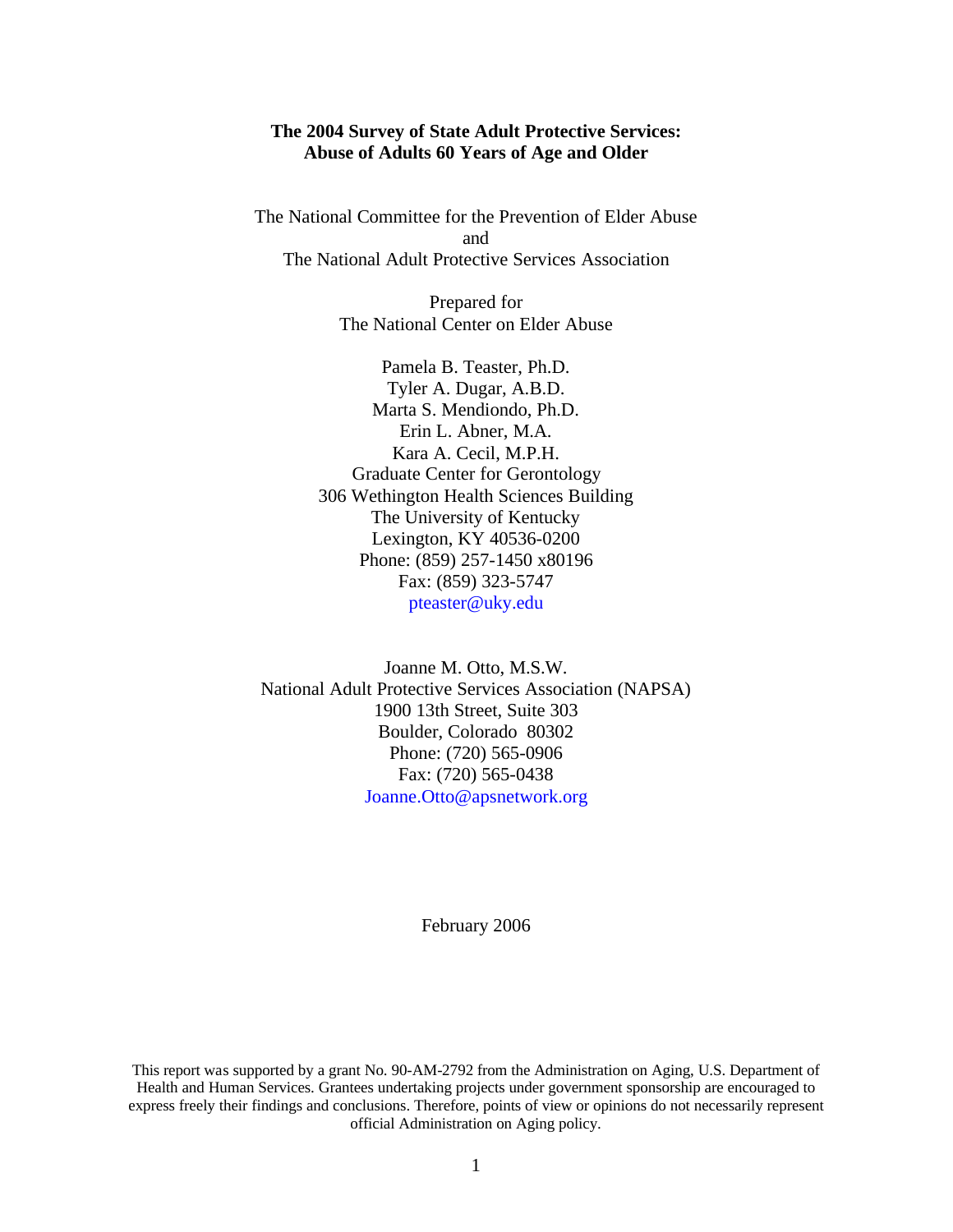# **The National Center on Elder Abuse**

*The Source for Information and Assistance on Elder Abuse*

The National Center on Elder Abuse (NCEA) serves as a national resource for elder rights advocates, adult protective services, law enforcement and legal professionals, medical and mental health providers, public policy leaders, educators, researchers, and concerned citizens. It is the mission of NCEA to promote understanding, knowledge sharing, and action on elder abuse, neglect, and exploitation.

The Center consists of a consortium of five organizations united by a shared commitment to elder abuse prevention. Administered by the National Association of State Units on Aging, NCEA is supported by grant no. 90-AM-2792 from the U.S. Administration on Aging, Department of Health and Human Services.

# **NCEA PARTNERS**

**Sara Aravanis,** Director National Center on Elder Abuse National Association of State Units on Aging  $1201 \overline{15}$ <sup>th</sup> Street, NW, Suite 350 Washington, DC 20005-2800 (202) 898-2586 / Fax: (202) 898-2583 NCEA@nasua.org

**Joseph Snyder**, President National Adult Protective Services Association Director, Adult Protective Services Unit Philadelphia Corporation for Aging 642 North Broad Street Philadelphia, Pennsylvania 14130-3409 (215) 765-9000 / Fax: (215) 282-6611 JSNYDER@pcaphl.org

**Joanne Marlatt Otto,** Executive Director National Adult Protective Services Association 1900 13<sup>th</sup> Street, Suite 303 Boulder, Colorado 80302 (720) 565-0906 / Fax: (303) 443-3361 Joanne.Otto@apsnetwork.org

**Karen Stein**, Director Clearinghouse on Abuse and Neglect of the Elderly/CANE University of Delaware Leadership Program/School of Urban Affairs and Public Policy 111 Academy Street 188-C Graham Hall Newark, Delaware 19716 (302) 831-3525 / Fax: (302) 831-6081 kstein@udel.edu

**Lori Stiegel**, Associate Staff Director Commission on Law and Aging American Bar Association 740  $15^{th}$  Street, NW,  $9^{th}$  Floor Washington, DC 20005-1022 (202) 662-8692 / Fax: (202) 662-8698 lstiegel@staff.abanet.org

**Randolph W. Thomas,** President **Robert B. Blancato**, Immediate Past President National Committee for the Prevention of Elder Abuse 1612 K Street, NW, Suite 400 Washington, DC 20006 (202) 682-4140 / Fax: (202) 223-2099 rthomas149@aol.com rblancato@matzblancato.com

# **National Center on Elder Abuse**

1201 15th Street, NW, Suite 350 Washington, DC 20005-2482 (202) 898-2586 / Fax: (202) 898-2583 NCEA@nasua.org www.elderabusecenter.org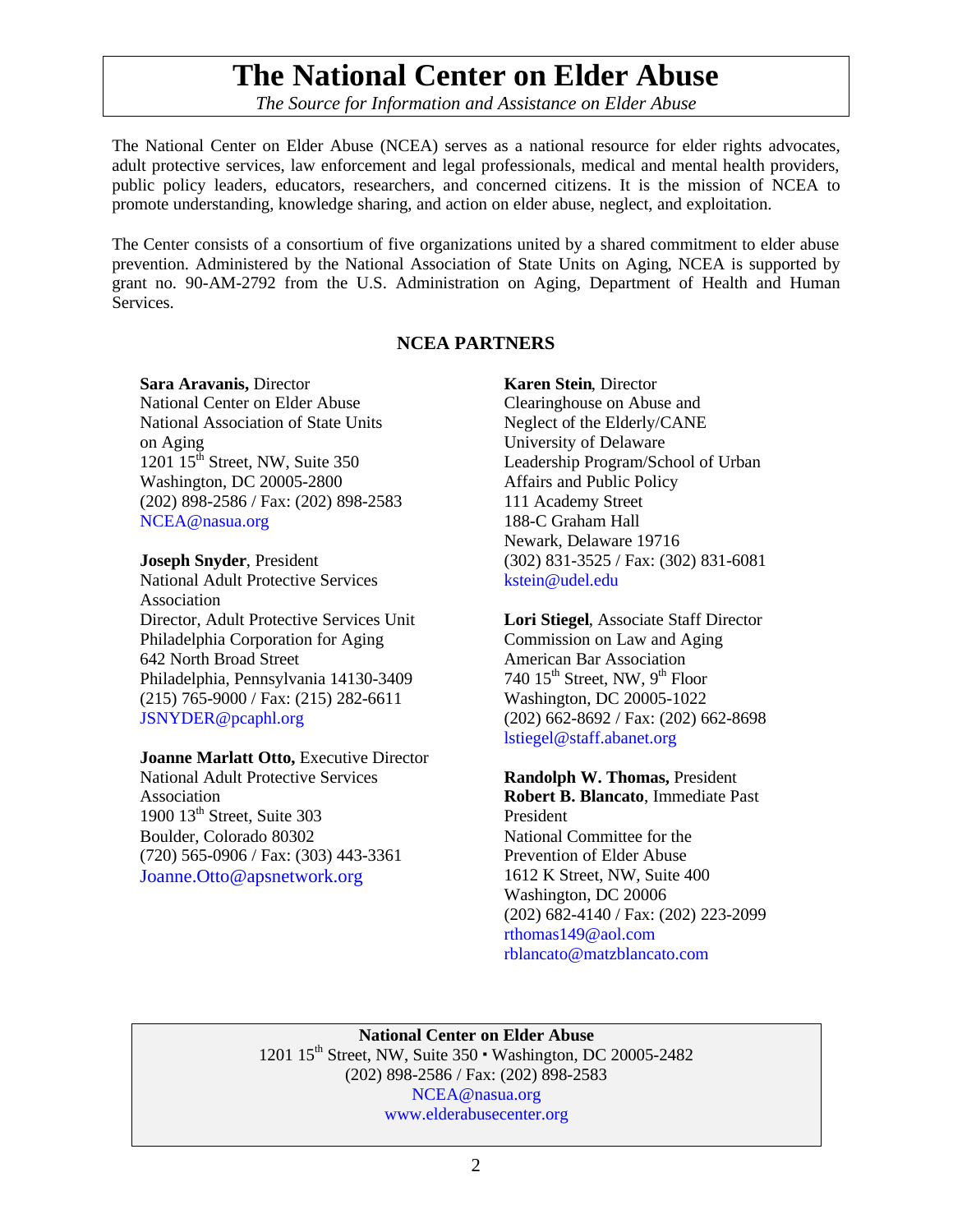# **Acknowledgements**

We are indebted to the Adult Protective Services (APS) staff from all 50 states, the District of Columbia, and Guam who took the time from their extraordinarily busy schedules to complete our survey by providing accurate and useful data. Due to a variety of definitions and state practices, the survey was truly a challenge for some to complete. We appreciate their dedication, their patience, and their commitment to the provision of services to older and vulnerable adults.

Definitions used for this study were compiled by the NAPSA Research Committee:

- ß Paulette St. James (Chair), Adult Protective Services Administrator, Colorado
- Lynne Jacobson, Program Administrator, Aging Services, South Dakota
- Sandi Koll, Adult Protective Services Program Manager, Iowa
- Joe Snyder, Director, Older and Adult Protective Services, Philadelphia, Pennsylvania
- **Marilyn Whalen, Retired Adult Protective Services Program Manager, Tennessee**

We acknowledge and thank Paulette St. James (APS Program Administrator, Colorado Department of Human Services) and Sue Crone (Manager, Division of Protection & Permanency, APS, Kentucky) who completed the pilot surveys and made suggestions on revisions to draft surveys. Karen A. Roberto, Ph.D. (Professor and Director, Center for Gerontology, Virginia Tech) and Joy O. Duke, M.S.W. (Executive Director, Virginia Guardianship Association) were outside reviewers for NCPEA. Marilyn Whalen, M.S.W. (Consultant for NCPEA) also commented on the draft report.

We also express our sincere appreciation to the individuals below. Their support and patience made this study possible.

- Sara Aravanis, National State Units on Aging
- Frank Burns, U.S. Administration on Aging
- **Brandt Chvirko, U.S. Administration on Aging**
- **Barbara Dieker, U.S. Administration on Aging**
- **Stephanie Whittier, U.S. Administration on Aging**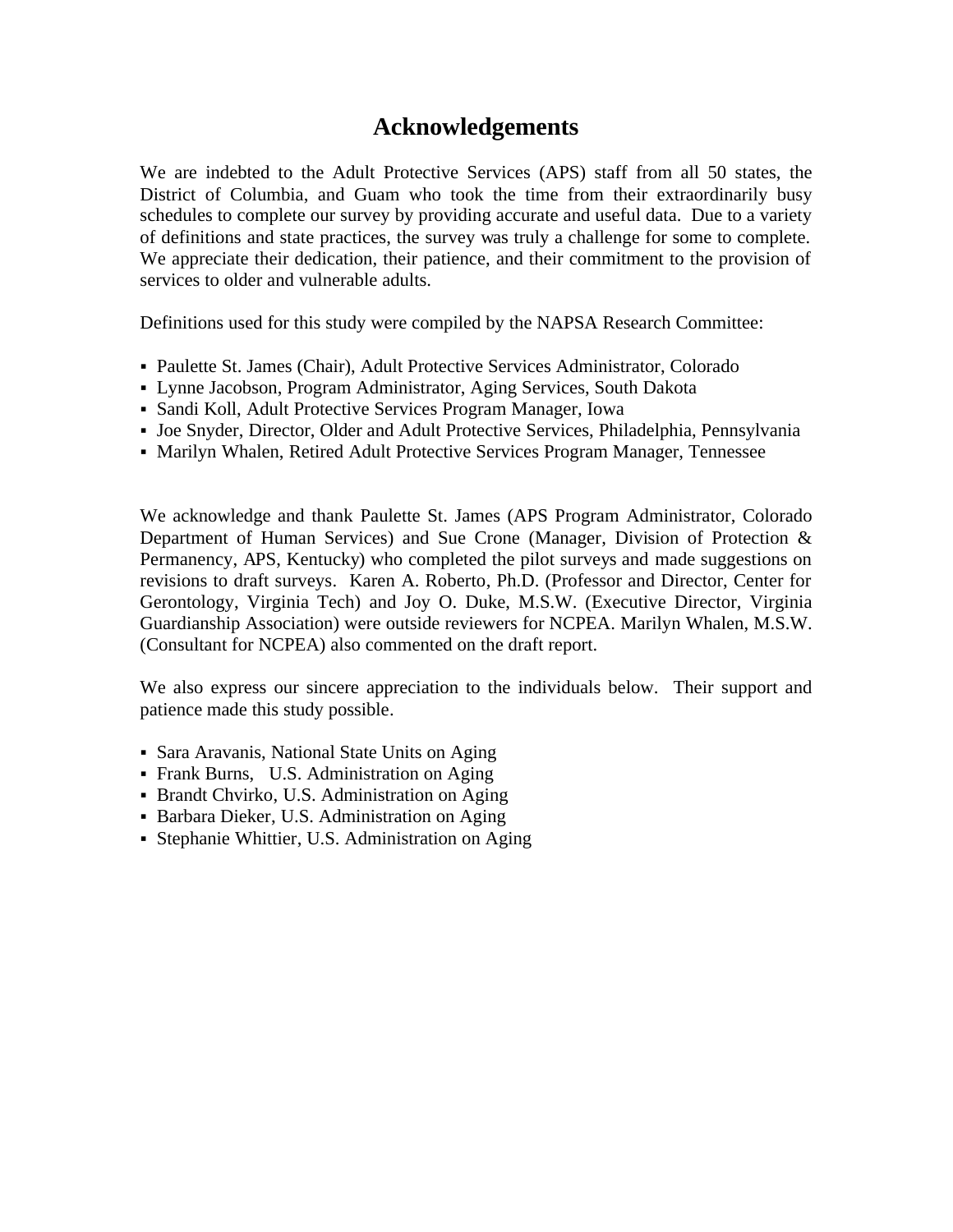# **TABLE OF CONTENTS**

| <b>Section</b>                                             | Page |
|------------------------------------------------------------|------|
| <b>Executive Summary</b>                                   | 5    |
| <b>Adult Protective Services Cases</b>                     | 7    |
| <b>Background Information</b><br>Introduction              | 8    |
| <b>Adult Protective Services</b>                           | 8    |
| Purpose                                                    | 9    |
| Methods                                                    | 10   |
| National Trends, Abuse of Adults of All Ages               | 11   |
| Abuse of Adults, 60+<br><b>Statewide Reporting Numbers</b> | 14   |
| Sources of Elder Abuse Reports                             | 15   |
| Categories of Elder Abuse                                  | 16   |
| Victim Profiles, Substantiated Cases                       | 18   |
| Alleged Perpetrators, Substantiated Cases                  | 19   |
| <b>Interventions and Outcomes</b>                          | 20   |
| <b>Conclusions and Recommendations</b>                     | 20   |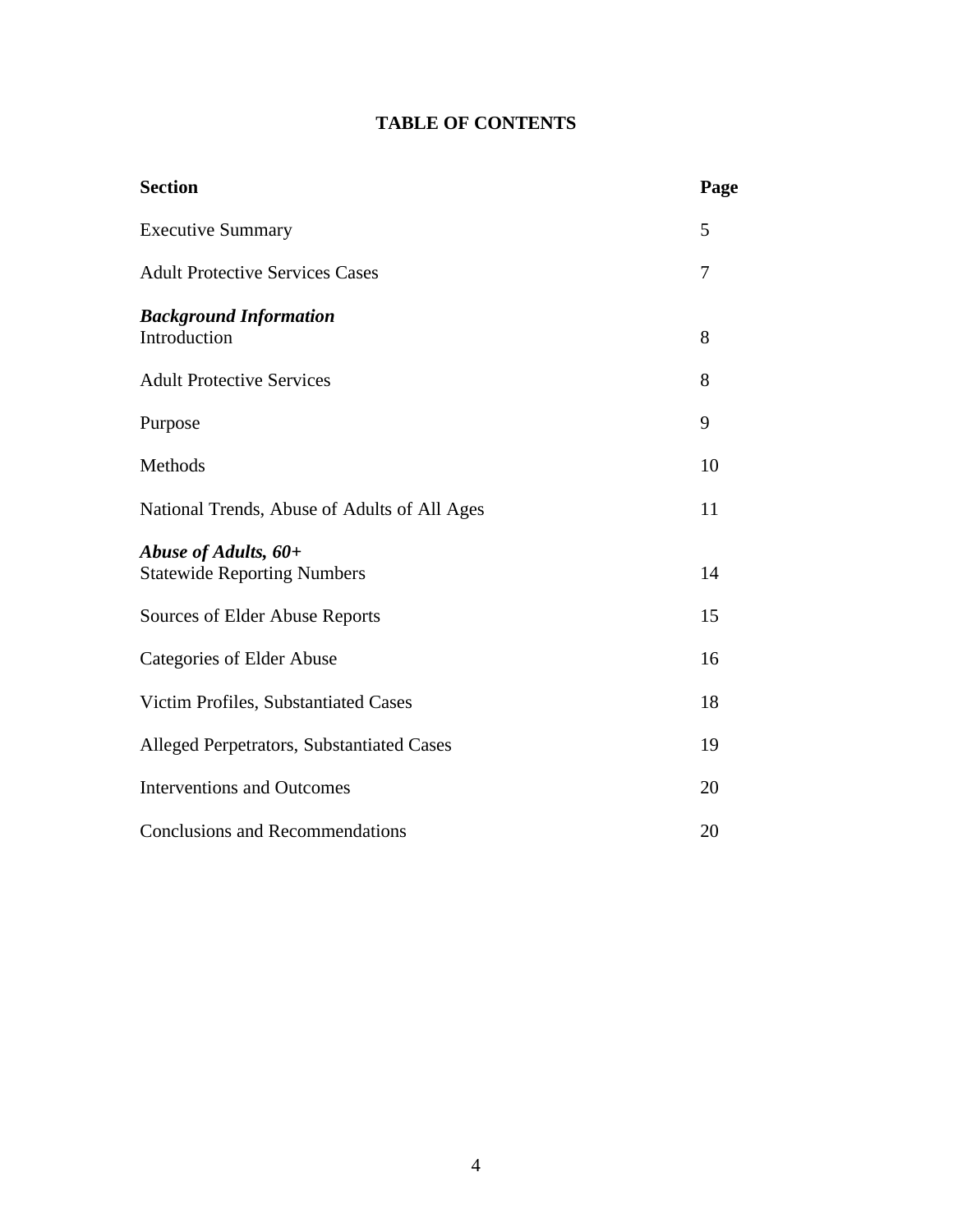#### **EXECUTIVE SUMMARY**

# **The 2004 Survey of Adult Protective Services: Abuse of Adults 60 Years of Age and Older**

This report contains the results of a national survey on elder abuse conducted by the National Center on Elder Abuse (NCEA). Information presented here represents Fiscal Year (FY) 2003 data from Adult Protective Services (APS) in all fifty states, the District of Columbia, and Guam. The report primarily summarizes data concerning reports of abuse for individuals 60 years of age and older. A forthcoming report will discuss abuse of adults of all ages. The National Committee for the Prevention of Elder Abuse (NCPEA) and the National Adult Protective Services Association (NAPSA), partners of the Center, carried out the project. The University of Kentucky conducted the research for NCPEA.

The purpose of the *2004 Survey of Adult Protective Services* was to gather the most recent and accurate state-level APS data on elder abuse. The project was a follow-up to the 2000 report, *A Response to the Abuse of Vulnerable Adults: The 2000 Survey of State Adult Protective Services* and provides data, where comparable, to identify trends. The first part of this report compares the 2004 data concerning abuse of adults of all ages with the 2000 data to provide a context for the age 60+ specific information. **To obtain a copy of the 2000 report, visit the NCEA website at**  www.elderabusecenter.org. **Click on "Statistics, Research and Resources" and go to "National Statistics, 2000 State APS Services Survey Results."**

#### **National Trends- Abuse of Vulnerable Adults of All Ages**

- APS received a total of 565,747 reports of elder and vulnerable adult abuse for persons of all ages (50 states, plus Guam and the District of Columbia). This represents a 19.7% increase from the 2000 Survey (472,813 reports).
- APS investigated 461,135 total reports of elder and vulnerable adult abuse for persons of all ages (49 states). This represents a 16.3% increase from the 2000 Survey (396,398 investigations).
- APS substantiated 191,908 reports of elder and vulnerable adult abuse for victims of all ages (42 states). This represents a 15.6% increase from the 2000 Survey (166,019 substantiated reports).
- The average APS budget per state was \$8,550,369, compared to an average of \$7,084,358 reported in the 2000 Survey (42 states).

### **Statewide Reporting Numbers**

- APS received a total of 253,426 reports on persons aged 60+ (32 states).
- APS investigated a total of 192,243 reports on persons aged  $60+$  (29 states).
- APS substantiated 88,455 reports on persons aged 60+ (24 states).
- APS received a total of 84,767 reports of self-neglect on persons aged 60+ (21 states).
- APS investigated a total of 82,007 reports of self-neglect on persons aged 60+ (20 states).
- APS substantiated 46,794 reports of self-neglect on persons aged 60+ (20 states).
- The most common sources of reports of abuse of adults 60+ were family members (17.0%), social services workers (10.6%), and friends and neighbors (8.0%).

#### **Categories of Elder Abuse, Victims Aged 60+**

Self-neglect was the most common category of investigated reports (49,809 reports or 26.7%), followed by caregiver neglect (23.7%), and financial exploitation (20.8%) (19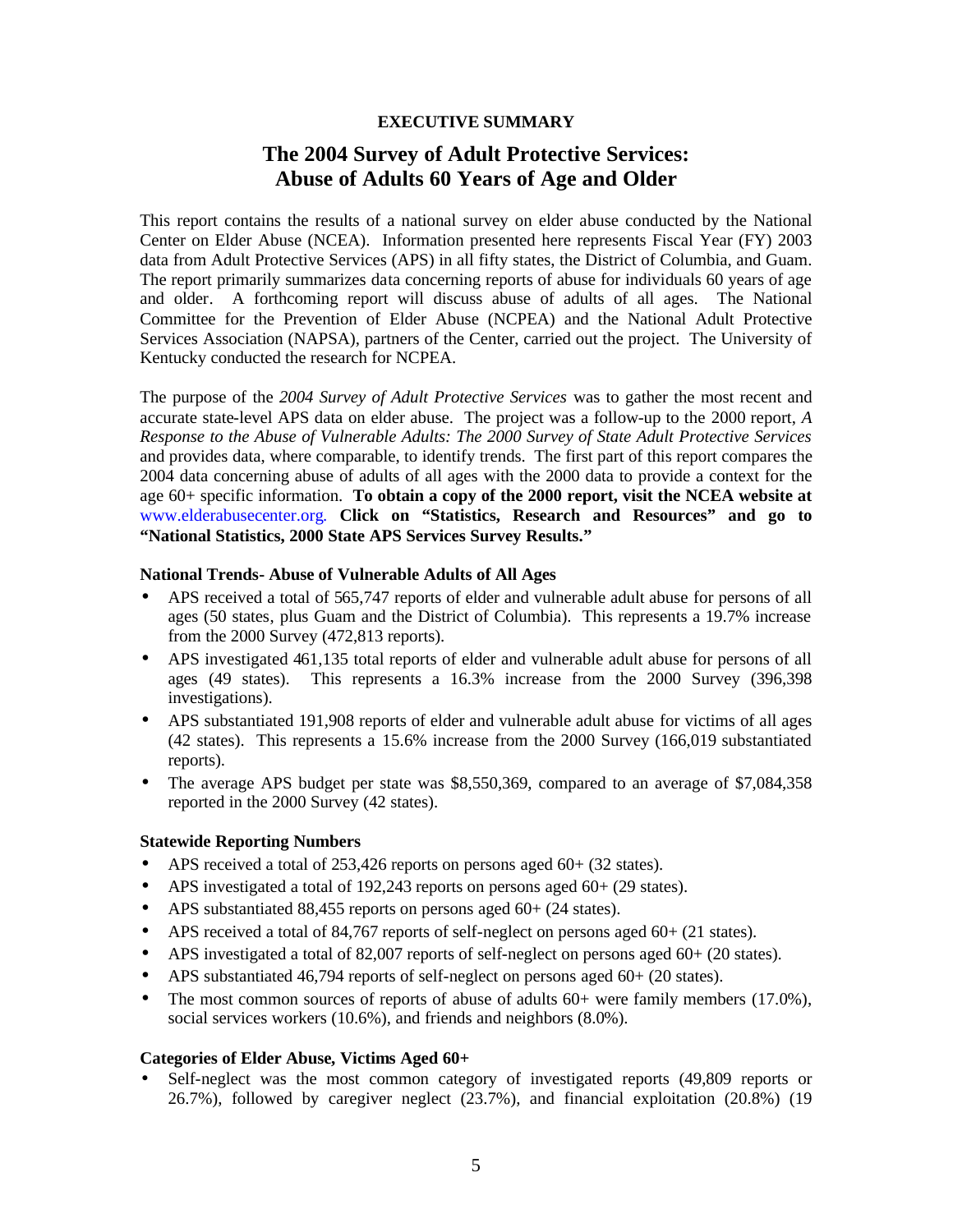States).

• Self-neglect was the most common category of substantiated reports (26,752 reports or 37.2%), followed by caregiver neglect (20.4%), and financial exploitation (14.7%) (19 States).

# **Substantiated Reports, Victims Aged 60+**

- States reported that 65.7% of elder abuse victims were female (15 states).
- Of the victims aged  $60+, 42.8\%$  were 80 years of age and older (20 states).
- The majority of victims were Caucasian (77.1%) (13 states).
- The vast majority (89.3%) of elder abuse reports occurred in domestic settings (13 states).

### **Substantiated Reports, Alleged Perpetrators of Victims Aged 60+**

- States reported that 52.7% of alleged perpetrators of abuse were female (11 states).
- Over three-fourths (75.1%) of alleged perpetrators were under the age of 60 (7 states).
- The most common relationships of victims to alleged perpetrators were adult child (32.6%) and other family member (21.5%) (11 states).
- Twenty-one states (40.4%) maintain an abuse registry or database of alleged perpetrators, while 31 (59.6%) do not.

### **Interventions and Outcomes, Victims Aged 60+**

- Over half (53.2%) of cases were closed because the client was no longer in need of services or the risk of harm was reduced (8 states). Other reasons for closure were the death of the client, client entering a long-term care facility, client refusing further services, client moving out of the service area, unable to locate client, and client referred to law enforcement.
- Only four states, Colorado, Connecticut, Louisiana, and Massachusetts, and Guam provided information on outcomes of APS involvement.

### **Recommendations**

- Accurate and uniform data must be continuously collected at both state and national levels so that abuse trends can be tracked and studied. A concerted effort is necessary to create uniform definitions of, and measures for reporting abuse. As a baseline, all states need to be able to provide the information that this survey requested.
- States should collect detailed age and gender specific information on race and ethnicity of victims and alleged perpetrators. Little is known about the racial composition and ethnic background data of elder abuse victims.
- The inclusion of information on reporters of abuse such as municipal agents, postal service workers, utility workers, and hospital discharge planners suggests that training on the identification of abuse should expand to groups heretofore not known as critical to prevention and intervention efforts.
- It is critical that states collect outcome data on the clients served. This information will be extremely helpful in determining efficacy of APS intervention.
- Increased numbers of reports, investigations, and substantiations lead to the need for increased local, state, and national intervention and education efforts targeted toward the abuse of adults 60+.
- Little information is available about perpetrators and what happens to them as a result of APS intervention. States should collect as much information as possible not only about the victims, but also about the perpetrators. Data collected will inform multiple actors in the elder abuse arena regarding prevention, intervention, and advocacy.
- A national study of APS data, specifically related to the abuse of adults 60+, should be conducted no less than every four years. The increment of every four years is recommended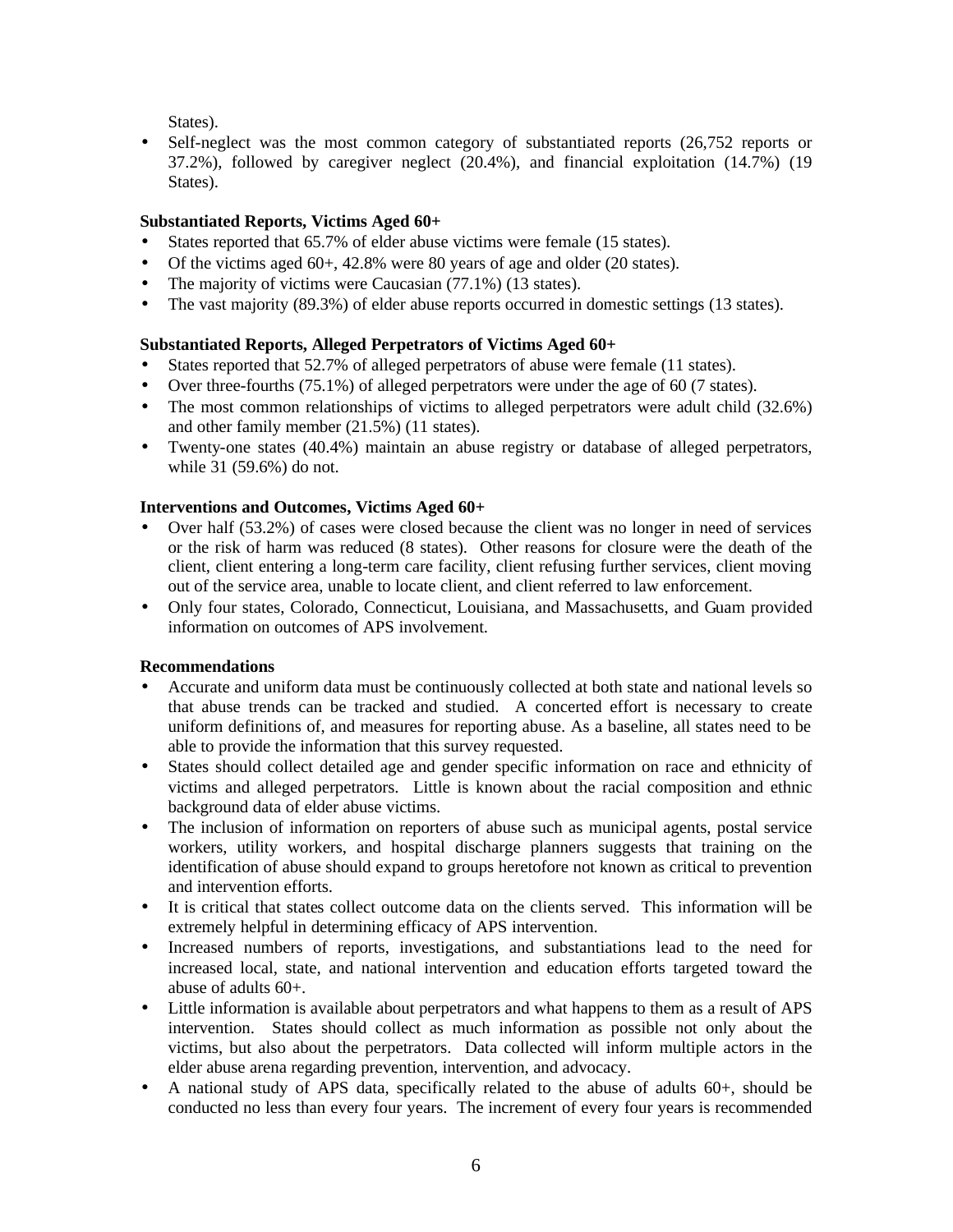because studies conducted in the past twelve years have been conducted within this time frame. This regularity is desirable for methodological comparability.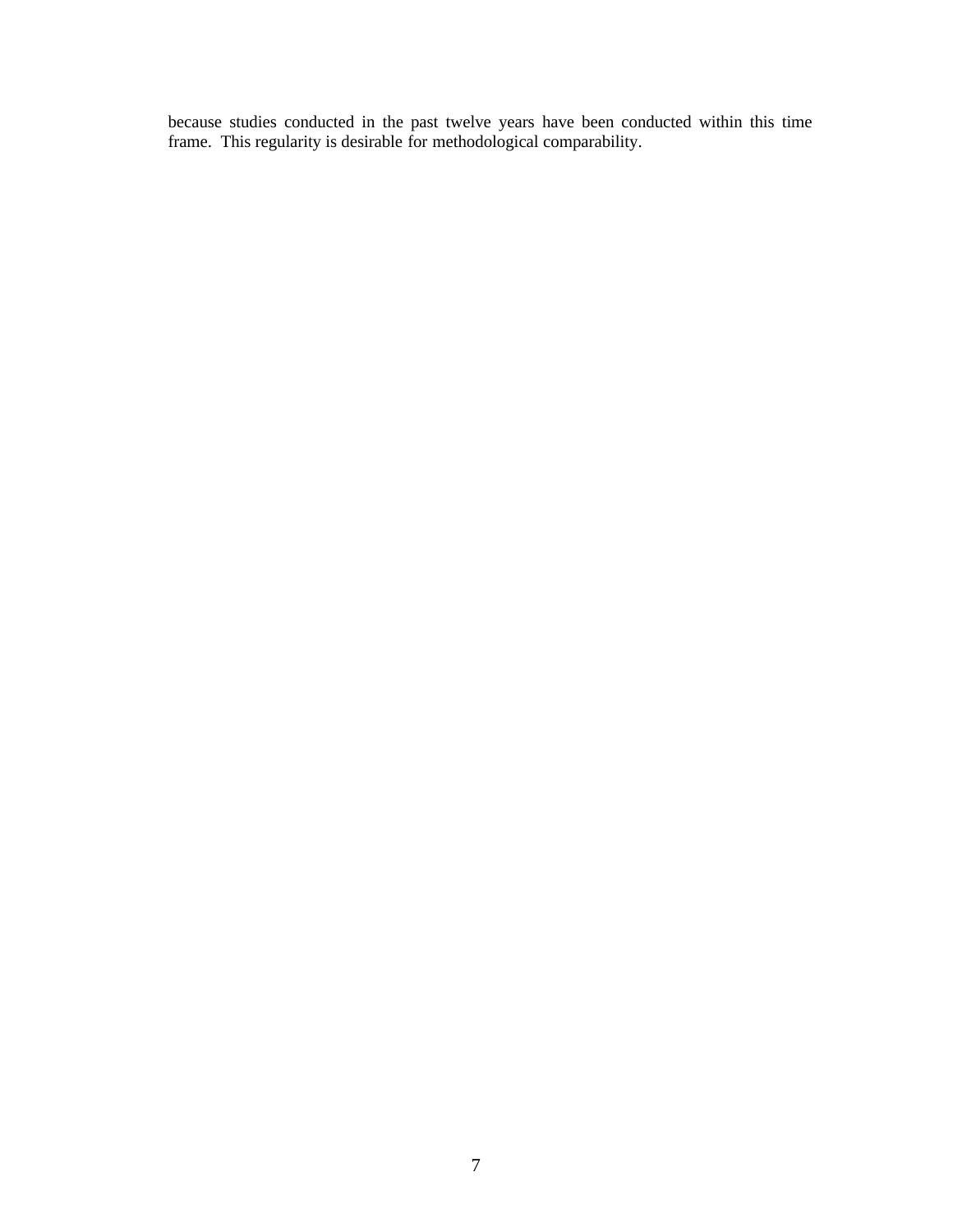#### **Adult Protective Services Cases**

*(Names are changed in order to protect confidentiality*).

Rosa is a 79-year-old widow who lives with Michael, her 52-year-old son. Michael moved in with her after experiencing a divorce in which he lost custody of his two children and ownership of his home. Within months of Michael's move, he assumed responsibility of Rosa's Social Security checks and meager pension. Now, he does not allow her to see visitors and has begun to lock Rosa in her room when he leaves the house. When she has medical appointments, Michael insists on accompanying Rosa throughout all aspects of the examinations. Rosa's longtime neighbors, concerned that they never see their friend, suspect abuse but are unsure of where to turn. Finally, one neighbor dialed the APS hotline.

Eddie is 76 years old and a former high school history teacher. A year ago, his wife of 53 years died suddenly due to a massive stroke. Since that time, he has begun to show signs of memory loss. Eddie, who has always liked to "hold onto things," has begun to hoard newspapers. He claims they are a defense against future September  $11<sup>th</sup>$  terrorists. His three underfed dogs bark incessantly, and the siding is falling off his home. He rarely bathes and leaves the house around 2:00 a.m. to buy groceries once a month. Recently, there was a small fire in his kitchen because he forgot to turn off the stove. His two children, who live out of state, are very worried, but Eddie insists that there is nothing wrong with him. A concerned check-out clerk at the grocery store that Eddie frequents made a report to APS.

Cynthia, a 93-year-old woman with diabetes, has lived in the same home for 60 years. Recently, her granddaughter Carol and her boyfriend Kyle moved in with her to provide caregiving assistance in exchange for rent-free housing. Carol convinced Cynthia to add her to her checking account to help her pay bills. Carol is also trying to convince Cynthia to sign over the deed to the house in order to allow Carol to make house payments and generally "run things more smoothly." Neither Carol nor her boyfriend has worked since moving in with Cynthia. Recently, Carol became physically abusive when she was intoxicated and pushed Cynthia down a short flight of stairs. Cynthia will not contact the authorities because she is embarrassed by the situation. She does not want to have her granddaughter arrested. A teller at Cynthia's bank noticed the irregular account activity and made a report to APS.



*This report is dedicated to people who may be similar to Rosa, Eddie, and Cynthia and the people who help them.*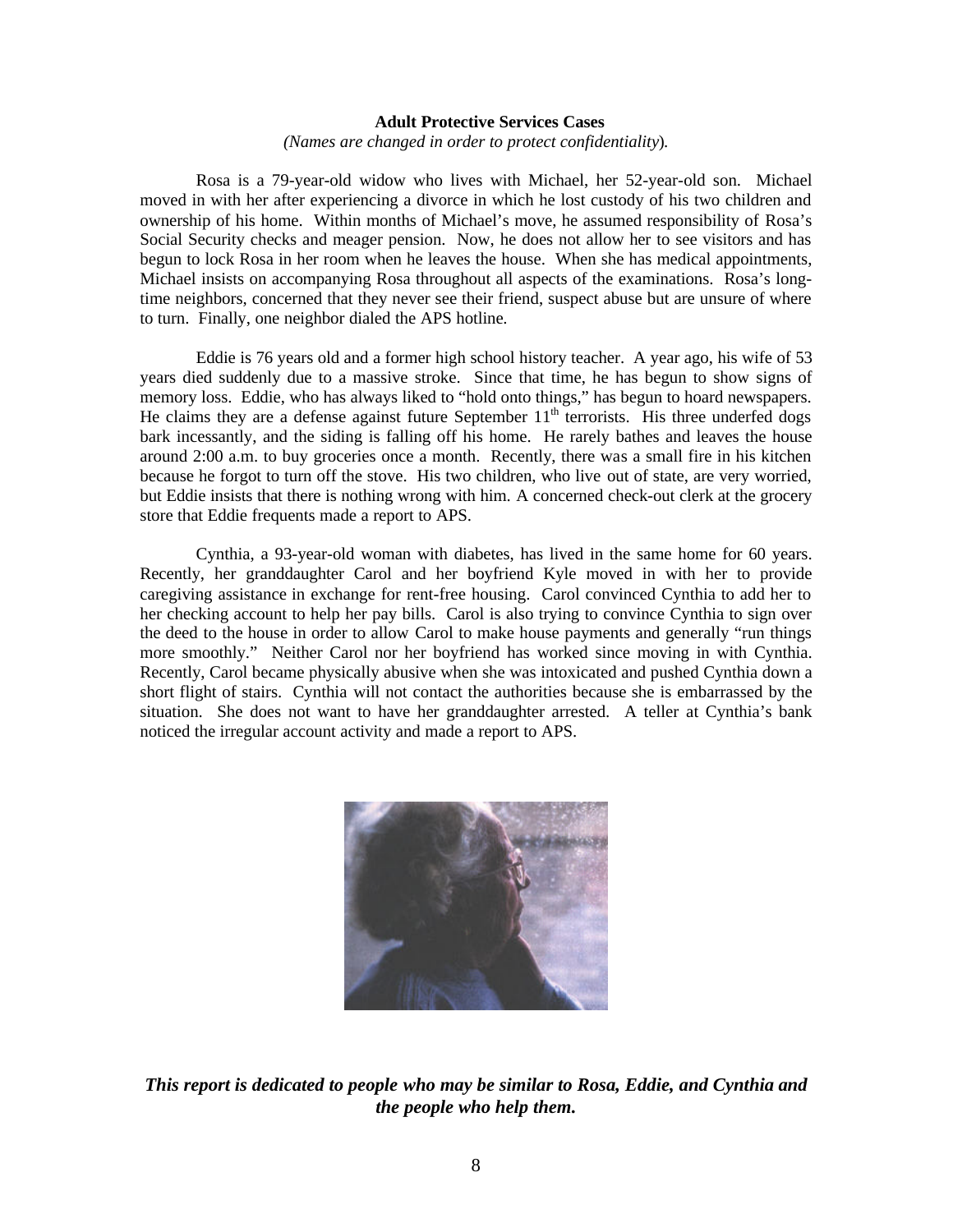### **The 2004 Survey of State Adult Protective Services: Abuse of Adults 60 Years and Older**

#### **Introduction**

This report contains the results of a national survey on elder abuse conducted by the National Center on Elder Abuse (NCEA). Information presented here represents Fiscal Year (FY) 2003 data from Adult Protective Services (APS) in all fifty states, the District of Columbia, and Guam. This paper primarily summarizes data concerning reports of abuse for individuals 60 years of age and older. The National Committee for the Prevention of Elder Abuse (NCPEA) and the National Adult Protective Services Association (NAPSA), partners of the Center, carried out the project. The University of Kentucky conducted the research for NCPEA, who partnered with NAPSA on the project.

Prior to reading this report, a caveat is necessary. APS, as explained in detail below, is not a national program. Established under Title XX of the Social Security Act in 1975, it was a federally mandated program with little or no funding attached. Thus, APS programs developed in accordance with the needs and constructs of each state. While programs do have similarities, each is tailored to the laws and regulations of each state, and the ability of individual states to respond to survey questions are reflective of this fact. For example, there are only ten states that have specific statutory definitions for self-neglect (i.e., Alaska, Colorado, Louisiana, Maryland, New Hampshire, New York, Utah, Washington, Wisconsin and Wyoming.) In the remaining twenty-seven states that provide services for self-neglecting elders and/or vulnerable adults, self-neglect is included as part of another category in the statute**.** To address this problem, definitions for the 2004 Survey were crafted by APS experts who drew from years of experience, knowledge of other states, and the most recent and available research.

#### **Adult Protective Services**

According to a generic definition of APS developed by the National Association of Adult Protective Services, "Adult Protective Services (APS) are those services provided to older people and people with disabilities who are in danger of being mistreated or neglected, are unable to protect themselves, and have no one to assist them" (NAAPSA, May 2001, p. 1). In most states, APS programs are the first responders to reports of abuse, neglect, and exploitation of vulnerable adults.

Although states differ in their statutory and regulatory definitions, general definitions are helpful in understanding this report. For example, for the purposes of this study, a committee of key NAPSA members defined *abuse* as the infliction of physical or psychological harm or the knowing deprivation of goods or services necessary to meet essential needs or to avoid physical or psychological harm.

*Neglect* is defined as the refusal or failure to fulfill any part of a person's obligations or duties to an elder. Neglect may also include failure of a person who has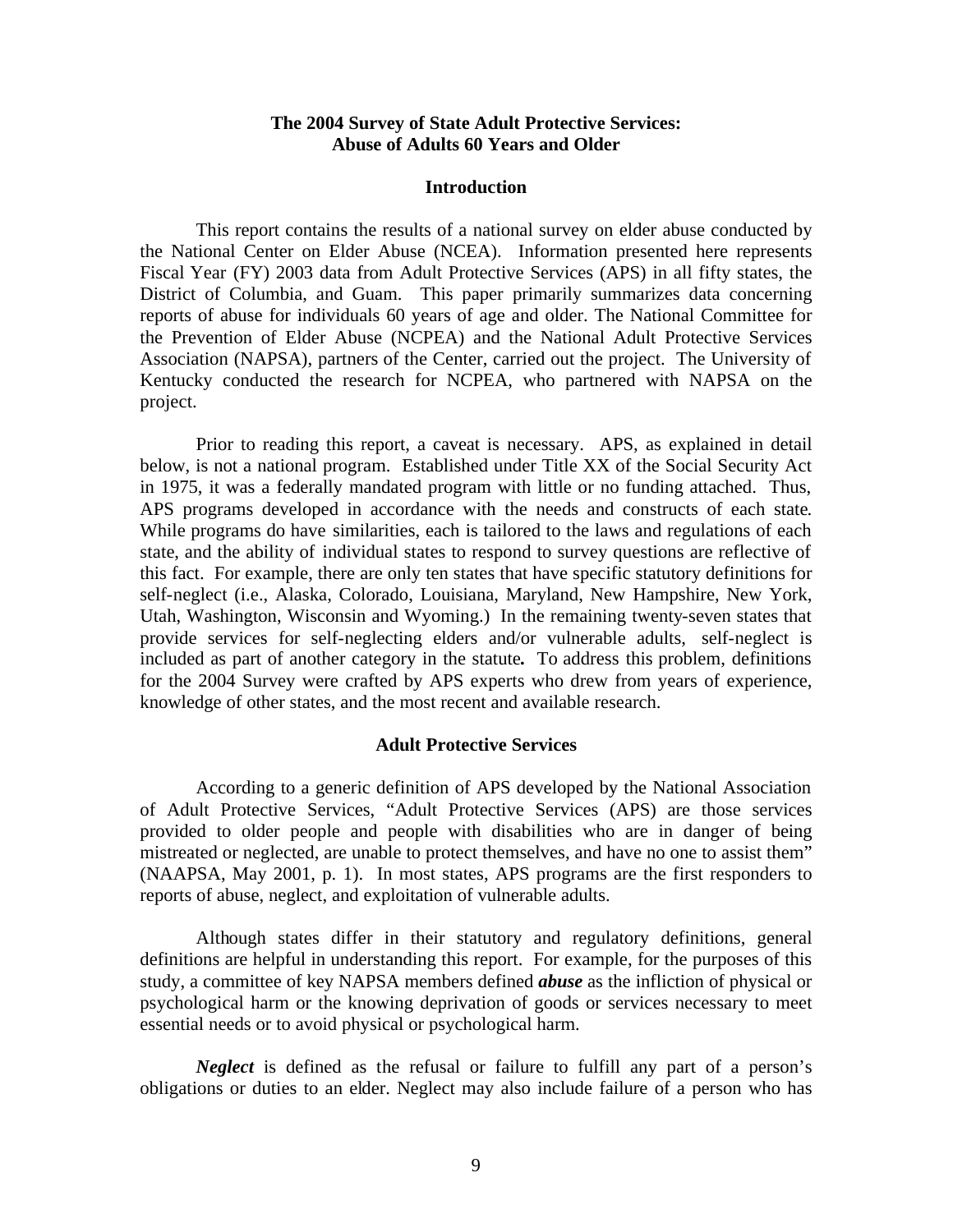fiduciary responsibilities to provide care for an elder (e.g., pay for necessary home care services) or the failure on the part of an in-home service provider to provide necessary care. Neglect typically means the refusal or failure to provide an elderly person/vulnerable adult with such life necessities as food, water, clothing, shelter, personal hygiene, medicine, comfort, personal safety, and other essentials included in an implied or agreed-upon responsibility to an elder.

*Financial or Material Abuse/Exploitation* is defined as the illegal or improper use of an older person's or vulnerable adult's funds, property, or assets. Examples include, but are not limited to, cashing an older/vulnerable person's checks without authorization or permission; forging an older person's signature; misusing or stealing an older person's money or possessions; coercing or deceiving an older person into signing any document (e.g., contracts or will); and the improper use of conservatorship, guardianship, or power of attorney.

*Self-Neglect* is regarded as an adult's inability, due to physical or mental impairment or diminished capacity, to perform essential self-care tasks including (a) obtaining essential food, clothing, shelter, and medical care; (b) obtaining goods and services necessary to maintain physical health, mental health, or general safety; and/or (c) managing one's own financial affairs. Choice of lifestyle or living arrangement is not, in itself, evidence of self-neglect.

Finally, a *vulnerable adult* is defined as a person who is either being mistreated or in danger of mistreatment and who, due to age and/or disability, is unable to protect himself or herself<sup>1</sup>. Though most APS programs serve vulnerable adults regardless of age (based either on their age or incapacity), some serve only older persons. A few programs serve only adults ages 18-59 who have disabilities that keep them from protecting themselves. Interventions provided by APS include, but are not limited to, the following: receiving reports<sup>2</sup> of adult abuse, neglect, or exploitation; investigating these reports; assessing risk; developing and implementing case plans; monitoring services; and evaluating the impact of intervention. Further, APS may provide or arrange for a wide selection of medical, social, economic, legal, housing, law enforcement, or other protective emergency or supportive services (NAAPSA, May 2001).

### **Purpose**

The purpose of the *2004 Survey of Adult Protective Services* was to gather the most recent and accurate state-level APS data on elder abuse. The 2004 Survey builds upon earlier efforts to capture a national picture of elder abuse, as drawn from APS data. Data collection efforts, refined with iterations, have been conducted since 1986 (Tatara, 1996). Because of differences in definitions and varying capabilities among states, comparisons with earlier data have been problematic at best. Replicating questions where possible and reflecting "lessons learned" in previous studies, the 2004 Survey

 $\overline{a}$ 

<sup>&</sup>lt;sup>1</sup> Further definitions created by the NAPSA committee are contained within the survey portion at the end of this report.

 $2^2$ The term "report" is used throughout the document to refer to reports, allegations, and/or complaints.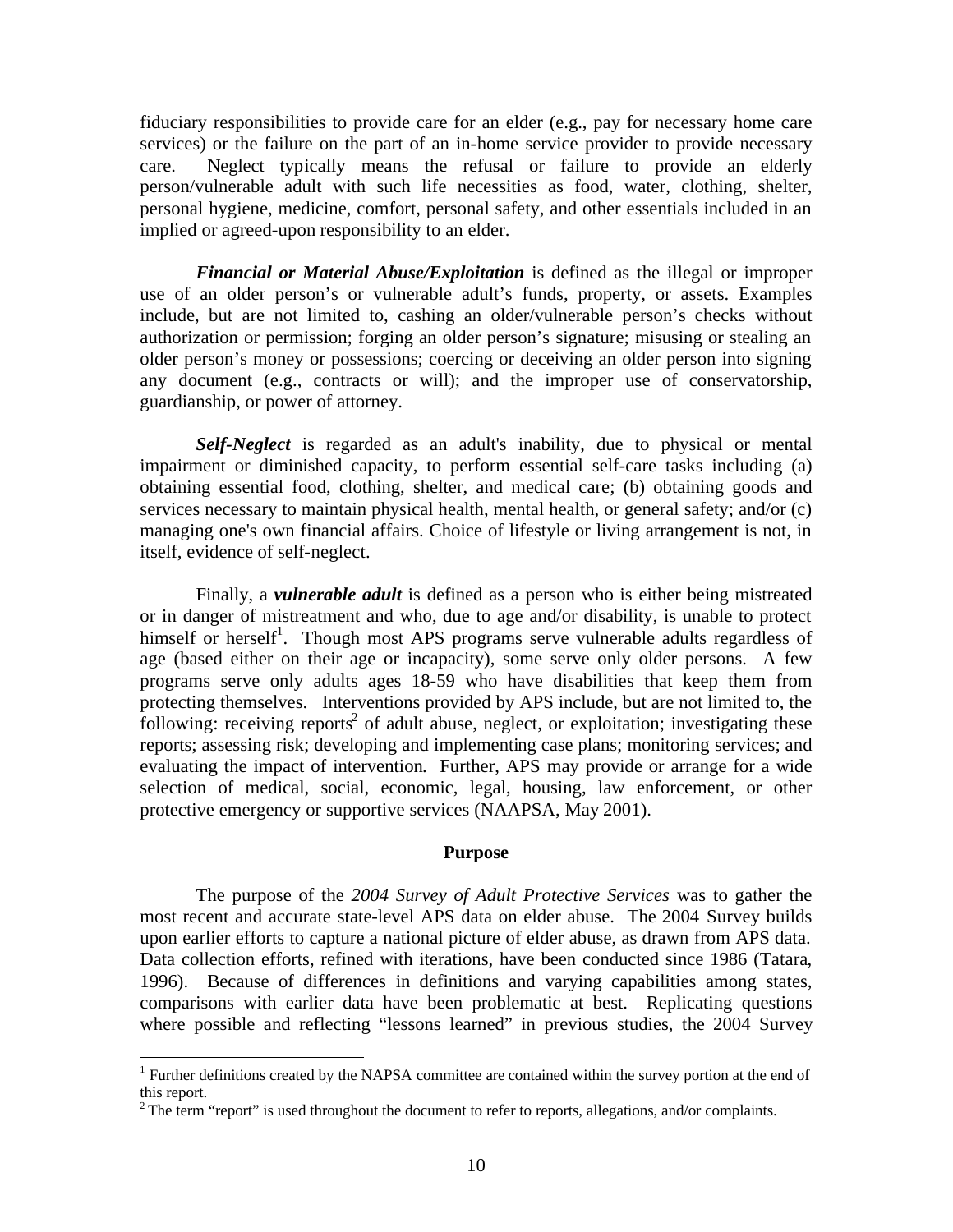represents a follow-up to the *2000 Survey of States* and provides data, where comparable, to identify trends.<sup>3</sup>

The intent of this national report is to provide valuable information to assist APS personnel, advocates for elders, researchers, and policy makers in understanding issues surrounding service and intervention needs, planning, program management, resource allocation, and media inquiries related to the abuse of adults over 60 years of age. It is hoped that this report will not be a static document, but rather that it will be a highly useful tool that will inform not only APS staff at all levels, but also elder advocates and policy makers to assist with prevention, intervention, and advocacy efforts. For researchers, for administrators, and for others who collect data, this information will serve as the most recent, comprehensive, and accurate information gathered on this topic and will serve as a template for baseline data collection in future years. These data should also make a compelling argument, either for the impetus for data collection or for its continuance and refinement. These data will also inform policy decisions on funding levels and other resources related to elder abuse.

#### **Methods**

#### *Survey Population*

The population for this survey included state-level APS administrators in all 50 states, as well as the District of Columbia and Guam (52 respondents). Louisiana, Massachusetts, and Oregon have two separate divisions or agencies, one serving adults 60+ and another serving vulnerable adults ages 18-59. For this report, only data from the division serving adults 60+ are used, except when discussing describing summary information for adults of all ages on pages 10-12 of this report.

### *Data Collection Instrument*

 $\overline{a}$ 

The data collection instrument consisted of a detailed 21 item survey and used *The 2000 Survey of State Adult Protective Services* as a starting point for its design*.* Building on the 2000 Survey where possible, construction of the 2004 Survey began in March 2004 with input from Joanne Otto, Executive Director of NAPSA, and the research team at the University of Kentucky (UK), which included a consultant who holds a Ph.D. in biostatistics. The survey went through refinement and numerous revisions after soliciting and responding to comments from NCEA partners, NAPSA staff, and staff from the Administration on Aging. The survey was also piloted by APS program managers Paulette St. James (Colorado) and Sue Crone (Kentucky) before being sent to state level APS contacts for completion. A copy of the 2004 Survey is found in Appendix A.

NAPSA provided UK a list of APS contacts for all 50 states, the District of Columbia, and Guam. The survey was sent to APS contacts in early September 2004,

 $3$  To obtain a copy of the 2000 report, visit the NCEA website at www.elderabusecenter.org. Click on "Statistics, Research and Resources" and go to "National Statistics, 2000 State APS Services Survey Results."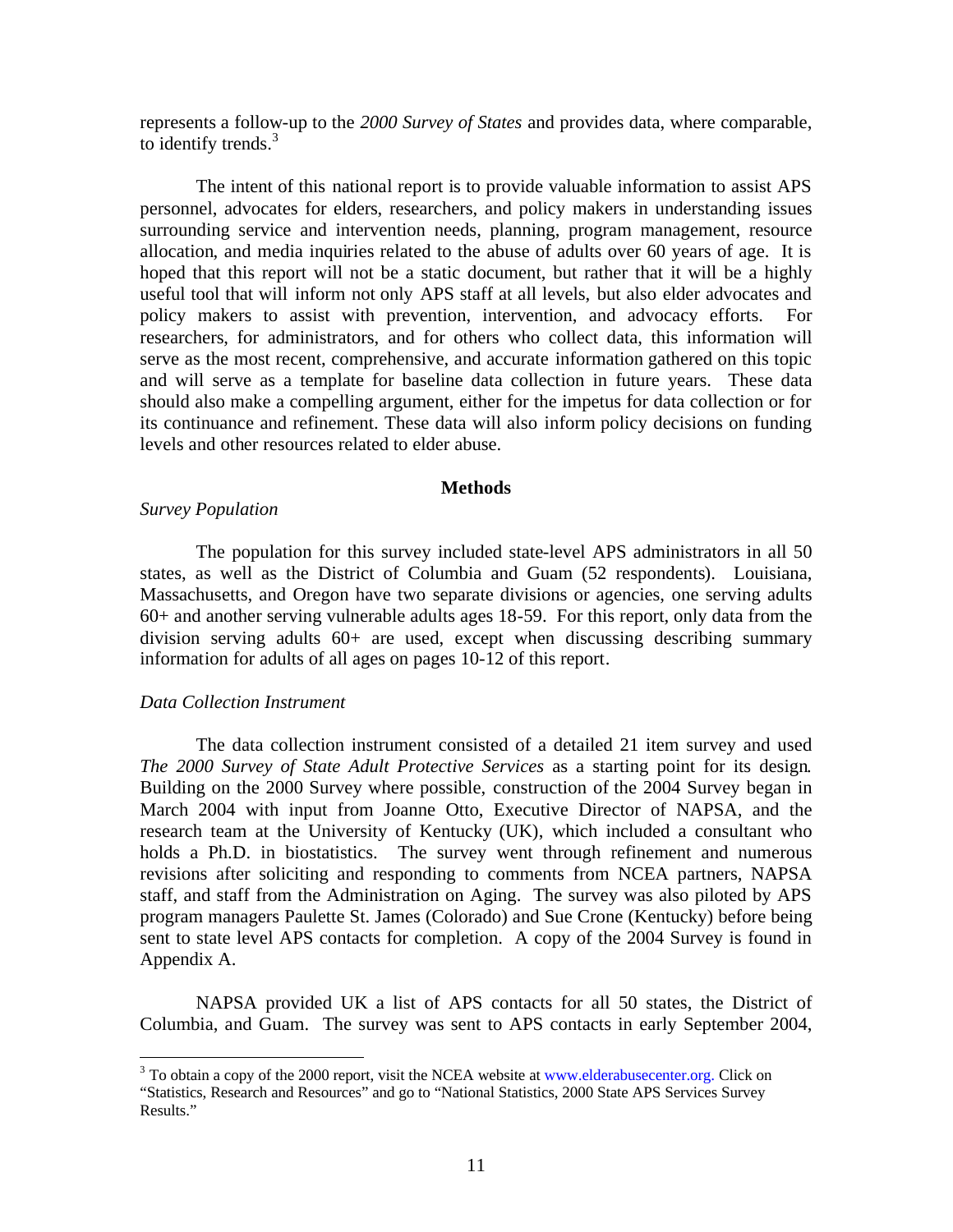and states could return it via e-mail, fax, or traditional mail. The 2004 Survey relied on states' independent data collection. States provided information based on their own records for the 2003 Fiscal Year. The survey included the following sections: Statewide Reporting Numbers, Complaints Received, Categories of Abuse, Victim Information, Alleged Perpetrator Information, Service Delivery and Outcomes, and Funding and Administration. By January 2005, after multiple follow-up efforts, all states, the District of Columbia, and Guam provided data for the report (100% response rate), although not all states were able to respond to every question.

#### *Procedure*

Data from all the states, the District of Columbia and Guam were entered into a spreadsheet and checked for accuracy after each entry. To double-check accuracy, all data were re-entered by a second research assistant, and the statistical consultant compared the two data sets for data entry errors. Slight discrepancies, usually relating to wording choices or spelling, were found and corrected. The NAPSA director also reviewed the data to check for inconsistent answers. In addition, members of the UK research team made numerous telephone calls and sent many e-mail messages to clarify answers provided. Numbers in the tables and text of the report were double-checked by the UK research team. Prior to NCEA partner review, the report was reviewed by members of NAPSA, NCPEA, and three independent outside reviewers. The UK research team responded to reviewers' suggestions and made changes where possible and as warranted.

#### **National Trends, Abuse of Adults of All Ages**

#### *Numbers of Elder Abuse Reports Received by APS*

**Brief information on abuse of all ages is provided here in order to put information regarding abuse of adults 60+ in appropriate context. A report on the abuse of adults of all ages is forthcoming.** For the 2004 Survey, APS received a total of 565,747 reports of elder and vulnerable adult abuse. Using 2000 Census data, for every 1,000 persons over the age of 18 in the United States, there was an average of 2.7 reports of abuse of older adults and vulnerable adults. For individual states, abuse reporting rates ranged from 0.8/1,000 in South Dakota to 8.3/1,000 in Oklahoma, with a median rate of 2.1/1,000.

All states, and the District of Columbia and Guam, provided abuse report data (n=52). The 565,747 compares to 472,813 reports documented in the 2000 APS Survey. This represents a 19.7% increase in total reports.

### *Investigated and Substantiated Reports*

There were a total of 461,135 investigations for adults of all ages in the 2004 study, representing a 16.3% increase from the 2000 Survey when states reported 396,398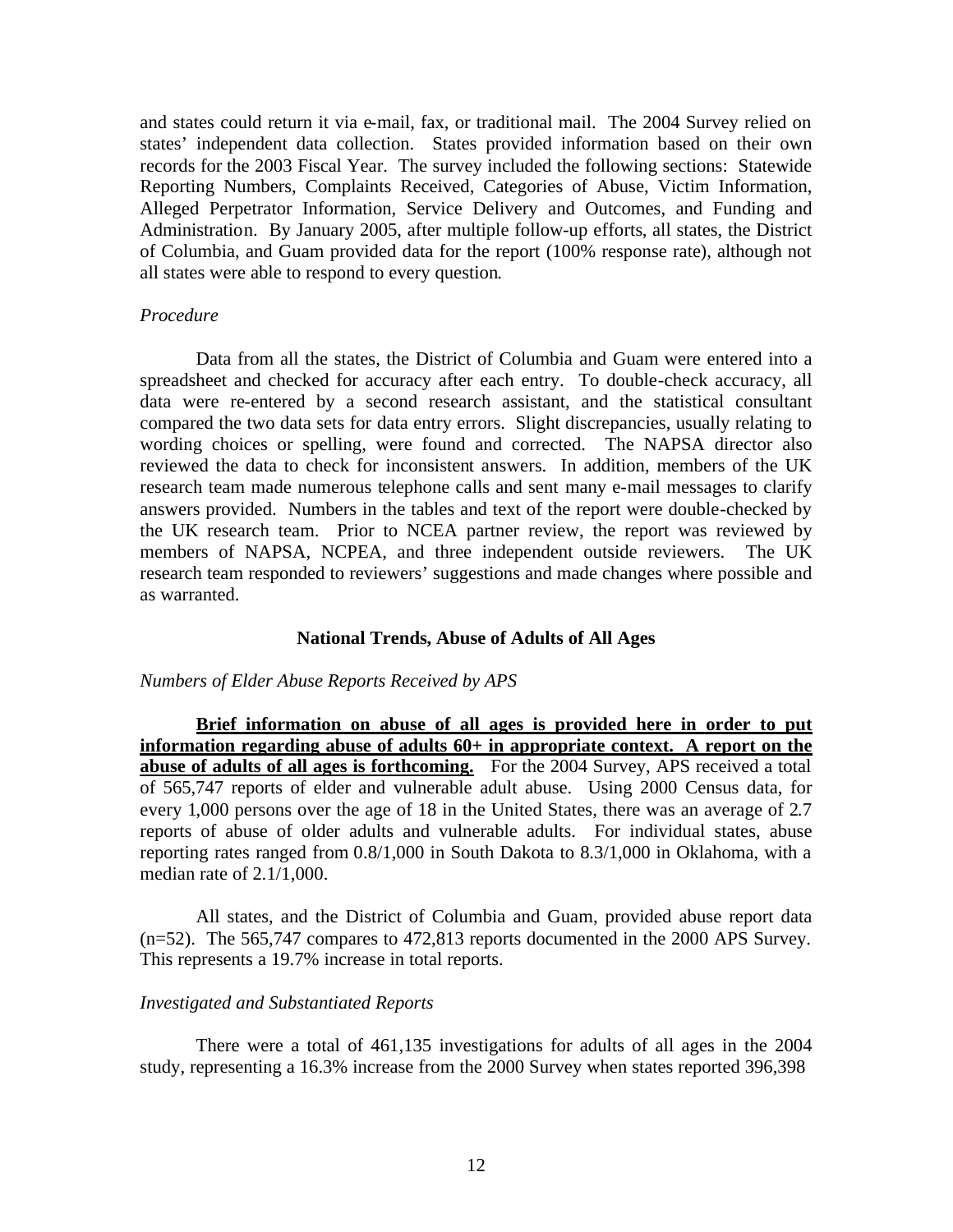investigations. Forty-nine states provided the total number of investigations, the same number of states as 2000.

For the 2004 study, 191,908 reports of abuse were substantiated for victims of all ages. This compares to 166,019 substantiated reports in 2000. Of the 42 states that could provide both the number of reports investigated and substantiated, the substantiation rate was 46.2%.<sup>4</sup> This percentage is very similar to the 48.5% substantiation rate from the 2000 Survey. The median substantiation rate of individual states was 35.1%. Table 1/Figure 1 summarizes the differences in total reports received, investigated, and substantiated in the 2004 and 2000 studies.

| Table 1: Comparison of Total APS Reports, 2004 and 2000 Surveys (All Ages) |         |             |         |             |  |  |  |  |
|----------------------------------------------------------------------------|---------|-------------|---------|-------------|--|--|--|--|
|                                                                            |         | 2004 Survey |         | 2000 Survey |  |  |  |  |
|                                                                            | Reports |             | Reports | n           |  |  |  |  |
| Received                                                                   | 565,747 | 52          | 472,813 | 52          |  |  |  |  |
| Investigated                                                               | 461,135 | 49          | 396,398 | 49          |  |  |  |  |
| Substantiated                                                              | 191,908 | 42          | 166,019 | 24          |  |  |  |  |



Figure 1. Comparison of Total APS Reports, 2004 and 2000 Surveys (All Ages)

Note: For both Table 1 and Figure 1, reports of self-neglect are included in the totals.

 $\overline{a}$ 

# *Self-Neglect Reports Received, Investigated, and Substantiated- Adults of All Ages*

Thirty-four states indicated receiving 174,940 reports of self-neglect for adults of all ages. States reported 170,218 investigations and 79,816 substantiations of self-

<sup>&</sup>lt;sup>2</sup>The substantiation rate was calculated by using the ratio of substantiated reports and total investigated reports in the 42 states that provided these data.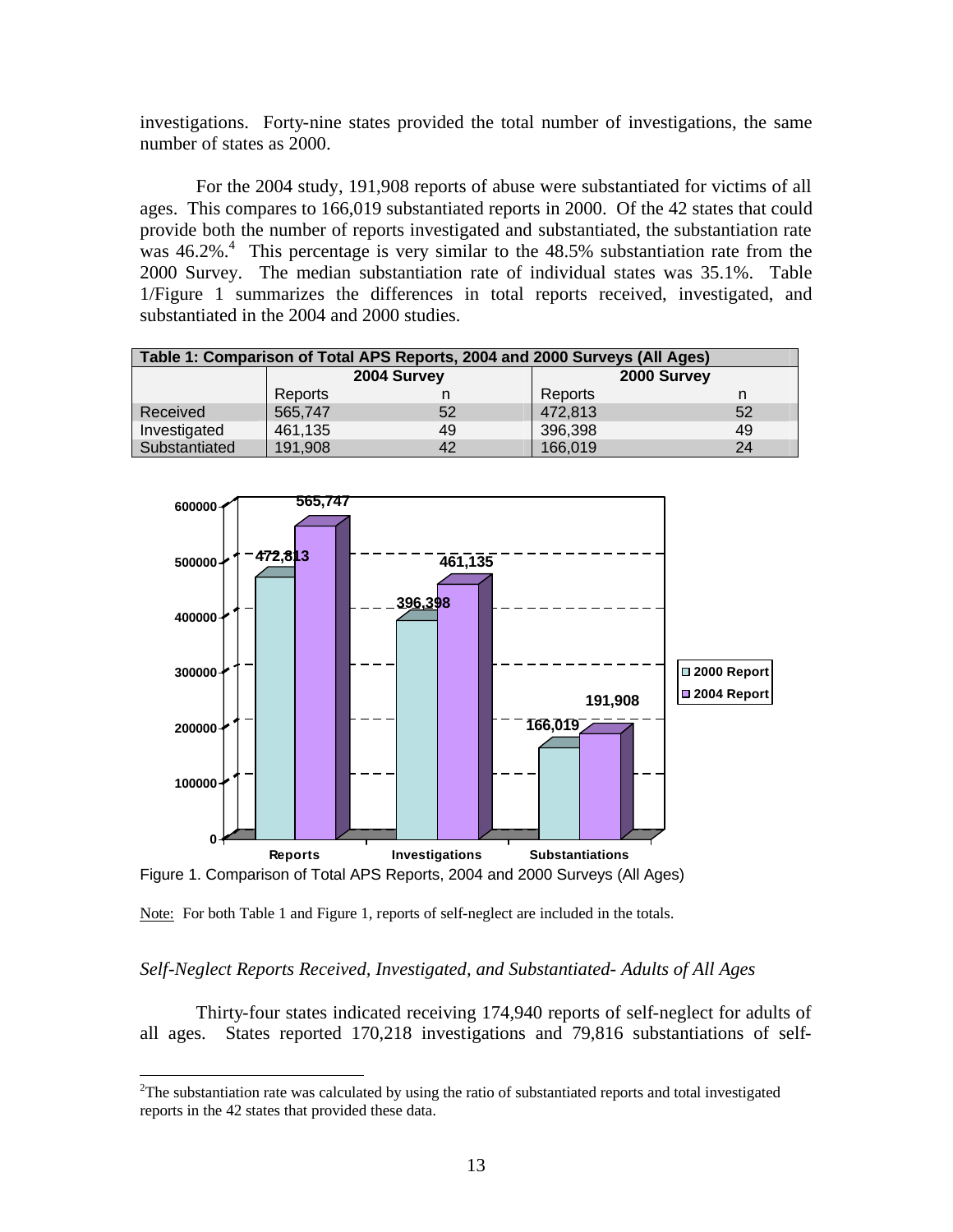neglect. The 2000 survey reported 118,447 reports investigated and 71,216 reports substantiated reports of self-neglect. The 2000 survey did not collect data on self-neglect for total reports received.

| Table 2: Reports of Self-Neglect for Adults of All Ages |          |    |  |  |  |  |  |  |  |
|---------------------------------------------------------|----------|----|--|--|--|--|--|--|--|
| <b>Reports</b>                                          | All Ages |    |  |  |  |  |  |  |  |
| Received                                                | 174.940  | 34 |  |  |  |  |  |  |  |
| Investigated                                            | 170.218  | 36 |  |  |  |  |  |  |  |
| Substantiated                                           | 78,816   | 30 |  |  |  |  |  |  |  |

# *Adult Protective Services Budget*

States did not separate budget information based on age categories of the victims. Forty-two states (80.8%) provided figures for their total APS budget. The average budget per state was \$8,550,369 as compared to an average budget of \$7,084,358 reported in the 2000 Survey. Tremendous diversity existed in state budgets, which ranged from \$170,609 (North Dakota) to \$72,000,000 (California).

The average amount that states spent on APS services per individual over 18 years of age was \$1.99. However, states revealed that they calculate their budgets differently. For example, New Jersey's budget does not take county contributions into account, and Connecticut's budget figures do not include salaries of APS staff.

For states providing both budget and substantiation information (n=35) an average expense (total budgeted divided by number of substantiated cases) of \$1,443 (range \$138-\$20,897) per substantiated case was calculated. This is not to say that the cost of substantiating a single case is \$1,443, for the agency also devotes financial resources to numerous reports and investigations that often do not result in a substantiated case. Nonetheless, the \$1,443 figure per substantiated case is instructive as a baseline calculation.

# **Key Points on National APS Reports (Vulnerable Adults, 18+)**

- APS received a total of 565,747 reports of elder and vulnerable adult abuse for persons of all ages (50 states, plus Guam and the District of Columbia). This represents a 19.7% increase from the 2000 Survey (472,813 reports).
- APS investigated 461,135 total reports of elder and vulnerable adult abuse for persons of all ages (49 states). This represents a 16.3% increase from the 2000 Survey (396,398 investigations).
- APS substantiated 191,908 reports of elder and vulnerable adult abuse for victims of all ages (42 states). This represents a 15.6% increase from the 2000 Survey (166,019 substantiated reports).
- APS investigated a total of 82,007 reports of self-neglect on persons aged 60+ (20 states).
- The average APS budget per state was \$8,550,369, compared to an average of \$7,084,358 reported in the 2000 Survey (42 states).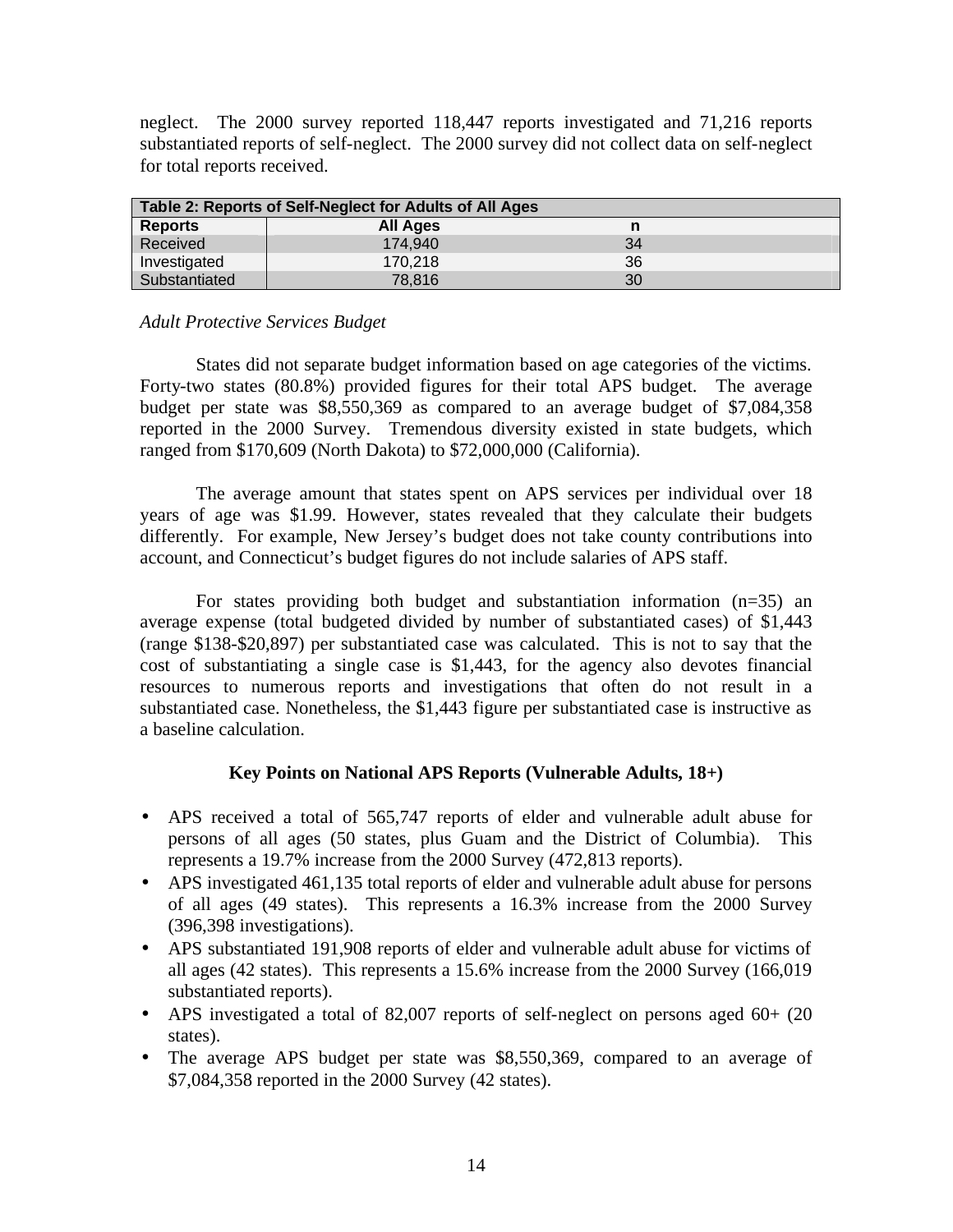#### **Statewide Reporting Numbers, Adults 60+**

**From this point of the report onward, information presented concerns only adults 60+.** Thirty-two states were able to separate reports where the victim was at least 60 years old, for 253,426 total reports, ranging from a low of 85 (Guam) to a high of 66,805 (California). This represents 8.3 reports of abuse for every 1,000 people over the age of 60. From these data, it can be inferred that there were 381,430 reports of elder abuse to APS in the U.S.<sup>5</sup> Abuse reporting rates ranged from .40/1,000 in Oregon to 24.5/1,000 in Connecticut, with a median rate of abuse reporting for older adults was 5.7/1,000 (Table 3). These data compare to a range as reported by Jogerst and colleagues (2004) of a low of 4.5 (New Hampshire) to a high of 14.6 (California) per 1,000 older adults.

| <b>Table 3: State Reporting Rates</b> |                                |                |                                |  |  |  |  |  |
|---------------------------------------|--------------------------------|----------------|--------------------------------|--|--|--|--|--|
|                                       | <b>Abuse Reporting Rate</b>    |                | <b>Abuse Reporting Rate</b>    |  |  |  |  |  |
| <b>State</b>                          | (per 1,000 population over 60) | <b>State</b>   | (per 1,000 population over 60) |  |  |  |  |  |
| AK                                    |                                | <b>MS</b>      |                                |  |  |  |  |  |
| <b>AL</b>                             | $\star$                        | MT             | 10.97                          |  |  |  |  |  |
| <b>AR</b>                             | 4.71                           | <b>NC</b>      | $\star$                        |  |  |  |  |  |
| AZ                                    | ¥                              | ND             | *                              |  |  |  |  |  |
| CA                                    | 14.09                          | <b>NE</b>      | $\star$                        |  |  |  |  |  |
| CO                                    | $\star$                        | <b>NH</b>      | 6.64                           |  |  |  |  |  |
| <b>CT</b>                             | 24.51                          | <b>NJ</b>      | $\star$                        |  |  |  |  |  |
| DC                                    | $\star$                        | <b>NM</b>      | ¥                              |  |  |  |  |  |
| DE                                    | 3.48                           | <b>NV</b>      | 10.74                          |  |  |  |  |  |
| FL.                                   | $\star$                        | <b>NY</b>      | 5.31                           |  |  |  |  |  |
| GA                                    | $\star$                        | OH             | 5.27                           |  |  |  |  |  |
| GU                                    | 6.67                           | OK             | ¥                              |  |  |  |  |  |
| HI                                    | 4.87                           | <b>OR</b>      | 0.4                            |  |  |  |  |  |
| IA                                    | 1.65                           | PA             | 5.59                           |  |  |  |  |  |
| ID                                    | 9.52                           | R <sub>l</sub> | 12.54                          |  |  |  |  |  |
| IL.                                   | 3.91                           | SC             | $\star$                        |  |  |  |  |  |
| IN                                    | $\star$                        | <b>SD</b>      | 2.14                           |  |  |  |  |  |
| KS                                    | 6.79                           | <b>TN</b>      | 4.81                           |  |  |  |  |  |
| KY                                    | 8.35                           | <b>TX</b>      | 14.55                          |  |  |  |  |  |
| LA                                    | 5.73                           | UT             | 5.53                           |  |  |  |  |  |
| <b>MA</b>                             | 8.66                           | VA             | $\star$                        |  |  |  |  |  |
| MD                                    | 4.12                           | VT             | *                              |  |  |  |  |  |
| <b>ME</b>                             | $\star$                        | <b>WA</b>      | $\star$                        |  |  |  |  |  |
| MI                                    | 4.60                           | WI             | 4.25                           |  |  |  |  |  |
| <b>MN</b>                             | 10.72                          | <b>WV</b>      | 13.21                          |  |  |  |  |  |
| MO                                    | 11.50                          | WY             | 1.51                           |  |  |  |  |  |

These figures are put in context concerning reports of prevalence that have been attempted since the late 1980s. Few calculations of prevalence of elder abuse have been conducted (Bonnie & Wallace, 2003). The classic study is that of Pillemer and Finkelhor (1988), who found a prevalence rate of 32/1,000 of all persons 65 years of age and older

<sup>&</sup>lt;sup>5</sup>The group of respondents (32 states) and non-respondents (20 states) were compared based on 60+ population, total number of reports of abuse, gender, race, income (proxy for SES), and APS budget using 2004 APS data and 2000 Census data. No statistically significant differences were found between the two groups.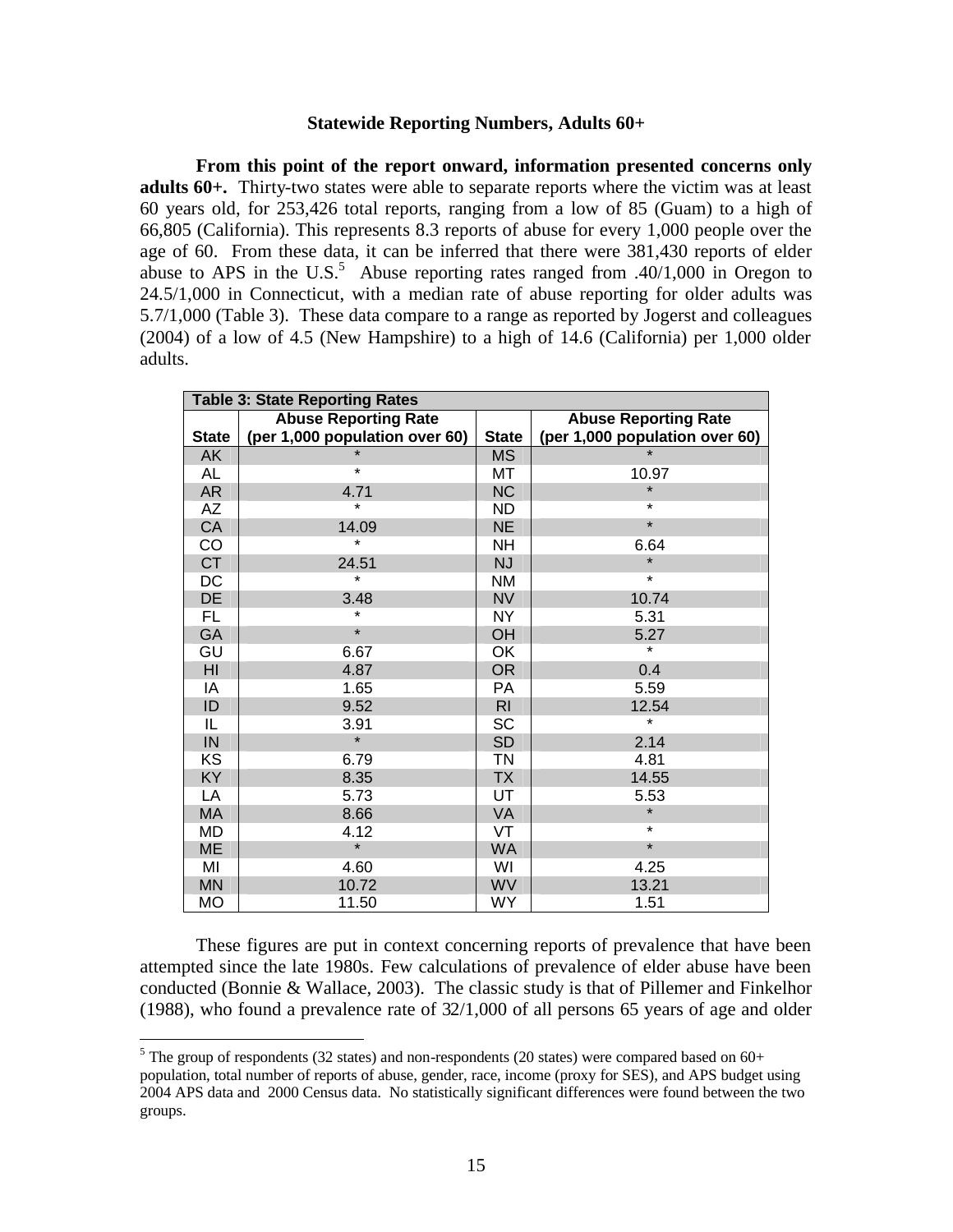in Boston; the study did not include exploitation. In the study conducted 10 years later, Comijis and colleagues reported a rate of 5.6%. Related information by the National Center on Elder Abuse (1996) found that approximately 550,000, or 10/1,000 persons aged 60 and over experienced abuse or neglect, or both.

It is important to stress that states have different methods of receiving reports. Some states operate call centers that screen reports and redirect them to an agency other than APS for investigation if appropriate. Therefore, in these states, not all of the abuse reports that are received are forwarded to APS for investigation. Reports that are referred directly to law enforcement or another agency are not represented in APS data.

For the 29 states able to provide investigation information for adults aged 60+, there were a total of 192,243 investigations. Twenty-four states separated abuse of individuals aged 60+ and reported 88,455 substantiated reports. The average substantiation rate for states that provided both investigated and substantiated reports was 46.7%. Rates of substantiation from the 2004 Survey ranged from a low of 7.2% (Arkansas) to a high of 72.4% (Texas). The wide range of substantiation rates is largely attributable to different definitions and procedures that states use for substantiation.

### *Reports, Investigations, and Substantiations of Self-Neglect*

For the twenty-one states able to separate self-neglect reports by age group, 84,767 reports of self-neglect were received for adults 60+. Twenty states investigated a total of 82,007 reports of self-neglect for older adults. With data from 20 states, there were 46,794 substantiated reports specific to those 60+ (Tables 4, 5).

| Table 4: Summary of Reports of Self-Neglect Received, Investigated and<br><b>Substantiated (2004 Survey)</b> |        |    |  |  |  |  |  |
|--------------------------------------------------------------------------------------------------------------|--------|----|--|--|--|--|--|
| <b>Reports</b>                                                                                               | $60 +$ | n  |  |  |  |  |  |
| Received                                                                                                     | 84,767 | 21 |  |  |  |  |  |
| Investigated                                                                                                 | 82,007 | 20 |  |  |  |  |  |
| Substantiated                                                                                                | 46.794 | 20 |  |  |  |  |  |

| Table 5: Summary of Reports Received, Investigated, and Substantiated<br>(2004)<br>Survey) |           |    |                  |    |  |  |  |  |
|--------------------------------------------------------------------------------------------|-----------|----|------------------|----|--|--|--|--|
| <b>Reports</b>                                                                             | Total 60+ | n  | Self-Neglect 60+ | n  |  |  |  |  |
| Received                                                                                   | 253,426   | 32 | 84.767           | 21 |  |  |  |  |
| Investigated                                                                               | 192.243   | 29 | 82,007           | 20 |  |  |  |  |
| Substantiated                                                                              | 88.455    | 24 | 46.794           | 20 |  |  |  |  |

## *Sources of Elder Abuse Reports*

Of the 11 states able to identify the sources of reports on elder abuse, the most common reporters were family members (17.0%), followed by social services agency staff (10.6%), and friends and neighbors (8.0%). Nearly a fourth (22.8%) of reports was received from those who were classified as "Other"; however, very few states specified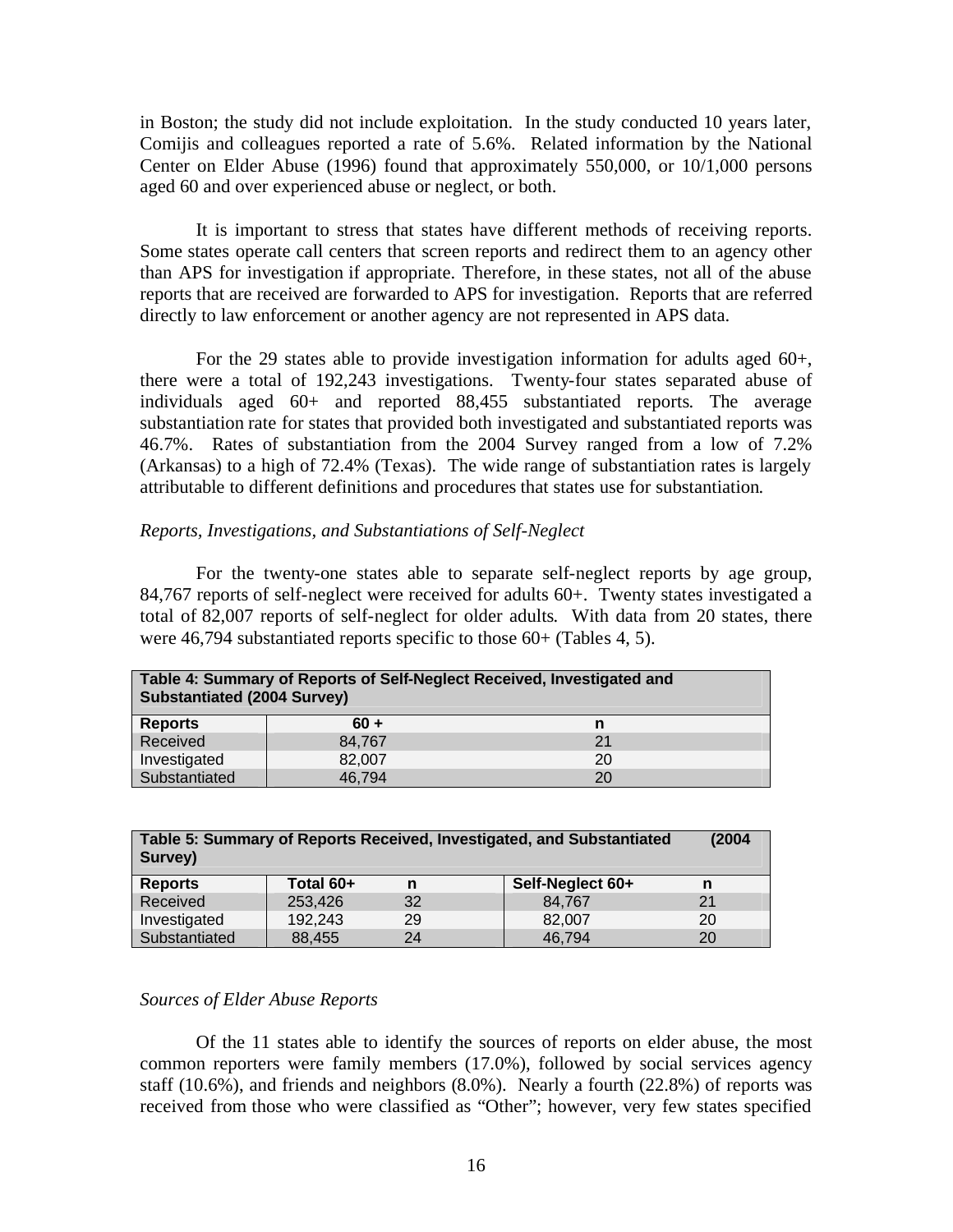the "Other" category. Of those specified, the greatest numbers of reports were initiated by the abusers themselves, municipal agents, postal service workers, utility workers, and hospital discharge planners. Table 6 is a compilation of the top ten categories of sources of reports, which, together with the "Other" category, account for 88.3% of identified sources.

| Table 6: Top Ten Sources for Reports for Adults 60+ |                  |                              |    |  |  |  |  |  |  |
|-----------------------------------------------------|------------------|------------------------------|----|--|--|--|--|--|--|
|                                                     | <b>Number of</b> |                              |    |  |  |  |  |  |  |
| <b>Source of Report</b>                             | <b>Reports</b>   | <b>Percentage of Reports</b> | n  |  |  |  |  |  |  |
| <b>Family Members</b>                               | 16,073           | 17.0%                        | 10 |  |  |  |  |  |  |
| Social Services Agency Staff                        | 10,000           | 10.6%                        | 9  |  |  |  |  |  |  |
| Friends/Neighbors                                   | 7,511            | 8.0%                         | 9  |  |  |  |  |  |  |
| Self                                                | 5,902            | 6.3%                         | 10 |  |  |  |  |  |  |
| Long Term Care Facility Staff                       | 5,196            | 5.5%                         | 6  |  |  |  |  |  |  |
| Law Enforcement                                     | 4,964            | 5.3%                         | 10 |  |  |  |  |  |  |
| Nurses/ Nurses' Aides                               | 4,475            | 4.7%                         | 6  |  |  |  |  |  |  |
| Anonymous/ Undisclosed                              | 3,568            | 3.8%                         | 9  |  |  |  |  |  |  |
| <b>Home Health Staff</b>                            | 2,782            | 2.9%                         |    |  |  |  |  |  |  |
| Physicians                                          | 1,361            | 1.4%                         |    |  |  |  |  |  |  |
| Other                                               | 21.510           | 22.8%                        | 9  |  |  |  |  |  |  |

# **Key Points on Statewide APS Reports (Adults 60+)**

- APS received a total of 253,426 reports on persons aged 60+ (32 states).
- APS investigated a total of 192,243 reports on persons aged 60+ (29 states).
- APS substantiated 88,455 reports on victims aged 60+ (24 states).
- APS received 84,767 reports of self-neglect on persons aged 60+ (21 states).
- APS substantiated 46,794 reports of self-neglect on victims aged 60+ (20 states).
- The most common sources of reports of elder abuse were family members (17.0%), social services workers (10.6%), and friends and neighbors (8.0%) (11 states).

# **Categories of Elder Abuse**

Twenty-two states provided information related to specific categories of abuse for adults aged 60+. Sixteen of these states provided numbers for both investigated and substantiated reports. For the following two figures, data from the state of Texas are excluded from the "Other" category. Since Texas employs a different method for tracking neglect than that used in this survey, it was not possible to separate cases of caregiver neglect from self-neglect. Including them would artificially inflate totals for the "Other" category.<sup>6</sup>

 $\overline{a}$  $6$  Provided is a breakdown of Texas APS "Other" data for investigations: Adults 18-59: suicide threat, 465; physical neglect, 17,736; medical neglect, 6,309; mental health neglect, 3,194; neglect (MHMR), 2,816. Adults 60+: suicide threat, 296; physical neglect, 30,839; medical neglect, 9,478; mental health neglect, 3,563; neglect (MHMR), 213. Texas "Other" data for substantiations: Adults 18-59: suicide threat, 177; physical neglect, 12,240; medical neglect, 4,313; mental health neglect, 2,242; neglect (MHMR), 490. Adults 60+: suicide threat, 92; physical neglect, 21,016; medical neglect, 6,185; mental health neglect, 2,501; neglect (MHMR), 53.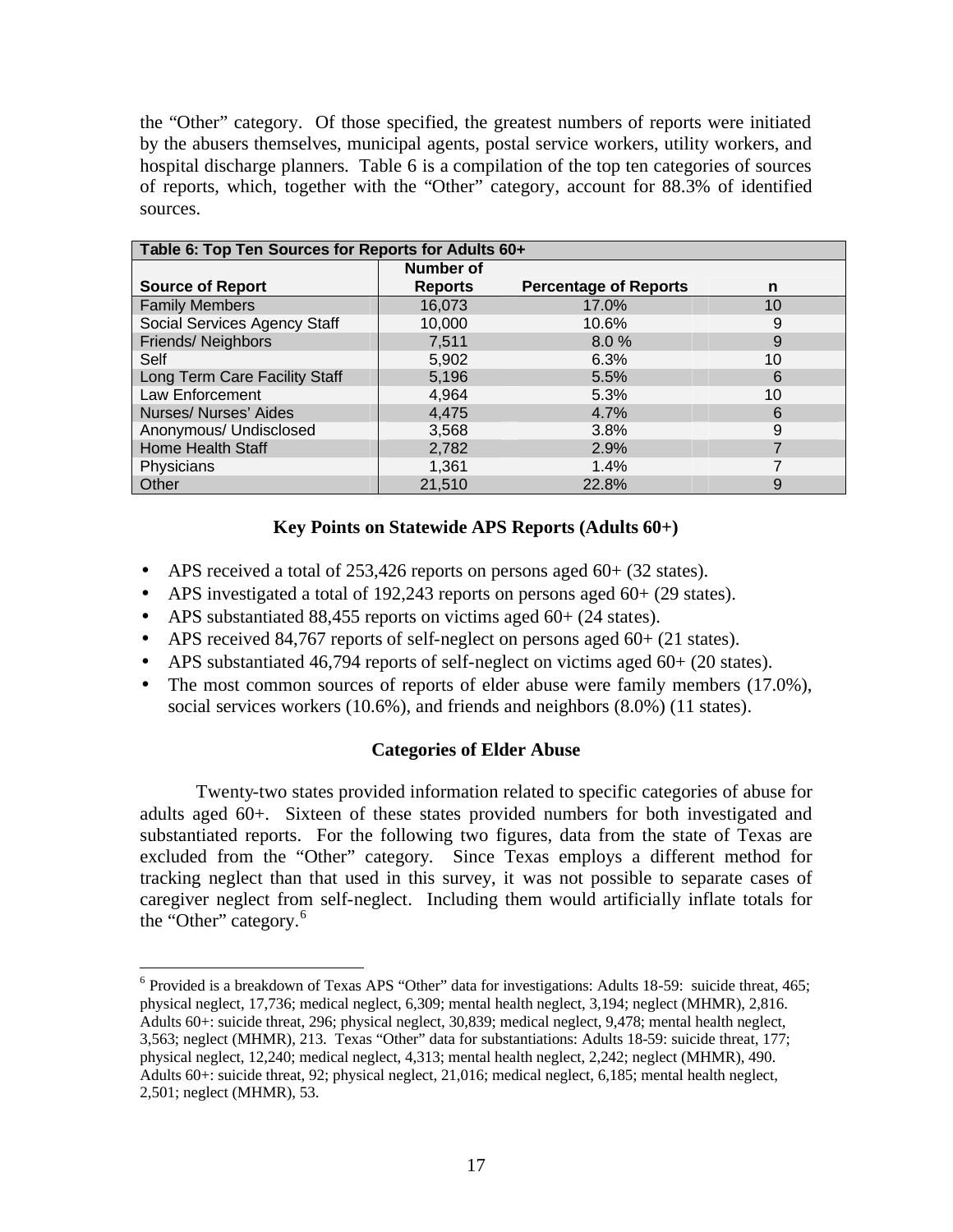![](_page_17_Figure_0.jpeg)

# **Figure 2: Investigated Reports by Category for Adults 60+ (n = 19 States)**

**Figure 3: Substantiated Reports by Category for Adults 60+ (n = 19 States)**

![](_page_17_Figure_3.jpeg)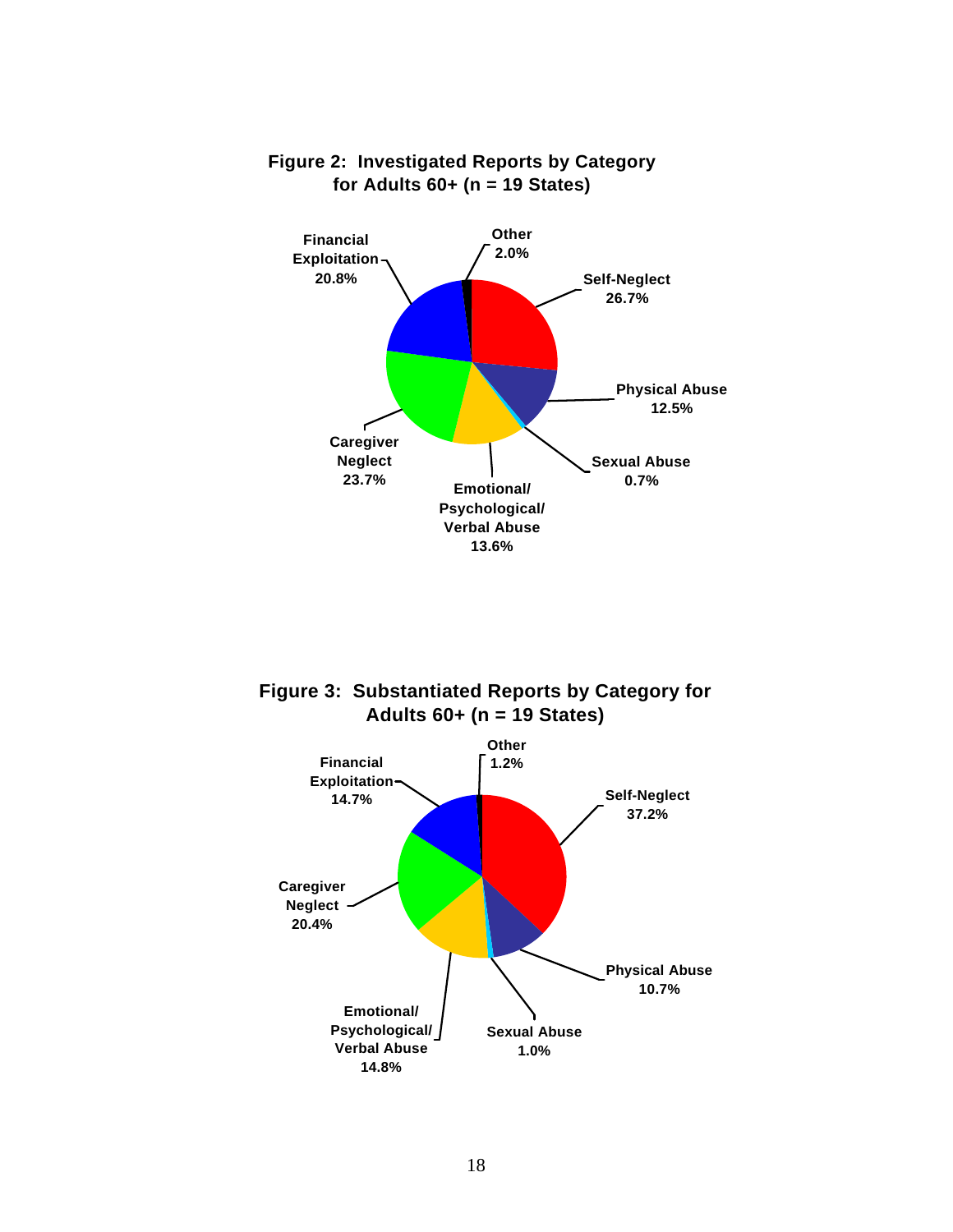## **Key Points on Categories of Elder Abuse**

- Self-neglect was the most common category of investigated reports (49,809 reports or 26.7%), followed by caregiver neglect (23.7%), and financial exploitation (20.8%) (19 States).
- Self-neglect was the most common category of substantiated reports (26,752 reports or 37.2%), followed by caregiver neglect (20.4%), and financial exploitation (14.7%) (19 States).

## **Victim Profiles, Substantiated Cases**

Fifteen states reported that 65.7% of elder abuse victims aged 60+ were female. Twenty states were able to break down the ages of abuse victims in increments of 10 years. For those states, 20.8% of victims were between the ages of 60 and 69, 36.5% were 70-79, and 42.8% were 80 years of age and older.

According to the 13 states that provided data on race (Table 7), the majority of victims aged 60+ who experienced elder abuse were Caucasian (77.1%), followed by African American (21.2%), American Indian and Alaskan Native (0.6%), Asian (0.5%), Native Hawaiian and Pacific Islander (0.2%), and "Other" (0.2%).

| Table 7: Distribution of Race for Victims 60+ (13 States) |                |            |  |  |  |  |  |  |  |  |
|-----------------------------------------------------------|----------------|------------|--|--|--|--|--|--|--|--|
| <b>Racial Category</b>                                    | <b>Reports</b> | Percentage |  |  |  |  |  |  |  |  |
| Caucasian                                                 | 34,709         | 77.1%      |  |  |  |  |  |  |  |  |
| African American                                          | 9,606          | 21.2%      |  |  |  |  |  |  |  |  |
| American Indian and Alaskan Native                        | 288            | 0.6%       |  |  |  |  |  |  |  |  |
| Asian                                                     | 243            | 0.5%       |  |  |  |  |  |  |  |  |
| Native Hawaiian or Pacific Islander                       | 89             | 0.2%       |  |  |  |  |  |  |  |  |
| Other                                                     | 92             | 0.2%       |  |  |  |  |  |  |  |  |
| <b>Total</b>                                              | 45.207         | 100.0%†    |  |  |  |  |  |  |  |  |

†The sum of the percentages listed does not equal 100 due to rounding.

With data from 13 states, an overwhelming majority of substantiated reports of elder abuse occurred in domestic settings (89.3%), and approximately 6.2% of substantiated reports were in long-term care settings, and 1.8% occurred in "other" locations, which included hotels/motels, the workplace, and assisted living facilities.

Note that not all state APS programs investigate abuse that occurs in long-term care facilities; therefore, this number may be lower than the actual incidence of abuse. In addition, there are several other agencies to which reports of abuse occurring in long-term care facilities may be made, such as the Survey and Certification Agency and Medicare Fraud Units.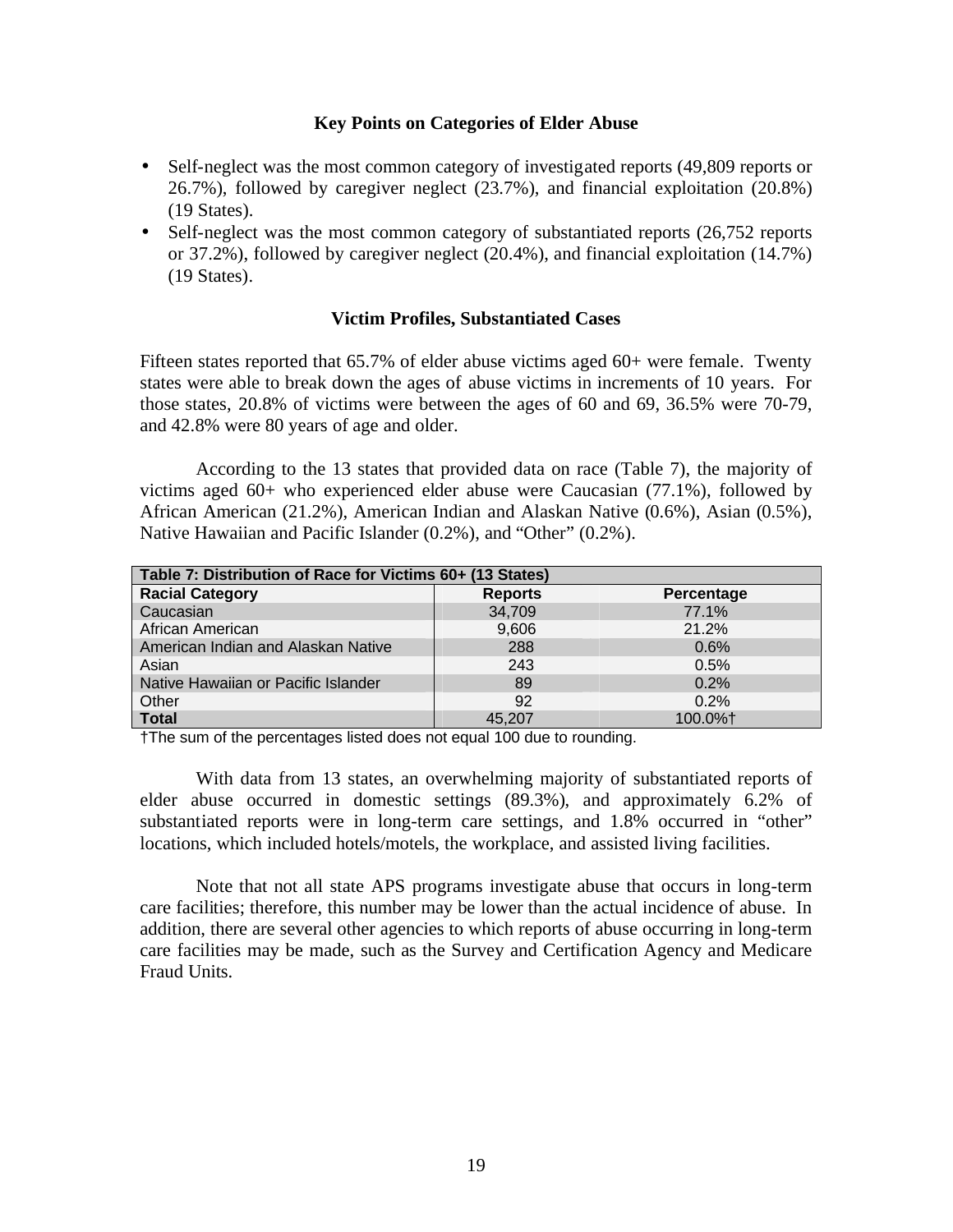# **Key Points on Substantiated Reports of Victims Aged 60+**

- States reported that 65.7% of elder abuse victims were female (15 states).
- Of the victims aged  $60+$ , 42.8 were 80 years of age and older (20 states).
- The majority of victims were Caucasian (77.1%) (13 states).
- The vast majority (89.3%) of elder abuse reports occurred in domestic settings (13 states).

# **Alleged Perpetrators, Substantiated Cases**

Eleven states reported that 52.7% of the alleged perpetrators of abuse of individuals aged 60+ were female (47.3% male). For the seven states reporting ages for alleged perpetrators, 4.3% were under 18 years of age, 10.6% were 18-29, 16.1% were 30-39, 25.6% were 40-49, 18.5% were 50-59, 11.2% were 60-69, 7.9% were 70-79, and 5.8% were over 80 years of age.

Eleven states provided information on the relationship of the perpetrator to the victim (Table 8). The most common relationship was that of adult child (32.6%), followed by other family member (21.5%), unknown relationship (16.3%), and spouse/intimate partner (11.3%).

| Table 8: Relationship of Identified Perpetrator to Victim |                |            |    |  |  |  |  |  |  |
|-----------------------------------------------------------|----------------|------------|----|--|--|--|--|--|--|
| <b>Relationship</b>                                       | <b>Reports</b> | Percentage | n  |  |  |  |  |  |  |
| <b>Adult Child</b>                                        | 5.976          | 32.6%      |    |  |  |  |  |  |  |
| <b>Other Family Member</b>                                | 3,946          | 21.5%      | 10 |  |  |  |  |  |  |
| <b>Unknown</b>                                            | 2,989          | 16.3%      |    |  |  |  |  |  |  |
| Spouse/Intimate Partner                                   | 2.074          | 11.3%      | 10 |  |  |  |  |  |  |

Twenty-one states (40.4%) maintain an abuse registry or database of alleged perpetrators, while 31 (59.6%) do not. States maintaining an abuse registry are Arkansas, Delaware, Hawaii, Iowa, Indiana, Kansas, Louisiana, Massachusetts, Minnesota, Missouri, Mississippi, Nebraska, New Mexico, Nevada, Oklahoma, Oregon, Texas, Utah, Vermont, Washington, and Wyoming. Several states do not maintain a specific registry of alleged perpetrators; however, perpetrators in substantiated reports are placed into other state crime databases (e.g., Idaho, Alaska, and Wisconsin).

# **Key Points on Alleged Perpetrators of Victims Aged 60+**

- States reported that 52.7% of alleged perpetrators of abuse were female (11 states).
- Over three-fourths (75.1%) of alleged perpetrators were under the age of 60 (7 states).
- The most common relationships of victims to alleged perpetrators were adult child  $(32.6\%)$  and other family member  $(21.5\%)$  (11 states).
- Twenty-one states (40.4%) maintain an abuse registry or database of alleged perpetrators, while 31 (59.6%) do not.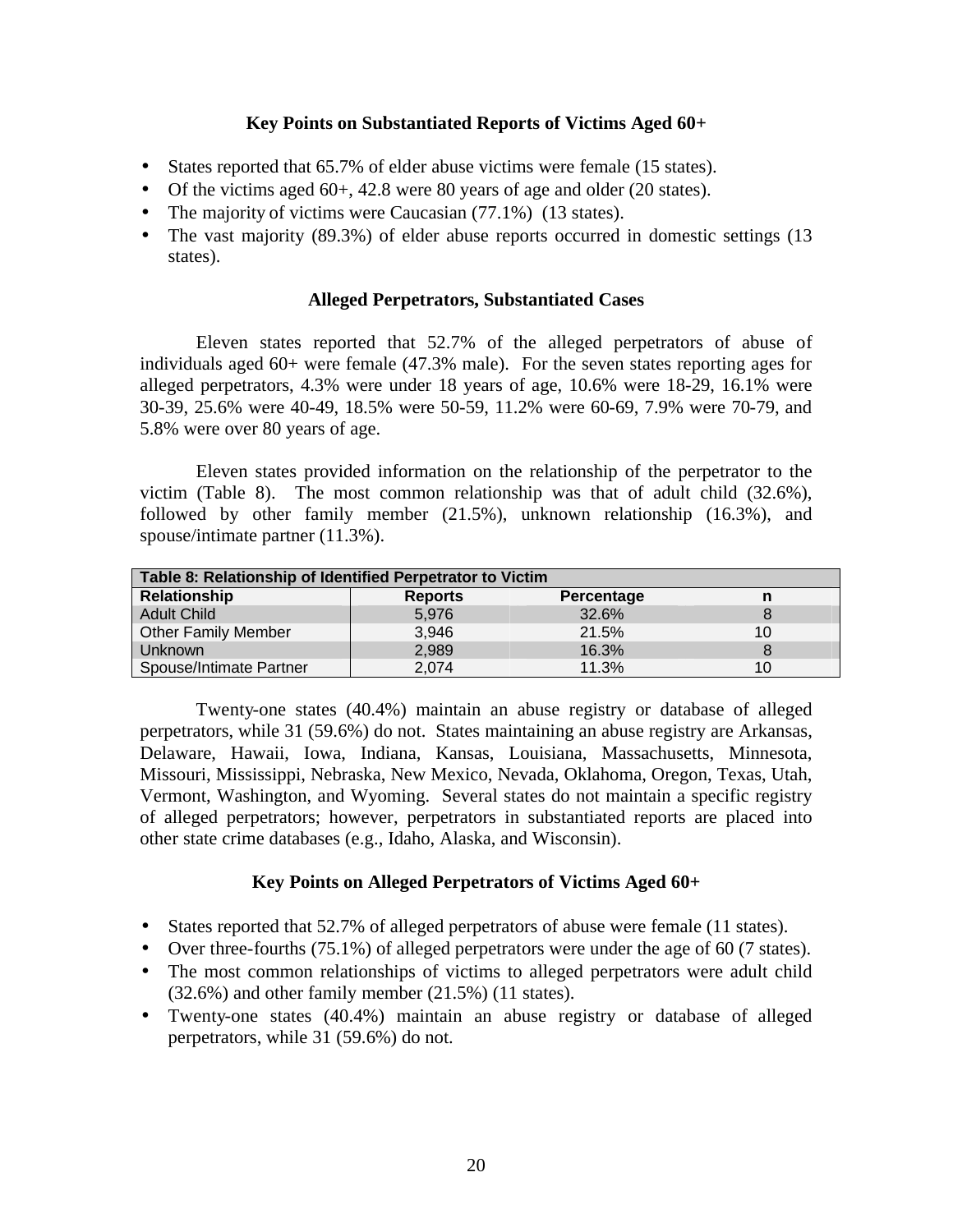#### **Interventions and Outcomes, Victims Aged 60+**

#### *Reasons for Case Closure*

Eight states provided reasons why cases of elder abuse were closed. The most common reasons specified for case closure were "client no longer in need of services (risk of harm reduced)" (42.0%) and "client refused further services" (16.0%). Cases were also closed due to referrals to law enforcement (7.8%), clients entering a long-term care facility (6.3%), and death (2.4%). Clients moving out of the service area and APS being unable to locate clients accounted for about 2.5% of total cases closed. An additional 21.1% of cases were closed due to "Other."

#### *Outcome Measures*

One of the most critical pieces of information regarding APS intervention is the outcome of service provision. Respondents were asked, broken out for abuse, neglect, self-neglect, and exploitation, whether client risks were reduced, stayed the same, or increased for substantiated cases. Only four states, Colorado, Connecticut, Louisiana, and Massachusetts, and the territory of Guam provided information on outcomes of APS involvement.<sup>7</sup>

#### **Key Points on Interventions and Outcomes, Victims Aged 60+**

- Cases were closed most often because the client was no longer in need of services or the risk of harm was reduced (8 states).
- Only four states and the territory of Guam provided information on outcomes of APS involvement.

#### **Conclusions and Recommendations**

#### *Abuse of Adults of All Ages*

<u>.</u>

Reports of elder abuse, neglect and exploitation increased significantly from the 2000 Survey, representing a 19.6% increase for adults of all ages. The substantiation rate was fairly consistent with 48.5% in 2000 and 46.2% as reported in the 2004 Survey. Data on adults 60+ were not gathered in the 2000 Survey.

Sources of abuse complaints were largely from family members and social services staff. Interesting subsets emerged as reporters, such as the abuser himself/herself, postal workers, and medical examiners.

 $7$  Data were not included because two states' outcome numbers were significantly higher than substantiated report totals provided.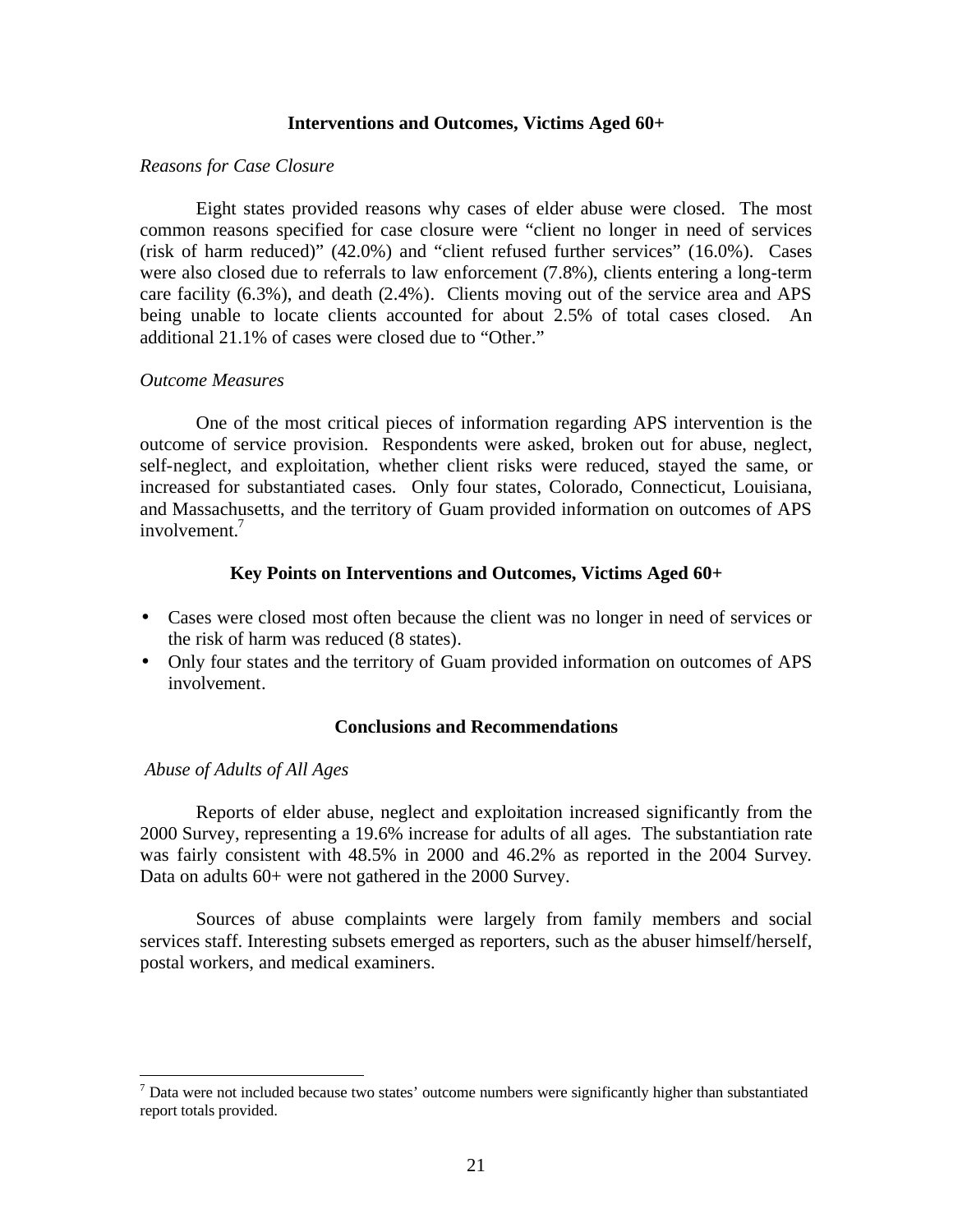#### *Abuse of Adults 60+ Years of Age*

Self-neglect made up approximately one-third of both investigated and substantiated reports of abuse of adults aged  $60+$  (20 states). Self-neglect was closely followed by caregiver neglect and financial exploitation.

As borne out by previous surveys and extant research literature (Bonnie & Wallace, 2003; Teaster & Colleagues, 2003), the most common reporters of elder abuse were family members, followed by social services agency staff and friends and neighbors (11 states). Medical staff, including nurses/nurses' aide, home health staff, and physicians constituted less than 5% of total report sources. New categories of reporters arose in the other category, notably the abusers themselves, municipal agents, postal service workers, utility workers, and hospital discharge planners. Also, as borne out by the research literature (Bonnie & Wallace, 2003) and discussed below, the reporters can also arise from family members who are reporting on the abuse of other family members.

Over 65% of victims aged 60+ were women (15 states). Over 40 percent of victims in the 60+ age category were 80 years of age and older (20 states). Domestic settings were the most common location of the occurrence of abuse in substantiated reports (13 states), likely because all state APS programs investigate in domestic settings. The majority of victims aged 60+ were Caucasian (71.1%); however, only 13 states were able to provide data on racial composition. Only three states could compare Hispanic and non-Hispanic victims.

Slightly more than half of alleged perpetrators of abuse of victims aged 60+ were women (11 states). The largest age category of alleged perpetrators was between thirty and fifty years of age (7 states). Most alleged perpetrators were adult children or other family members (11 states).

The 2004 Survey revealed that a large percentage (53.2% of cases categorized) of cases were closed because "the client was no longer in need of services (risk of harm reduced)" (8 states). A follow-up question asking states to provide case outcomes was completed by only five states.

To reiterate limitations mentioned earlier, conclusions and recommendations are limited by the inability of all states to provide data for many of the questions asked. Definitions of terms likely were a contributing factor, although the survey included its own definitions of terms used in the questions. Fiscal restraints related to ability to collect the data requested may also be a contributing factor.

#### *Recommendations*

• Accurate and uniform data must be continuously collected at both state and national levels so that abuse trends can be tracked and studied. A concerted effort is necessary to create uniform definitions of, and measures for reporting abuse. As a baseline, all states need to be able to provide the information that this survey requested.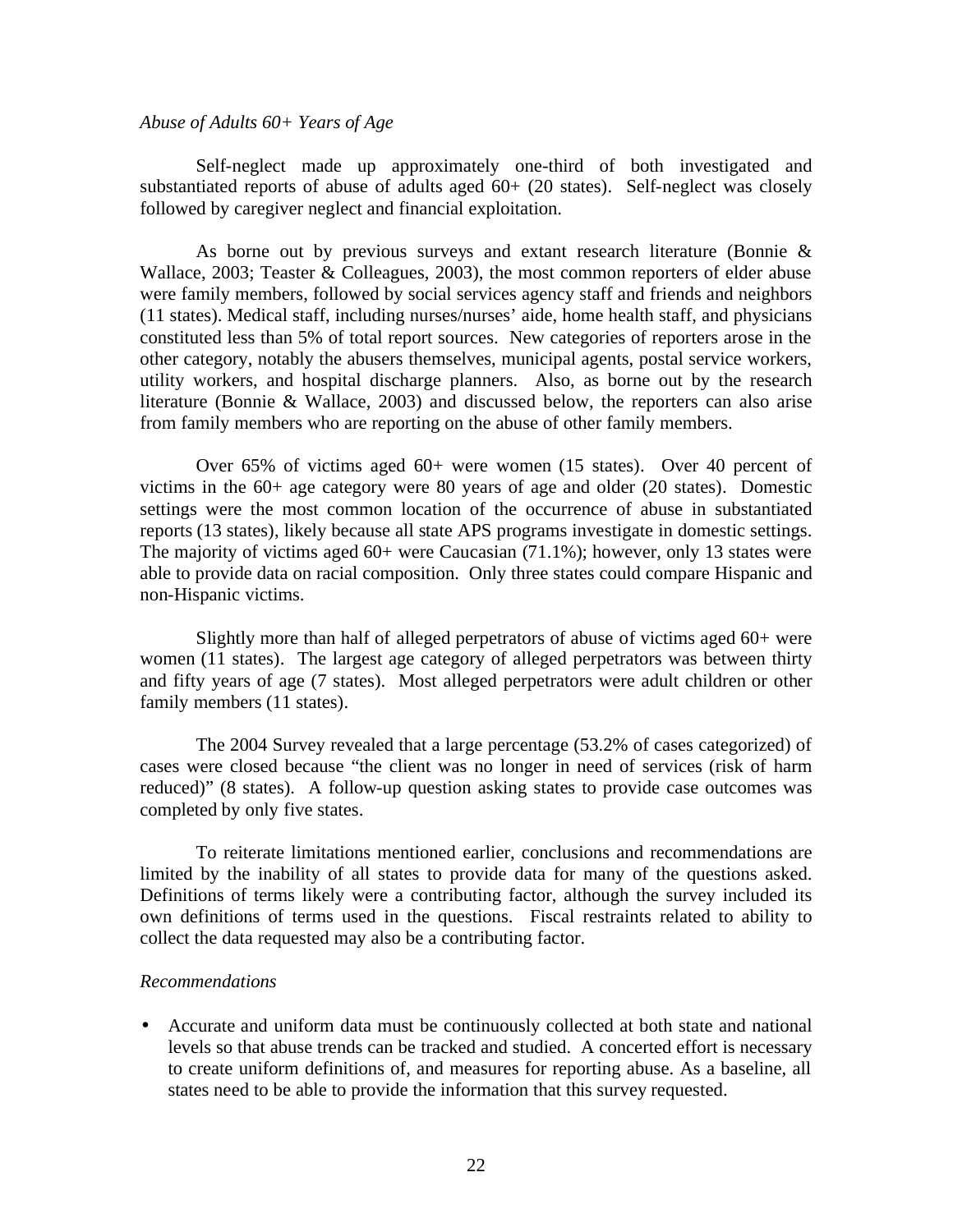- States should collect detailed age and gender specific information on race and ethnicity of victims and alleged perpetrators. Little is known about the racial composition and ethnic background data of elder abuse victims.
- The inclusion of information on reporters of abuse such as municipal agents, postal service workers, utility workers, and hospital discharge planners suggests that training on the identification of abuse should expand to groups heretofore not known as critical to prevention and intervention efforts.
- It is critical that states collect outcome data on the clients served. This information will be extremely helpful in determining efficacy of APS intervention.
- Increased numbers of reports, investigations, and substantiations lead to the need for increased local, state, and national intervention and education efforts targeted toward the abuse of adults 60+.
- Little information is available about perpetrators and what happens to them as a result of APS intervention. States should collect as much information as possible not only about the victims, but also about the perpetrators. Data collected will inform multiple actors in the elder abuse arena regarding prevention, intervention, and advocacy.
- A national study of APS data, specifically related to the abuse of adults 60+, should be conducted no less than every four years. The increment of every four years is recommended because studies conducted in the past twelve years have been conducted within this time frame. This regularity is desirable for methodological comparability. The increment of every four years is recommended because studies conducted in the past twelve year have been conducted within this time frame. This regularity is desirable because of methodological comparability.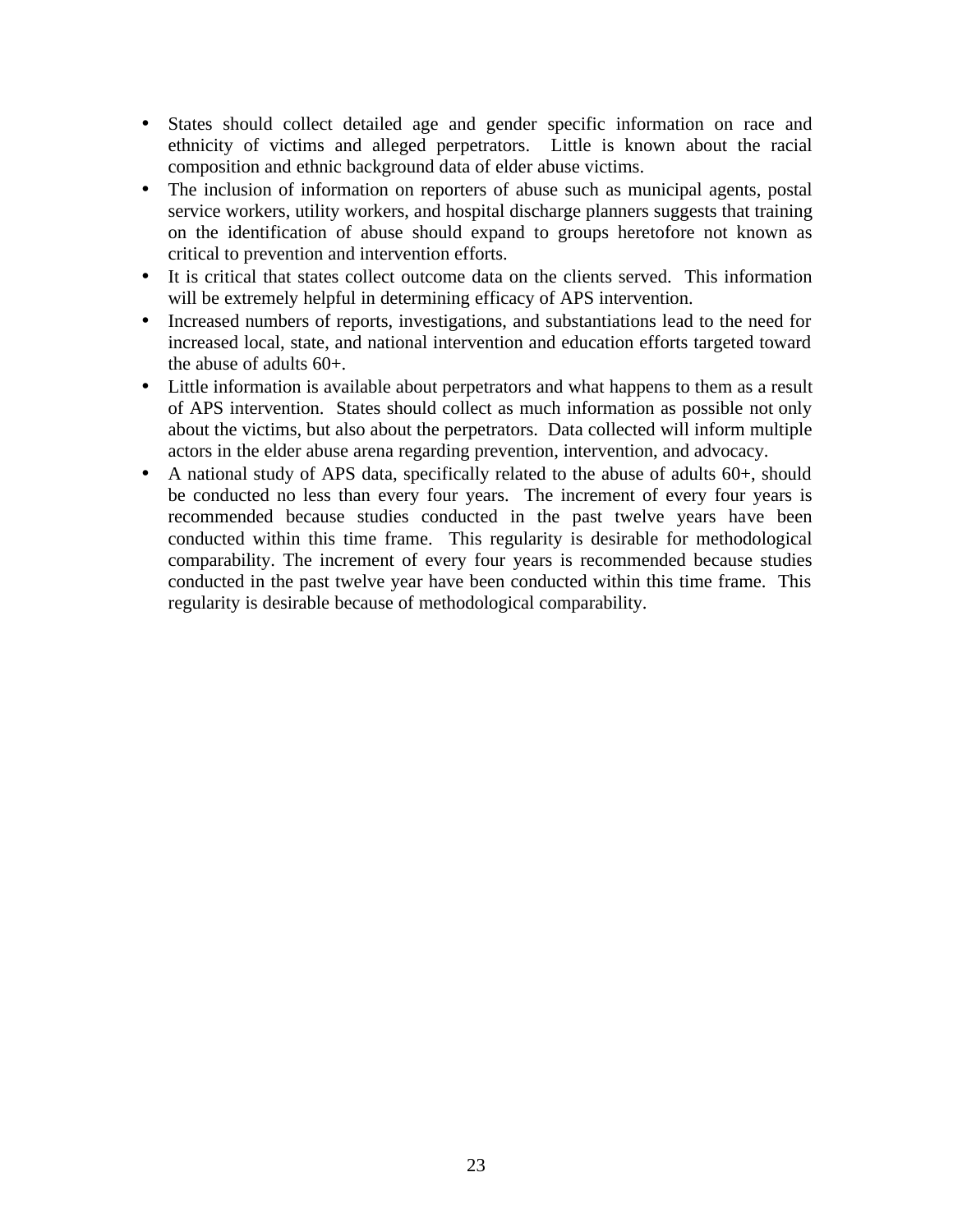# **Individual States' Responses to Selected Questions**

|                                  | Reports<br>$+09$                          |                                     | Investigations<br>$+09$             |                         | $+09$                                     | Substantiations                     |                                                                           | Reports 60+<br>Sources of | <b>Categories of</b><br>Abuse 60+ |                                 |                         | <b>Demographics</b><br>$+09$ | Victim         | <b>Demographics</b><br>$+0.9$ | Perpetrator             |
|----------------------------------|-------------------------------------------|-------------------------------------|-------------------------------------|-------------------------|-------------------------------------------|-------------------------------------|---------------------------------------------------------------------------|---------------------------|-----------------------------------|---------------------------------|-------------------------|------------------------------|----------------|-------------------------------|-------------------------|
| <b>State</b>                     | <b>ANE</b>                                | $\overline{\text{SN}}$              | <b>ANE</b>                          | <b>SN</b>               | <b>ANE</b>                                | <b>SN</b>                           |                                                                           |                           | Inv.                              | Sub.                            | Age                     | <b>Sex</b>                   | Race           | Age                           | <b>Sex</b>              |
| <b>AK</b>                        |                                           |                                     |                                     |                         |                                           |                                     |                                                                           |                           |                                   |                                 | $\overline{\mathsf{x}}$ |                              | $\overline{X}$ |                               |                         |
| <b>AL</b>                        |                                           |                                     |                                     |                         |                                           |                                     |                                                                           |                           |                                   |                                 |                         |                              |                |                               |                         |
|                                  | $\overline{X}$                            | $\overline{X}$                      | $\overline{X}$                      | $\overline{X}$          | $\overline{X}$                            | $\overline{X}$                      |                                                                           |                           | $\overline{X}$                    | $\overline{\mathsf{x}}$         | $\mathsf X$             | $\overline{X}$               | $\overline{X}$ |                               |                         |
| AR AZ CA CO CT DC DE FL GA GU HI |                                           |                                     |                                     |                         |                                           |                                     | $\frac{X}{X}$ $\frac{X}{X}$ $\frac{X}{X}$ $\frac{X}{X}$ $\frac{X}{X}$     |                           |                                   |                                 | $\overline{\mathsf{x}}$ |                              |                |                               |                         |
|                                  | $\overline{\mathsf{X}}$                   | $\overline{\mathsf{X}}$             | $\overline{X}$                      | $\overline{X}$          | $\overline{\mathsf{x}}$                   | $\overline{\mathsf{X}}$             |                                                                           |                           | $\overline{X}$                    | $\overline{\mathsf{X}}$         |                         |                              |                |                               |                         |
|                                  |                                           |                                     |                                     |                         |                                           |                                     |                                                                           |                           |                                   |                                 |                         |                              |                |                               |                         |
|                                  | $\overline{X}$                            | $\overline{X}$                      | $\overline{X}$                      | $\overline{X}$          | $\overline{X}$                            | $\overline{\mathsf{X}}$             |                                                                           | $\overline{X}$            | $\overline{X}$                    | $\overline{\mathsf{X}}$         | $\overline{X}$          | $\overline{X}$               | $\overline{X}$ | $\overline{X}$                | $\overline{X}$          |
|                                  |                                           |                                     |                                     |                         |                                           |                                     |                                                                           |                           |                                   |                                 |                         |                              |                |                               |                         |
|                                  | $\overline{X}$                            |                                     |                                     |                         |                                           |                                     |                                                                           |                           |                                   |                                 |                         |                              |                |                               |                         |
|                                  |                                           |                                     |                                     |                         | $\overline{\mathsf{x}}$                   | $\overline{X}$                      | $\overline{\mathsf{x}}$                                                   |                           | Χ                                 | $\overline{\mathsf{X}}$         | X                       |                              |                |                               |                         |
|                                  |                                           |                                     |                                     |                         |                                           |                                     |                                                                           |                           |                                   |                                 |                         |                              |                |                               |                         |
|                                  |                                           |                                     |                                     |                         | $\frac{X}{X}$ $\frac{X}{X}$ $\frac{X}{X}$ |                                     | $\overline{\mathsf{x}}$                                                   | Χ                         | $\frac{X}{X}$                     | $\overline{\mathsf{x}}$         | Χ                       | $\frac{X}{X}$                | $\mathsf X$    | $\overline{X}$                | X                       |
|                                  | $\frac{X}{X}$                             | $\overline{X}$                      | $\overline{X}$                      | $\overline{X}$          |                                           | $\overline{X}$                      |                                                                           |                           |                                   |                                 |                         |                              |                |                               |                         |
| $\frac{IA}{ID}$                  |                                           |                                     |                                     |                         |                                           |                                     |                                                                           |                           |                                   |                                 | $\overline{X}$          |                              |                |                               |                         |
|                                  |                                           | $\frac{\overline{X}}{\overline{X}}$ | $\frac{\overline{X}}{\overline{X}}$ | $\mathsf X$             |                                           | $\frac{\overline{X}}{\overline{X}}$ |                                                                           |                           |                                   |                                 |                         |                              |                |                               |                         |
| $\overline{\mathbb{L}}$          | $\overline{\mathsf{x}}$                   |                                     |                                     | $\overline{\mathsf{x}}$ |                                           |                                     |                                                                           | Χ                         | Χ                                 | $\overline{\mathsf{X}}$         | X                       | $\overline{X}$               | Χ              |                               | $\overline{\mathsf{X}}$ |
| $\frac{IN}{KS}$                  |                                           |                                     |                                     |                         |                                           |                                     |                                                                           |                           |                                   |                                 | $\overline{\mathsf{X}}$ |                              |                |                               |                         |
|                                  |                                           |                                     |                                     |                         |                                           |                                     |                                                                           |                           |                                   |                                 |                         |                              |                |                               |                         |
| KY                               |                                           |                                     |                                     | $\overline{X}$          |                                           | $\overline{X}$                      |                                                                           |                           | $\overline{X}$                    | $\overline{\mathsf{X}}$         |                         |                              |                |                               |                         |
| LA                               | $\frac{X}{X}$ $\frac{X}{X}$ $\frac{X}{X}$ | $\frac{x}{x}$                       | $\frac{x}{x}$                       | $\overline{\mathsf{x}}$ | $\frac{X}{X}$<br>$\frac{X}{X}$            |                                     |                                                                           | $\times$                  | $\overline{\mathsf{x}}$           |                                 | X                       | $\overline{\mathsf{x}}$      | $\mathsf X$    |                               |                         |
| <b>MA</b>                        |                                           |                                     |                                     | $\overline{\mathsf{X}}$ |                                           | $\frac{\mathsf{X}}{\mathsf{X}}$     |                                                                           | $\overline{\mathsf{X}}$   |                                   | $\frac{\mathsf{X}}{\mathsf{X}}$ | $\overline{\mathsf{X}}$ |                              |                |                               |                         |
| <b>MD</b>                        |                                           |                                     |                                     | $\overline{\mathsf{x}}$ |                                           |                                     | $\frac{X}{X} \frac{X}{X} \frac{X}{X} \frac{X}{X} \frac{X}{X} \frac{X}{X}$ |                           |                                   |                                 | $\overline{\mathsf{x}}$ |                              | $\overline{X}$ |                               |                         |
| <b>ME</b>                        |                                           |                                     |                                     |                         |                                           |                                     |                                                                           |                           |                                   |                                 |                         |                              |                |                               |                         |
| $\overline{\mathsf{MI}}$         | $\frac{x}{x}$                             |                                     |                                     |                         |                                           |                                     |                                                                           |                           |                                   |                                 |                         |                              |                |                               |                         |
| <b>MN</b>                        |                                           | $\overline{X}$                      | $\overline{X}$                      | $\overline{X}$          | $\overline{X}$                            | $\overline{X}$                      | $\overline{X}$                                                            | $\overline{X}$            | $\overline{X}$                    | $\overline{X}$                  | $\overline{X}$          | $\overline{\mathsf{x}}$      | $\overline{X}$ |                               | $\overline{X}$          |
| <b>MO</b>                        |                                           |                                     |                                     |                         |                                           |                                     |                                                                           |                           |                                   |                                 |                         |                              |                |                               |                         |
| <b>MS</b>                        |                                           |                                     |                                     |                         |                                           |                                     |                                                                           |                           |                                   |                                 |                         |                              |                |                               |                         |
| МT                               | $\overline{\mathsf{x}}$                   |                                     |                                     |                         |                                           |                                     | $\frac{\overline{X}}{\overline{X}}$                                       |                           |                                   |                                 |                         |                              |                |                               |                         |
| <b>NC</b>                        |                                           |                                     |                                     |                         |                                           |                                     |                                                                           |                           |                                   |                                 |                         |                              |                |                               |                         |
| <b>ND</b>                        |                                           |                                     |                                     |                         |                                           |                                     | X                                                                         |                           |                                   |                                 |                         |                              |                |                               |                         |
| <b>NE</b>                        |                                           |                                     |                                     |                         |                                           |                                     |                                                                           |                           |                                   |                                 |                         |                              |                |                               |                         |
| <b>NH</b>                        | X                                         | $\overline{X}$                      | X                                   |                         | X                                         | $\overline{X}$                      |                                                                           | X                         |                                   | $\overline{X}$                  | X                       | $\sf X$                      |                | X                             | X                       |
| <b>NJ</b>                        |                                           |                                     |                                     |                         |                                           |                                     | $\mathsf X$                                                               |                           |                                   |                                 |                         |                              |                |                               |                         |
| <b>NM</b>                        |                                           |                                     |                                     |                         |                                           |                                     | $\overline{\mathsf{x}}$                                                   |                           |                                   |                                 |                         |                              |                |                               |                         |
| <b>NV</b>                        | $\mathsf X$                               | $\overline{X}$                      | $\boldsymbol{\mathsf{X}}$           | $\mathsf X$             | $\overline{X}$                            | $\overline{X}$                      | $\overline{\mathsf{X}}$                                                   |                           | X                                 | $\overline{X}$                  |                         |                              | $\overline{X}$ |                               | $\sf X$                 |
| <b>NY</b>                        | $\overline{X}$                            | $\overline{\mathsf{x}}$             | $\overline{\mathsf{X}}$             | $\overline{\mathsf{X}}$ |                                           |                                     | $\overline{\mathsf{x}}$                                                   |                           |                                   |                                 |                         |                              |                |                               |                         |
| $\overline{O}$ H                 | $\overline{X}$                            | $\overline{X}$                      | $\overline{X}$                      | $\overline{X}$          | $\overline{X}$                            | $\overline{X}$                      | $\overline{\mathsf{X}}$                                                   |                           |                                   |                                 | $\overline{X}$          | $\overline{X}$               | $\overline{X}$ |                               |                         |
| $\overline{OK}$                  |                                           |                                     |                                     |                         |                                           |                                     | $\overline{\mathsf{x}}$                                                   |                           |                                   |                                 |                         |                              |                |                               |                         |
| OR                               | $\mathsf X$                               |                                     |                                     |                         | $\overline{X}$                            |                                     | $\overline{\mathsf{X}}$                                                   | $\mathsf X$               | X                                 | $\mathsf X$                     | $\mathsf{X}$            | $\overline{X}$               |                | X                             | X                       |
| PA                               | $\overline{\mathsf{X}}$                   | X                                   | X                                   | X                       | $\overline{\mathsf{x}}$                   | $\overline{\mathsf{x}}$             | $\overline{\mathsf{x}}$                                                   | $\overline{\mathsf{x}}$   | $\overline{\mathsf{x}}$           | $\overline{\mathsf{x}}$         |                         | $\overline{\mathsf{x}}$      | X              | $\overline{\mathsf{x}}$       | $\overline{\mathsf{x}}$ |
| $\overline{R}$                   | $\overline{X}$                            | $\overline{\mathsf{X}}$             | $\overline{X}$                      | $\overline{X}$          |                                           |                                     | $\overline{\mathsf{x}}$                                                   |                           | $\overline{\mathsf{X}}$           | $\overline{X}$                  |                         | $\overline{\mathsf{X}}$      |                |                               |                         |

ANE = Abuse, Neglect, and Exploitation; SN = Self-neglect.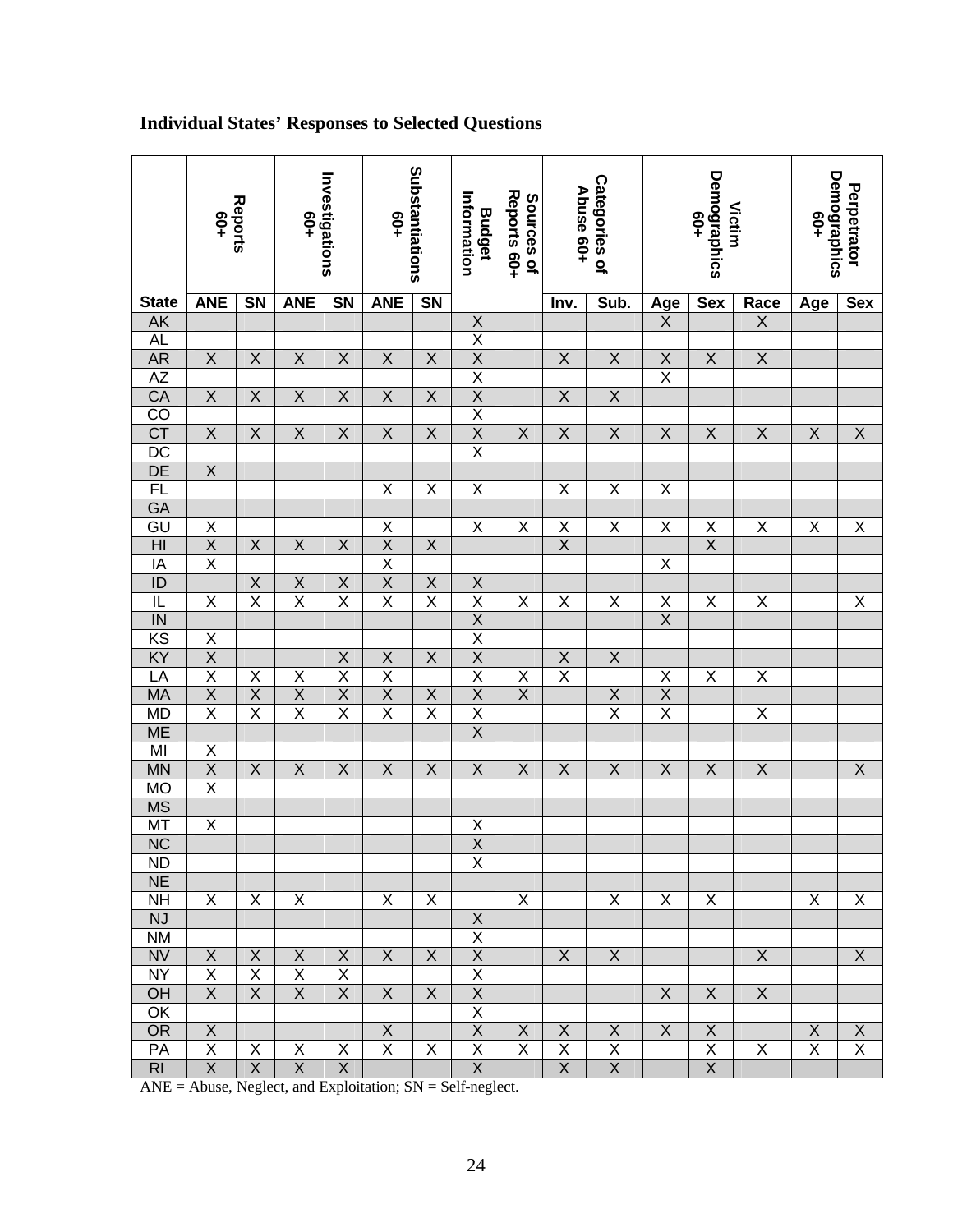|                                   | Reports<br>$50+$ |                         | Investigations 60+      |    | $+09$                   | Substantiations         | Information<br>Budget   | Reports 60+<br>Sources<br>ዹ |      | <b>Categories of</b><br>Abuse 60+ |     | <b>Demographics</b><br>Victim<br>$\frac{6}{6}$ |      | <b>Demographics</b><br>$50+$ | Perpetrator             |
|-----------------------------------|------------------|-------------------------|-------------------------|----|-------------------------|-------------------------|-------------------------|-----------------------------|------|-----------------------------------|-----|------------------------------------------------|------|------------------------------|-------------------------|
| <b>State</b>                      | <b>ANE</b>       | SN                      | <b>ANE</b>              | SN | <b>ANE</b>              | <b>SN</b>               |                         |                             | Inv. | Sub.                              | Age | <b>Sex</b>                                     | Race | Age                          | <b>Sex</b>              |
| SC                                |                  |                         |                         |    |                         |                         | Χ                       |                             |      |                                   |     |                                                |      |                              |                         |
| $\overline{SD}$                   | X                | X                       | X                       | X  | X                       | X                       | $\overline{\mathsf{X}}$ |                             | X    | $\sf X$                           |     |                                                |      |                              | X                       |
| $\overline{\mathsf{T}}\mathsf{N}$ |                  |                         |                         |    |                         |                         | $\overline{\mathsf{x}}$ |                             |      |                                   |     |                                                |      |                              |                         |
| <b>TX</b>                         | X                | Χ                       | X                       | X  | X                       | X                       | X                       | X                           | X    | X                                 | Χ   | X                                              | X    | X                            | Χ                       |
| $\overline{UT}$                   |                  | $\overline{\mathsf{x}}$ | $\overline{\mathsf{x}}$ | X  | $\overline{\mathsf{x}}$ | $\overline{\mathsf{x}}$ | $\overline{\mathsf{x}}$ |                             | X    | $\overline{\mathsf{x}}$           | Χ   | $\overline{\mathsf{x}}$                        |      | $\overline{\mathsf{X}}$      | $\overline{\mathsf{x}}$ |
| VA                                |                  |                         |                         |    |                         |                         | $\overline{\mathsf{x}}$ |                             |      |                                   |     |                                                |      |                              |                         |
| $\overline{\nabla T}$             |                  | X                       | X                       |    |                         |                         | $\overline{\mathsf{x}}$ |                             |      |                                   |     |                                                |      |                              |                         |
| <b>AWA</b>                        |                  |                         |                         |    |                         |                         | $\overline{X}$          |                             |      |                                   |     |                                                |      |                              |                         |
| WI                                | X                | X                       | X                       | X  | X                       | X                       |                         | X                           | X    | X                                 | X   | X                                              | Χ    | X                            | X                       |
| WV                                | $\overline{X}$   |                         |                         |    | $\overline{\mathsf{X}}$ |                         | X                       |                             | X    |                                   |     |                                                |      |                              |                         |
| WY                                |                  |                         |                         |    |                         | X                       | $\overline{\mathsf{x}}$ |                             |      |                                   | Χ   |                                                |      |                              |                         |

 $ANE = Abuse$ , Neglect, and Exploitation;  $SN = Self-neglect$ .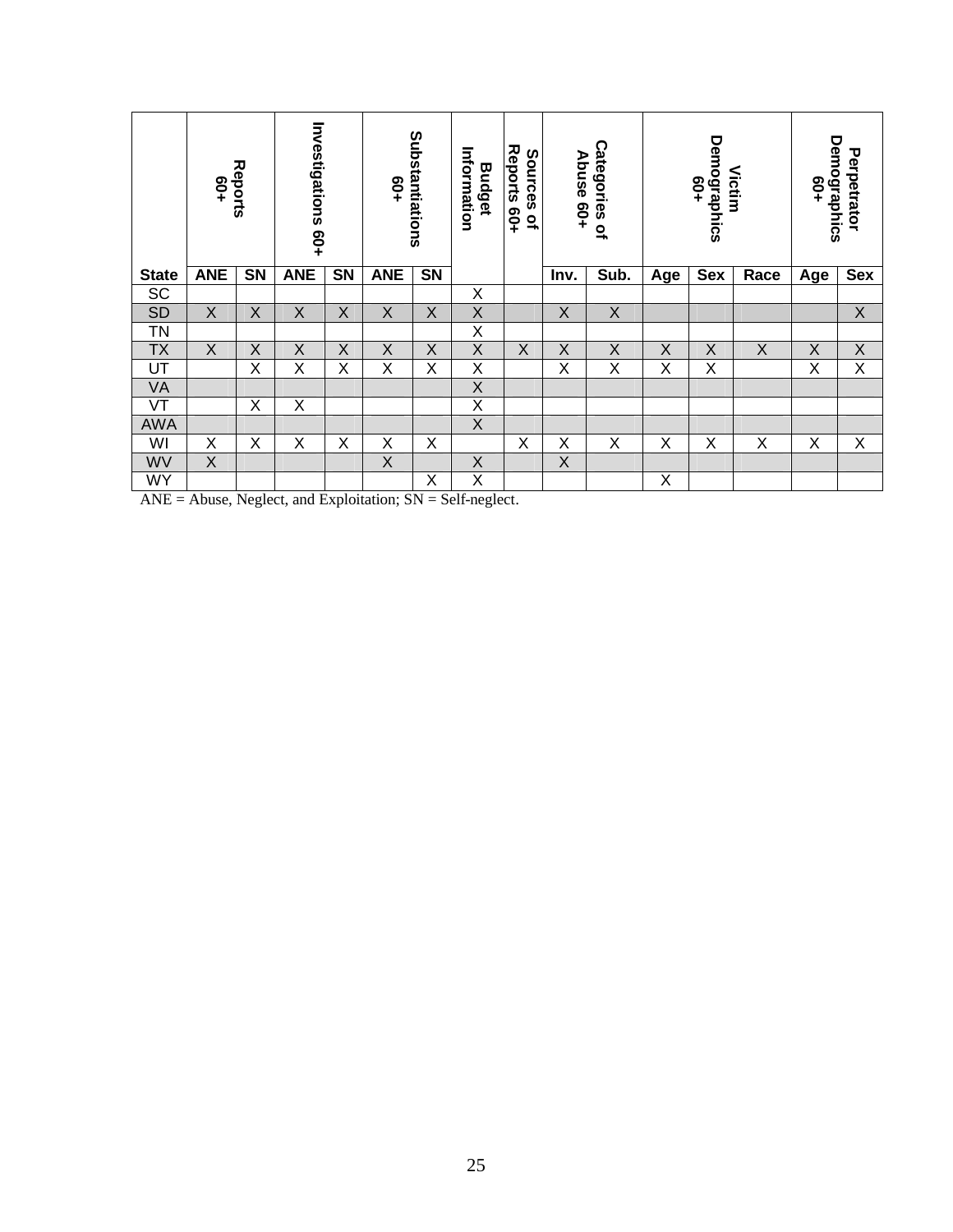#### **References**

- Bonnie, R.J., & Wallace, R.B. (2003). Elder mistreatment, abuse, neglect, and exploitation in aging America. Washington, DC: National Research Council of the National Academies.
- Jogerst, G.J., Daly, J.M., Dawson, J.D., Brinig, M.F., Schmuch, G. A., & Peek-Asa, C. (2004). APS investigative systems associated with county reported domestic elder abuse. *Journal of Elder Abuse and Neglect, 16,* 3.
- Pillemer, K., & Finkelhor, D. (1998). The prevalence of elder abuse: A random sample survey. *The Gerontologist, 28,* 51-57.
- Tatara, T., & Blumerman, L.M. (1996). Summaries of the statistical data for fiscal year '93 and fiscal year '94. Washington, DC: National Center on Elder Abuse.
- Teaster, P.B., & Colleagues (2003). A response to the abuse of vulnerable adults: The 2000 survey of State Adult Protective Services. Report to the National Center on Elder Abuse, Administration on Aging, Washington, D.C.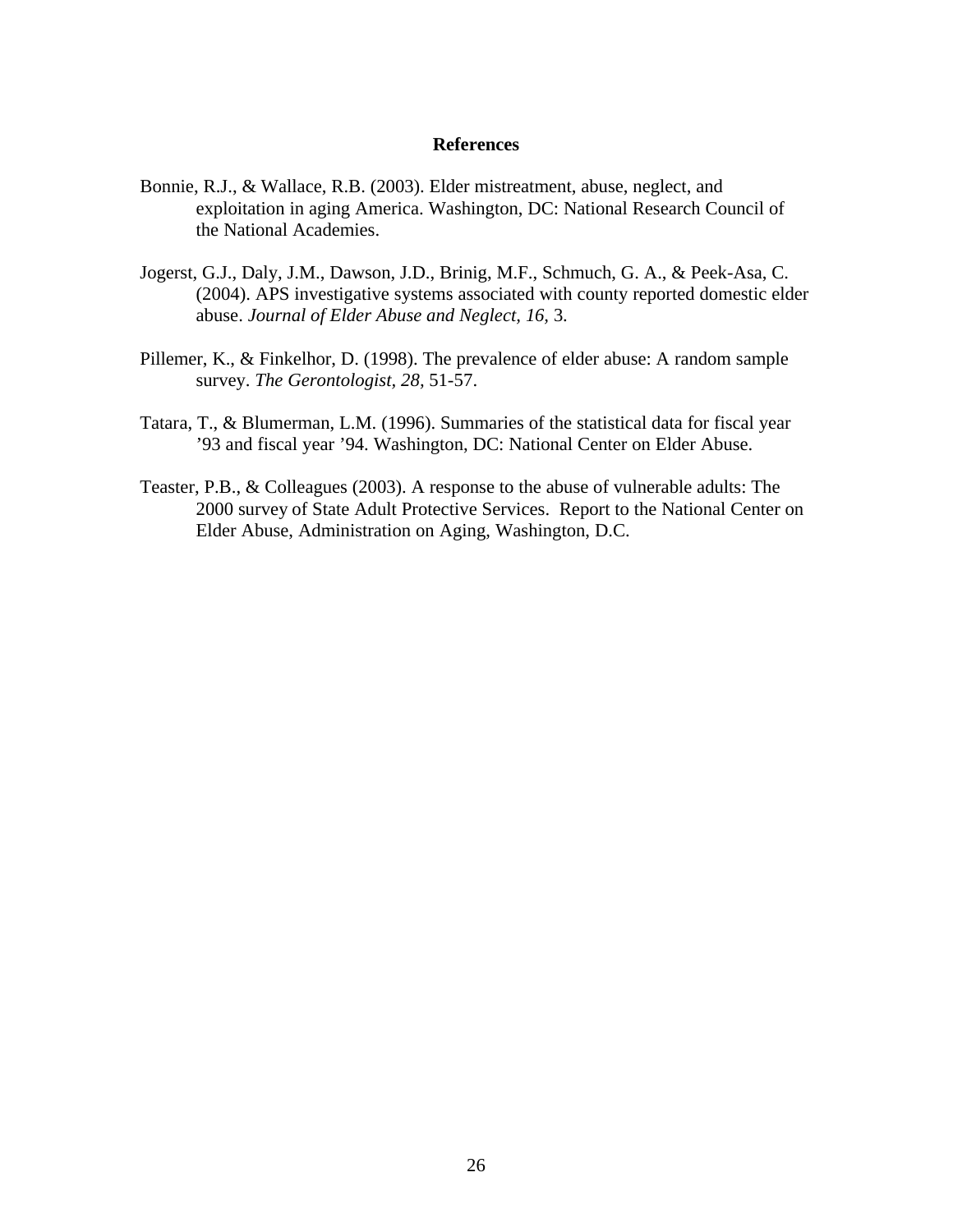# *APPENDIX A* The 2004 Survey of Adult Protective Services Data

The National Center on Elder Abuse (NCEA) is conducting a national study of elder abuse. The National Committee for the Prevention of Elder Abuse and the National Adult Protective Services Association, partners of the Center, will carry out the project. The University of Kentucky is conducting the research for NCPEA. The results of this survey will provide the most comprehensive information about reports of elder abuse in the country.

It is vital to the project to have your assistance in completing this survey. We anticipate that survey completion will take approximately 45 minutes. If you have any questions, do not hesitate to contact Tyler Dugar, A.B.D., Research Coordinator, at tdugar@uky.edu or 859.257.1450 x80191. You may return the survey by e-mail attachment, fax (cover sheet provided), or conventional mail (mailing label provided). Please return the survey by **September 24**. If you return the survey via email as an attachment, please send to  $t_{\text{dugar}}@uky$ , edu with the subject line "APS Survey."

# DEFINITIONS FOR 2004 NCEA SURVEY OF STATE APS PROGRAMS

**For the purposes of this study and in order to generalize the findings, definitions have been drawn from articles in Vol. XXIV of Generations- the Journal of the American Society on Aging (2001), Elder Mistreatment: Abuse, Neglect, and Exploitation in an Aging America (2003), NAPSA, Key Words in Ethics, Law, and Aging (Kapp, 1995) and the Older Americans Act.**

**Please refer to the definitions below as guidelines when answering the questions for your state.**

# **DEFINITIONS**

*Abandonment:* The desertion of an elderly person by an individual who has assumed responsibility for providing care for an elder, or by a person with physical custody of an elder.

**Abuse:** The infliction of physical or psychological harm or the knowing deprivation of goods or services necessary to meet essential needs or to avoid physical or psychological harm.

*Adult Protective Services:* Services provided to elders and to vulnerable adults with disabilities who are, or who are in danger of, being abused, neglected, or financially exploited, who are unable to protect themselves, or who have no one to adequately assist them. The term includes activities such as receiving reports of abuse, neglect or financial exploitation; disseminating reports of adult abuse, neglect or exploitation; investigating those reports; case planning; monitoring; evaluation; providing other casework services; and providing, arranging for, or facilitating the provision of medical, social service, economic, legal, housing, law enforcement, or other protective, emergency, or support services targeted toward risk reduction, increased safety and protection.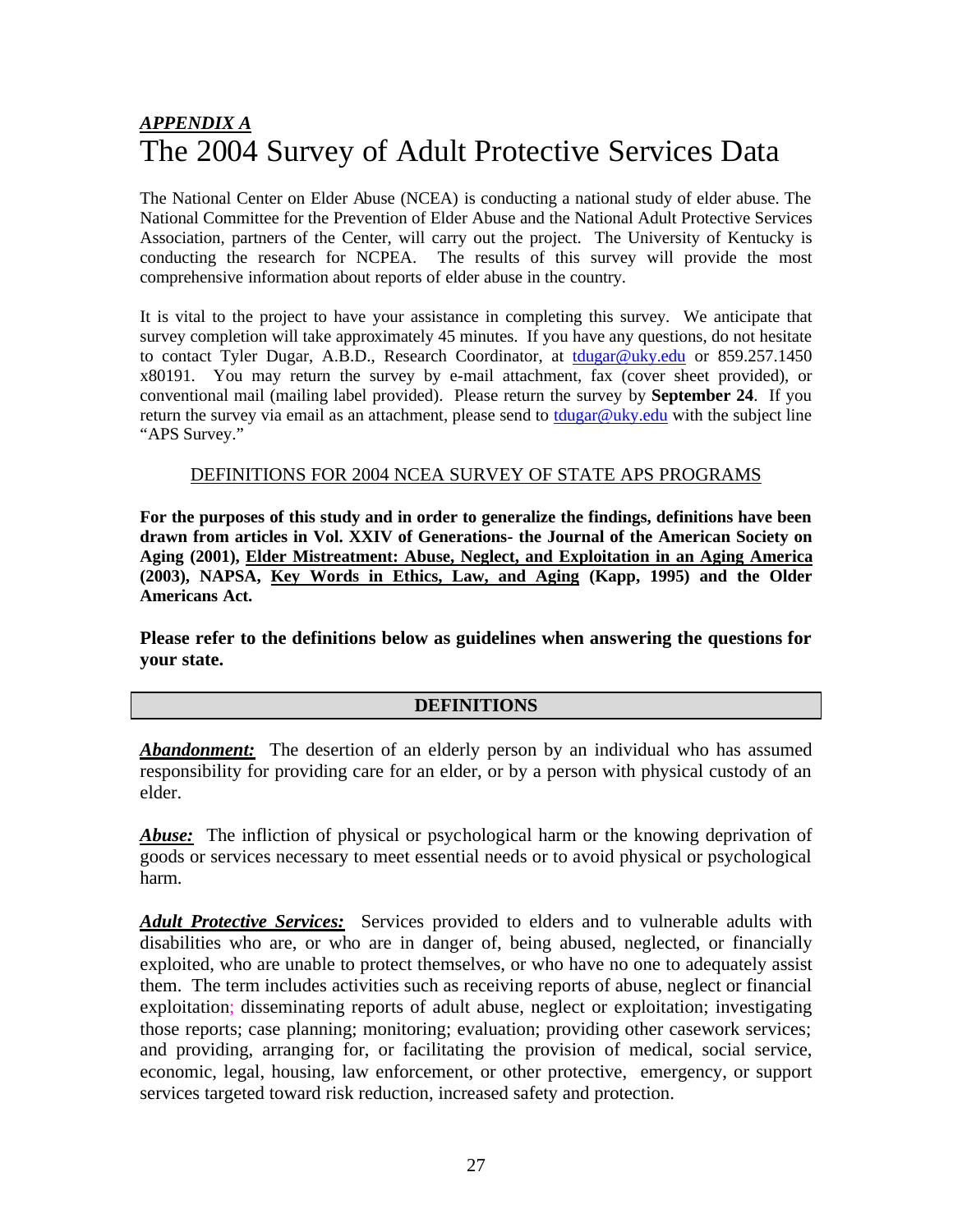*Caregiver***:** An individual who has the responsibility for the care of an elder either voluntarily, by contract, by receipt of payment for care, or as a result of the operation of law. The term refers to a family member or other individual who provides (on behalf of such individual or of a public or private agency, organization, facility or institution) compensated or uncompensated care to an elder or vulnerable adult who needs supportive services in any setting.

*Elder:* A person 60 years of age or older. Elders may also be referred to as older adults.

*Emotional/psychological/verbal abuse:* The infliction of anguish, pain, or distress through verbal or nonverbal acts. Emotional/psychological abuse includes but is not limited to verbal assaults, insults, threats, intimidation, humiliation, and harassment. In addition, treating an older person such as an infant; isolating an elderly person from his/her family, friends, or regular activities; and enforced social isolation are examples of emotional/psychological abuse.

*Fiduciary:* In a fiduciary relationship, the more powerful party (i.e. the fiduciary) accepts the special obligation to act in a manner consistent with the best interests of the less powerful party, rather than primarily serve his or her own interests.

*Financial or Material Abuse/Exploitation:* The illegal or improper use of an older person's or vulnerable adult's funds, property, or assets. Examples include, but are not limited to, cashing an older/vulnerable person's checks without authorization or permission; forging an older person's signature; misusing or stealing an older person's money or possessions; coercing or deceiving an older person into signing any document (e.g., contracts or will); and the improper use of conservatorship, guardianship, or power of attorney.

*FY 2003:* FY 2003 refers to Fiscal Year 2003. FY 2003 means the twelve month period the individual state defines as the fiscal year.

*Guardianship:* (a) the process by which a court determines that an adult individual lacks capacity to make decisions about self-care and/or property and appoints an individual or entity known as a guardian, conservator, or a similar term, who serves as a surrogate decision maker; (b) the manner in which the court-appointed surrogate carries out duties to the individual and the court; or (c) the manner in which the court exercises oversight of the surrogate.

*Investigation/Assessment:* The process of collecting information through interviews, inquiry, or similar means, for the purpose of determining whether or not alleged victims of elder/vulnerable adult abuse need protective services or other services to decrease risks to their health and safety or whether or not allegations of abuse are founded/believed to be true.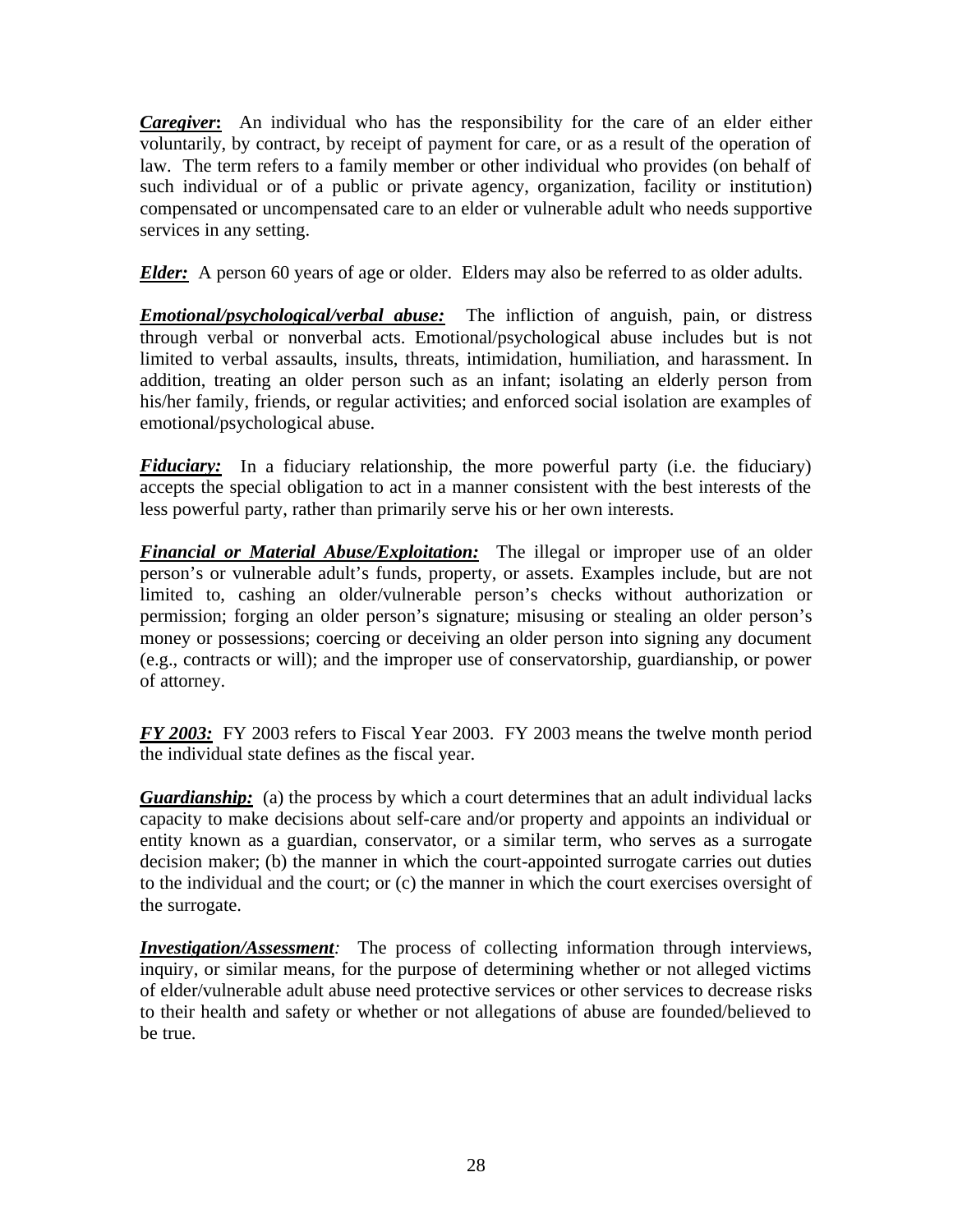*Involuntary Adult Protective Services:* Interventions initiated by Adult Protective Services social workers, without the consent of the affected adult, for the purpose of safeguarding the vulnerable adult who is at risk of abuse, neglect, or exploitation. The services are involuntary because: (a) the recipient of services lacks capacity to consent to receive the services (b) there is no person authorized to consent on his/her behalf, and (c) intervention is ordered by the court of jurisdiction.

*Location/Living Arrangements:* Living arrangements are delineated by:

- ♦ *Domestic location:* Living alone or with others in a private residence in the community.
- ♦ *Domestic violence shelters:* Includes safe houses and other residential arrangements made specifically for victims of domestic abuse.
- ♦ *Long-term care facility setting:* Includes nursing homes, long term care assisted living facilities, continuing care retirement communities, boarding home or group home arrangements.
- ♦ *Mental health/Mental Retardation/Developmental Disabilities (DD) facilities:* Includes psychiatric treatment and DD facilities, group homes, boarding homes, host homes and/or adult foster care homes specifically for persons with mental illness or developmental disabilities that provide treatment and/or care.
- ♦ *Homeless:* Includes homeless shelters as well as no permanent living arrangement.

*Neglect:* The refusal or failure to fulfill any part of a person's obligations or duties to an elder. Neglect may also include failure of a person who has fiduciary responsibilities to provide care for an elder (e.g., pay for necessary home care services) or the failure on the part of an in-home service provider to provide necessary care. Neglect typically means the refusal or failure to provide an elderly person/vulnerable adult with such life necessities as food, water, clothing, shelter, personal hygiene, medicine, comfort, personal safety, and other essentials included in an implied or agreed-upon responsibility to an elder.

**Physical Abuse:** The use of physical force that may result in bodily injury, physical pain, or impairment. Physical abuse may include but is not limited to such acts of violence as striking (with or without an object), hitting, beating, pushing, shoving, shaking, slapping, kicking, pinching, and burning. In addition, inappropriate use of drugs and physical restraints, force-feeding, and physical punishment of any kind also are examples of physical abuse.

*Report:* An allegation, request for assistance or application for services regarding a situation of abuse, neglect by others, financial exploitation, or self-neglect of an elder or vulnerable adult received by the agency or agencies responsible for providing adult/elder protective services.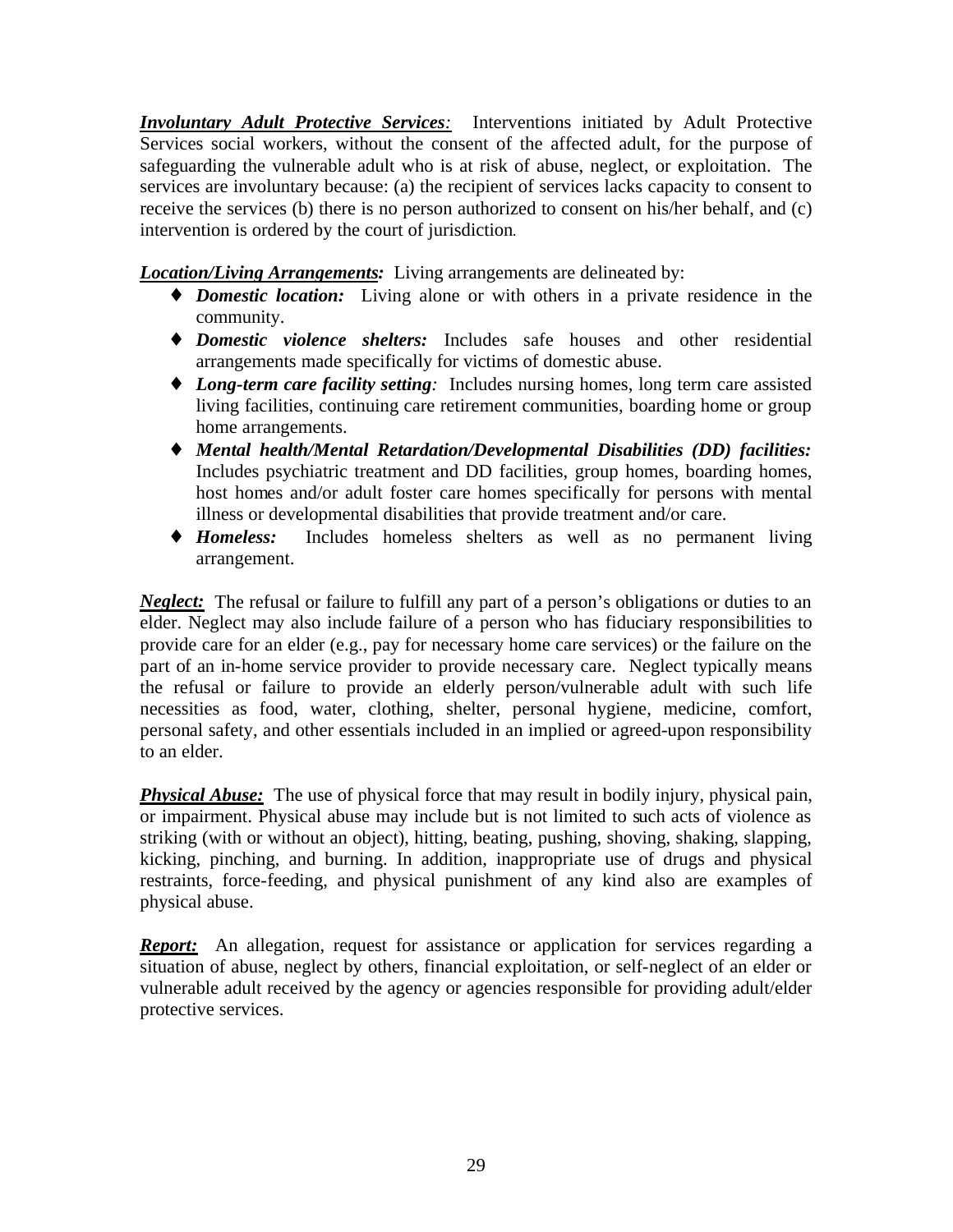*Self-Neglect:* An adult's inability, due to physical or mental impairment or diminished capacity, to perform essential self-care tasks including (a) obtaining essential food, clothing, shelter, and medical care; (b) obtaining goods and services necessary to maintain physical health, mental health, or general safety; and/or (c) managing one's own financial affairs. Choice of lifestyle or living arrangement is not, in itself, evidence of self-neglect.

**Sexual Abuse**: The coercion of an older person/vulnerable adult through force, trickery, threats, or other means into unwanted sexual activity. It includes sexual contact with elders/vulnerable adults who are unable to grant consent and unwanted sexual contact between service providers and their elder clients.

*Substantiated Report:* Through the process of investigation/assessment or evaluation it is determined that the allegations of abuse are believed to be founded or true.

*Vulnerability:*Financial, physical or emotional dependence on others or impaired capacity for self-care or self-protection.

*Vulnerable Adult:* An adult, age 18 to 59 or older, who needs protections and programs that are the same as, or similar to, protections and programs for elder adults, including an adult who, due to a developmental, cognitive, psychological, physical, or other type of disability, is unable to protect him/herself from abuse, neglect, or financial exploitation or is unable to provide or obtain essential care or services.

# **Note:**

**For the purposes of this survey and unless specified,**

- *Abuse* **includes physical abuse, sexual abuse, and emotional/psychological/verbal abuse.**
- *Neglect* **includes self-neglect unless otherwise specified.**
- *Exploitation* **includes financial or material abuse.**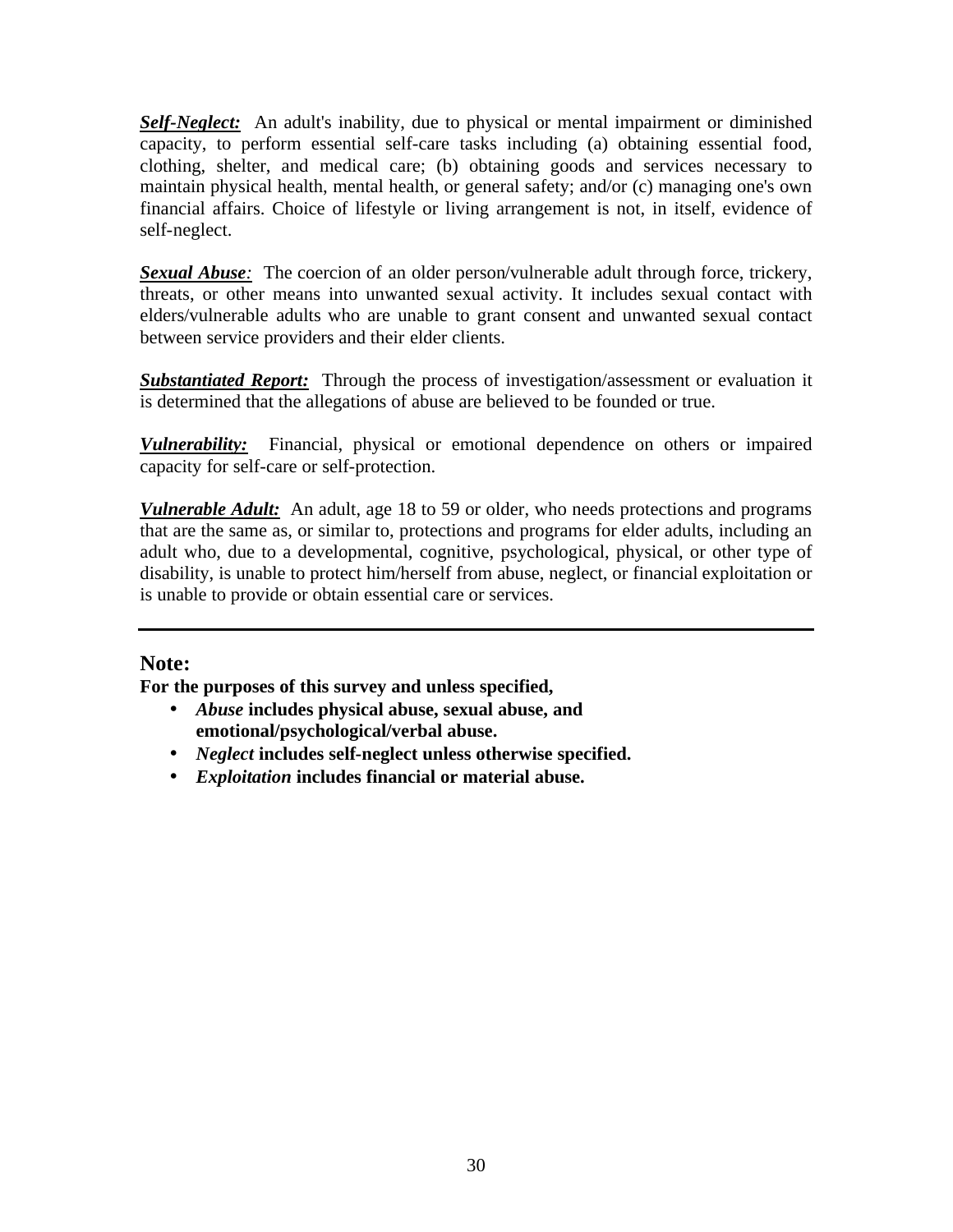# **CONTACT INFORMATION OF PERSON COMPLETING SURVEY**

Name

Title

Agency Name

Street Address

**City** 

State

Zip Code

Telephone

Fax

E-mail

Website

# **SECTION A: STATEWIDE REPORTING NUMBERS**

# **Please answer all questions using only your FY 2003 data on elder/vulnerable adult abuse, neglect (including self-neglect), and exploitation. FY 2003 data refer to how your state defines a twelve month fiscal year.**

*Note: Please provide data only if your state has collected FY 2003 data.*

*Please provide only numbers for this section.* 

- 1. In FY 2003, how many **reports** of elder/vulnerable adult abuse, neglect, and exploitation were **received**?
- $\Box$ **State cannot provide this information** *(please check box if appropriate).*

|           | Elder adults,<br>ages $60+$ | Vulnerable<br>adults, ages<br>18-59 | Vulnerable and<br>elder adults<br>(state cannot<br>separate data) |
|-----------|-----------------------------|-------------------------------------|-------------------------------------------------------------------|
| Number of |                             |                                     |                                                                   |
| reports   |                             |                                     |                                                                   |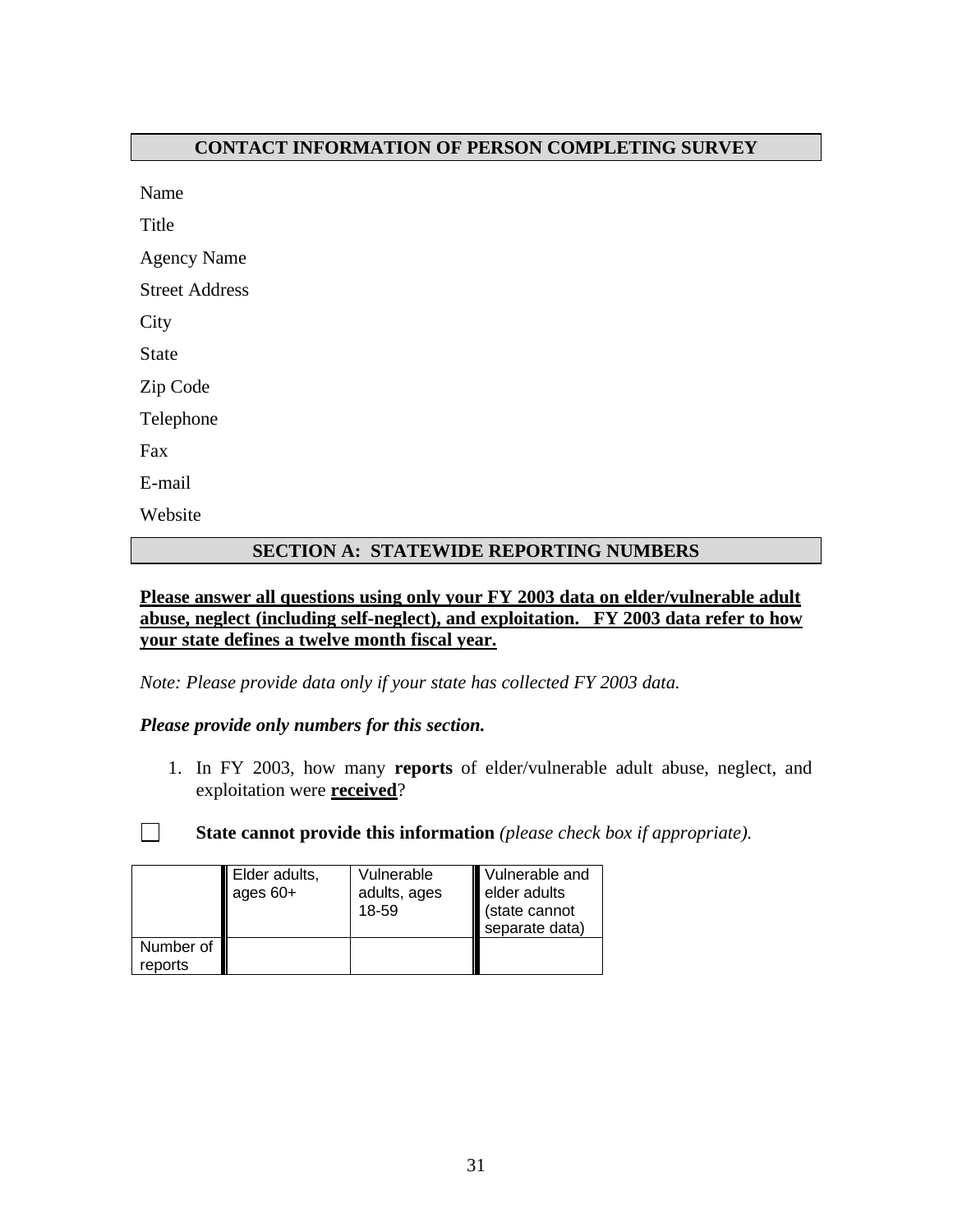1b. How many of the above reports were self-neglect?

 $\Box$ 

**State cannot provide this information** *(please check box if appropriate).*

|                      | Elder adults,<br>ages $60+$ | Vulnerable<br>adults, ages<br>18-59 | Vulnerable and<br>elder adults<br>(state cannot<br>separate data) |
|----------------------|-----------------------------|-------------------------------------|-------------------------------------------------------------------|
| Number of<br>reports |                             |                                     |                                                                   |

2. In FY 2003, how many **reports** of elder/vulnerable adult abuse, neglect, and exploitation were **investigated/assessed**?

**State cannot provide this information** *(please check box if appropriate).*

|                      | Elder adults,<br>ages $60+$ | Vulnerable<br>adults, ages<br>18-59 | Vulnerable and<br>elder adults<br>(state cannot<br>separate data) |
|----------------------|-----------------------------|-------------------------------------|-------------------------------------------------------------------|
| Number of<br>reports |                             |                                     |                                                                   |

- 2b. How many of the above reports were self-neglect?
- $\Box$

**State cannot provide this information** *(please check box if appropriate).*

|                      | Elder adults,<br>ages $60+$ | Vulnerable<br>adults, ages<br>18-59 | Vulnerable and<br>elder adults<br>(state cannot<br>separate data) |
|----------------------|-----------------------------|-------------------------------------|-------------------------------------------------------------------|
| Number of<br>reports |                             |                                     |                                                                   |

- 3. In FY 2003, how many **reports** of elder/vulnerable adult abuse, neglect, and exploitation were **substantiated?**
- $\Box$

**State cannot provide this information** *(please check box if appropriate).*

|           | Elder adults,<br>ages $60+$ | Vulnerable<br>adults, ages<br>18-59 | Vulnerable and<br>elder adults<br>(state cannot<br>separate data) |
|-----------|-----------------------------|-------------------------------------|-------------------------------------------------------------------|
| Number of |                             |                                     |                                                                   |
| reports   |                             |                                     |                                                                   |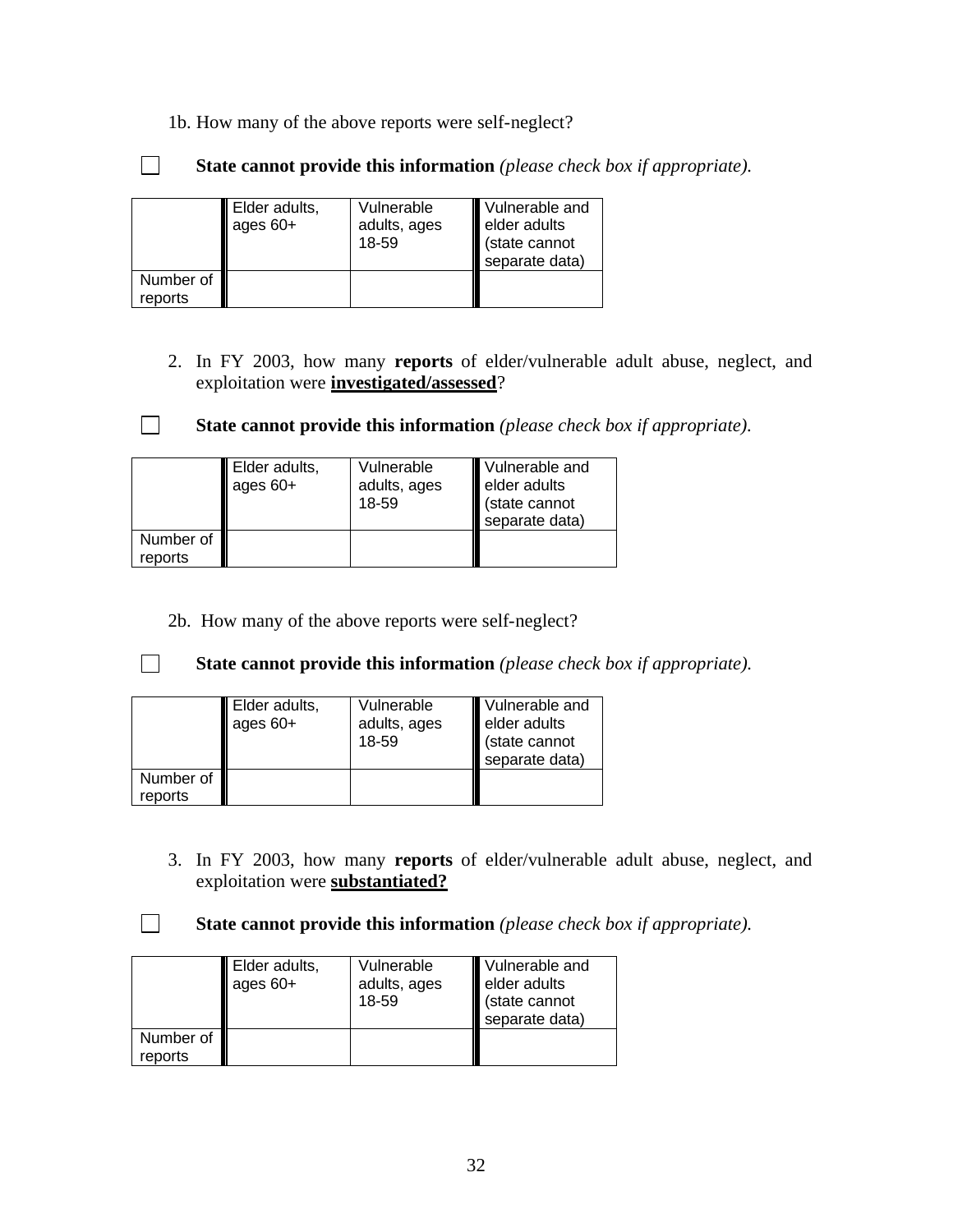# 3b. How many of the above reports were self-neglect?

 $\Box$ 

**State cannot provide this information** *(please check box if appropriate).*

|           | Elder adults,<br>ages $60+$ | Vulnerable<br>adults, ages<br>18-59 | Vulnerable and<br>elder adults<br>(state cannot<br>separate data) |
|-----------|-----------------------------|-------------------------------------|-------------------------------------------------------------------|
| Number of |                             |                                     |                                                                   |
| reports   |                             |                                     |                                                                   |

**Please provide any comments or explanations you would like on questions from this section. (Specify question number when responding).**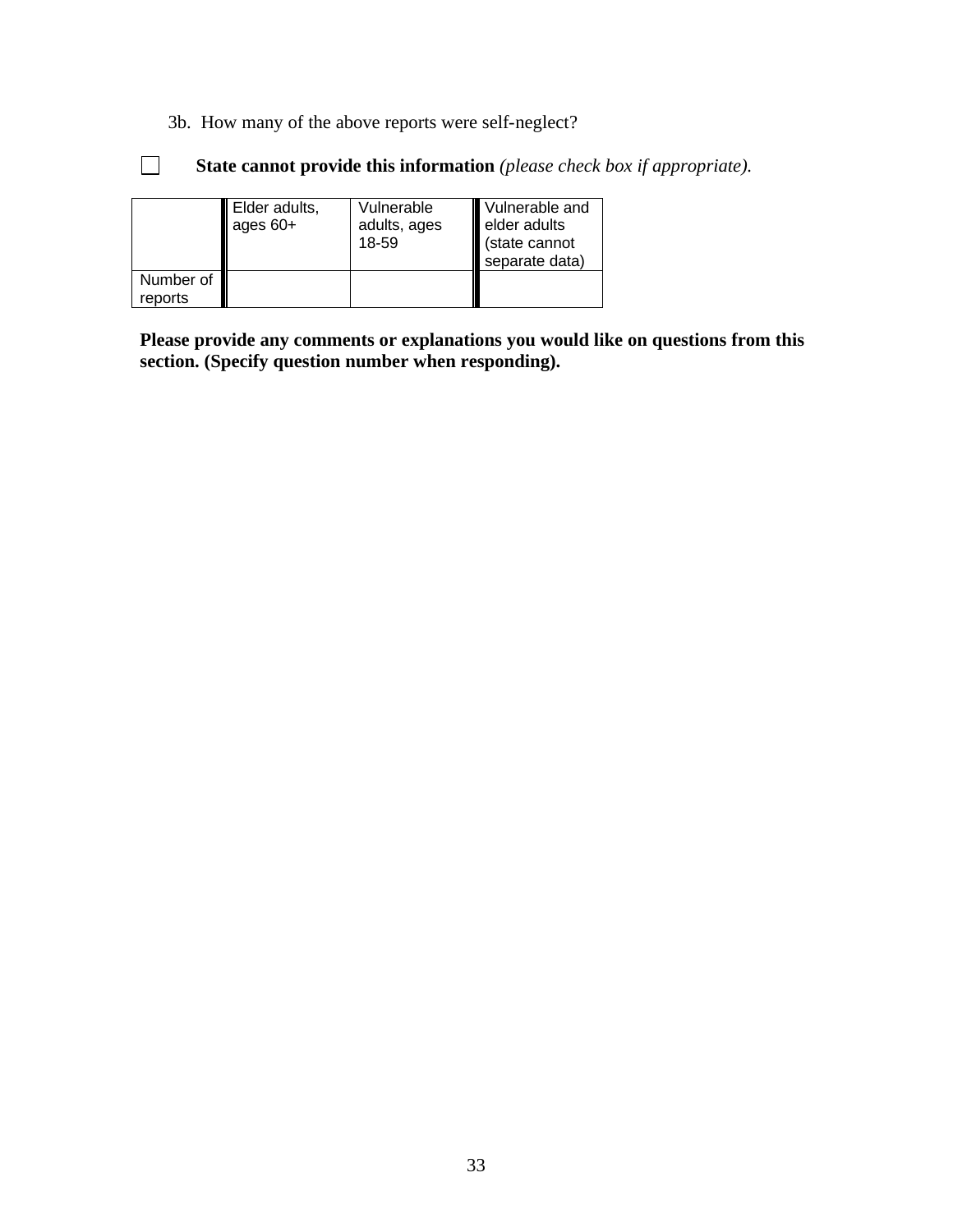# **SECTION B: COMPLAINTS RECEIVED**

4. What were the sources of elder/vulnerable adult abuse, neglect, and exploitation complaints to your agency for FY 2003? *(Please indicate the number of total reports that come from sources below).*

 $\Box$ 

**State does not track this information**. *(Please check this box if applicable and proceed to Section C).* 

|                                   | Elder adults, ages | Vulnerable adults, | Vulnerable and elder |
|-----------------------------------|--------------------|--------------------|----------------------|
| <b>SOURCE OF</b>                  | $60+$              | ages 18-59         | adults (state cannot |
| <b>REPORTS</b>                    |                    |                    | separate data)       |
|                                   |                    |                    |                      |
| Anonymous/                        |                    |                    |                      |
| Undisclosed                       |                    |                    |                      |
| <b>Animal Control</b>             |                    |                    |                      |
| <b>Staff</b>                      |                    |                    |                      |
| Area Agencies                     |                    |                    |                      |
| on Aging                          |                    |                    |                      |
| Attorneys                         |                    |                    |                      |
|                                   |                    |                    |                      |
| <b>Bankers</b>                    |                    |                    |                      |
|                                   |                    |                    |                      |
| Clergy                            |                    |                    |                      |
| Coroners                          |                    |                    |                      |
|                                   |                    |                    |                      |
| Dentists                          |                    |                    |                      |
|                                   |                    |                    |                      |
| Developmental                     |                    |                    |                      |
| <b>Disabilities Staff</b>         |                    |                    |                      |
| EMT/                              |                    |                    |                      |
| Firefighters                      |                    |                    |                      |
| <b>Family Members</b>             |                    |                    |                      |
|                                   |                    |                    |                      |
| Friends/                          |                    |                    |                      |
| Neighbors                         |                    |                    |                      |
| Guardian/                         |                    |                    |                      |
| Conservator<br><b>Home Health</b> |                    |                    |                      |
| <b>Staff</b>                      |                    |                    |                      |
| <b>Housing Agency</b>             |                    |                    |                      |
| Landlord                          |                    |                    |                      |
| Law                               |                    |                    |                      |
| Enforcement                       |                    |                    |                      |
| Long-term Care                    |                    |                    |                      |
| <b>Facility Staff</b>             |                    |                    |                      |
| Long-term Care                    |                    |                    |                      |
| Ombudsmen                         |                    |                    |                      |
| <b>Mental Health</b>              |                    |                    |                      |
| <b>Staff</b>                      |                    |                    |                      |
| Nurses/Nurses'                    |                    |                    |                      |
| Aides                             |                    |                    |                      |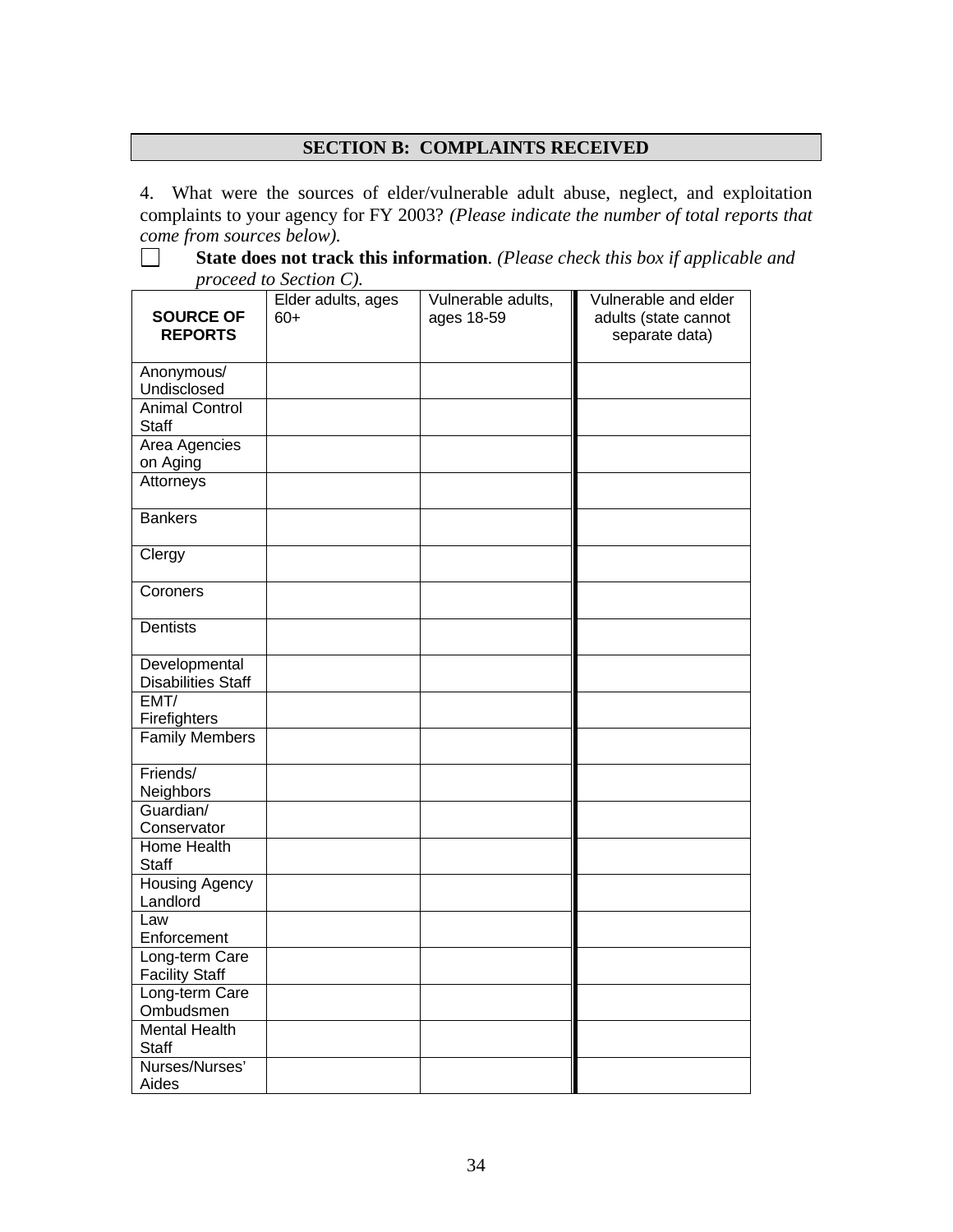|                                               | Elder adults, ages | Vulnerable adults, | Vulnerable and elder                   |
|-----------------------------------------------|--------------------|--------------------|----------------------------------------|
| <b>SOURCE OF</b><br><b>REPORTS</b>            | $60+$              | ages 18-59         | adults (state cannot<br>separate data) |
| Paid Caregivers                               |                    |                    |                                        |
| Pharmacists                                   |                    |                    |                                        |
| Physicians                                    |                    |                    |                                        |
| Psychologists                                 |                    |                    |                                        |
| Self (Individual<br>Abuse)                    |                    |                    |                                        |
| <b>Social Services</b><br><b>Agency Staff</b> |                    |                    |                                        |
| <b>Social Workers</b><br>(Private Practice)   |                    |                    |                                        |
| Other 1<br>(please specify)                   |                    |                    |                                        |
| Other 2<br>(please specify)                   |                    |                    |                                        |
| Other <sub>3</sub><br>(please specify)        |                    |                    |                                        |

**Please provide any comments or explanations you would like on questions from this section. (Specify question number when responding).**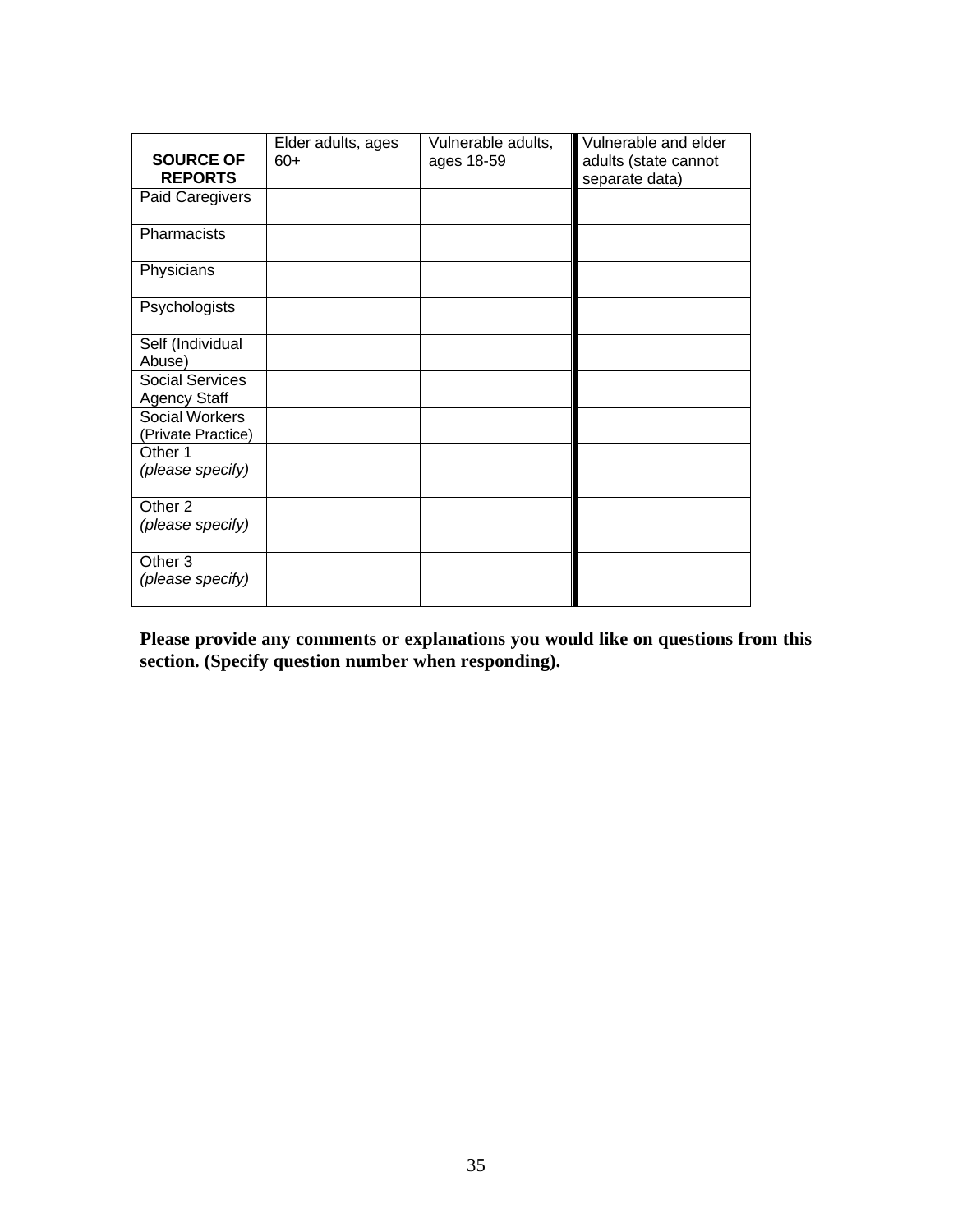# **SECTION C: CATEGORIES OF ABUSE**

5. Please provide the **total number of allegations** for each of the following categories in FY 2003. *(Numbers for this section may be higher than the total number of reports in Section A due to multiple allegations/findings).*

a.) Information for elder adults, ages 60+:

 $\Box$ 

**State does not separate information by age** *(please check box if this is the case and proceed to question 5c).*

| <b>CATEGORIES</b>     | Elder adults, ages 60+   |                           |  |
|-----------------------|--------------------------|---------------------------|--|
| <b>OF ABUSE</b>       | Investigated<br>(number) | Substantiated<br>(number) |  |
| <b>Physical Abuse</b> |                          |                           |  |
| Sexual Abuse          |                          |                           |  |
| Emotional/            |                          |                           |  |
| Psychological/        |                          |                           |  |
| <b>Verbal Abuse</b>   |                          |                           |  |
| Caregiver             |                          |                           |  |
| Neglect/              |                          |                           |  |
| Abandonment           |                          |                           |  |
| Financial Abuse/      |                          |                           |  |
| Exploitation          |                          |                           |  |
| Self-neglect          |                          |                           |  |
| Other (please         |                          |                           |  |
| specify)              |                          |                           |  |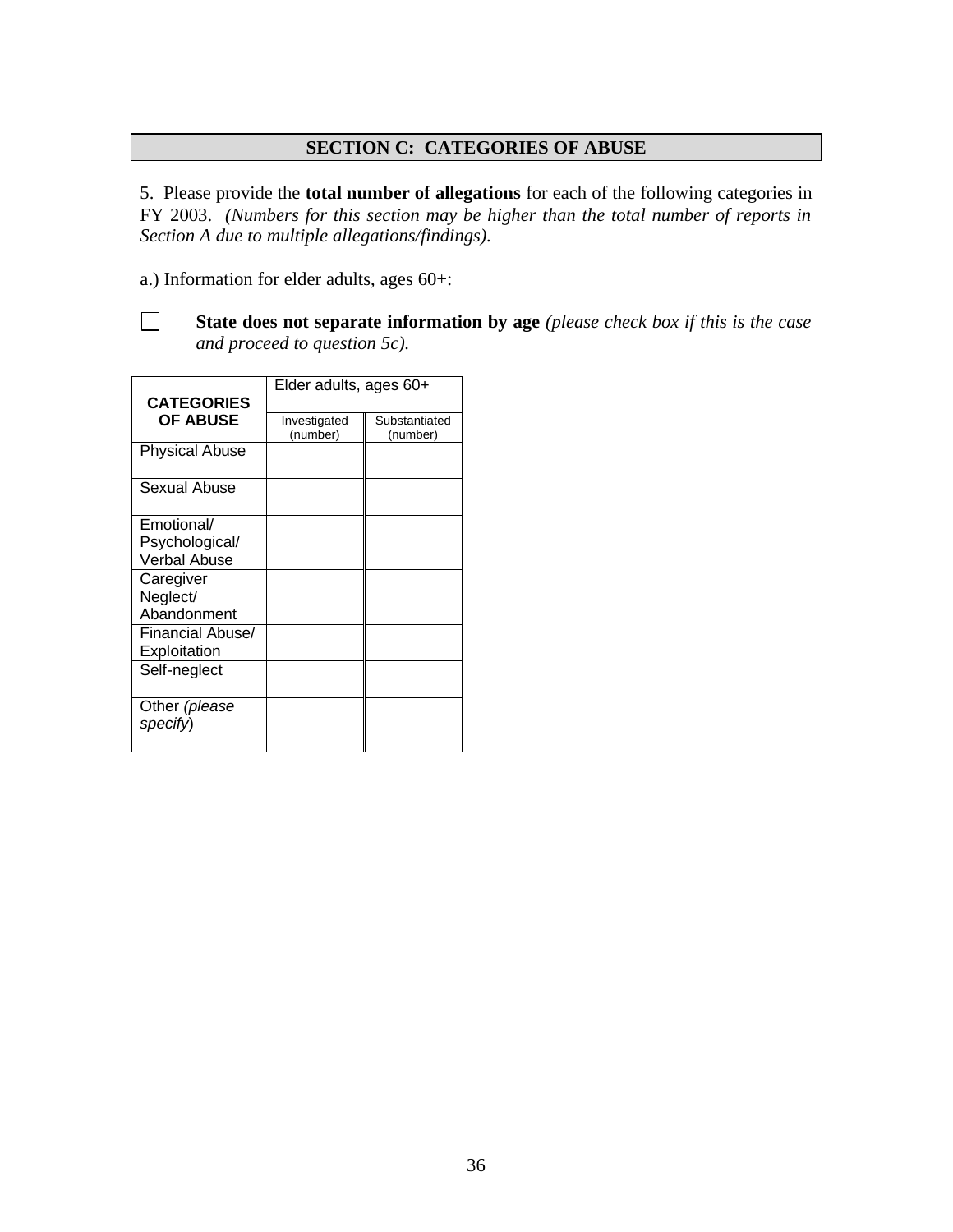b.) Vulnerable adults, ages 18-59:

#### $\Box$ **State does not separate information by age** *(please check box if this is the case and proceed to question 5c).*

| ana proceeu io question se <i>f</i> . |                   |               |  |
|---------------------------------------|-------------------|---------------|--|
|                                       | Vulnerable adults |               |  |
| <b>CATEGORIES</b><br><b>OF ABUSE</b>  | (ages 18-59)      |               |  |
|                                       | Investigated      | Substantiated |  |
|                                       | (number)          | (number)      |  |
| Physical                              |                   |               |  |
| Abuse                                 |                   |               |  |
| Sexual Abuse                          |                   |               |  |
|                                       |                   |               |  |
| Emotional/                            |                   |               |  |
| Psychological/                        |                   |               |  |
| <b>Verbal Abuse</b>                   |                   |               |  |
| Caregiver                             |                   |               |  |
| Neglect/                              |                   |               |  |
| Abandonment                           |                   |               |  |
| Financial                             |                   |               |  |
| Abuse/                                |                   |               |  |
| Exploitation                          |                   |               |  |
| Self-neglect                          |                   |               |  |
|                                       |                   |               |  |
| Other (please                         |                   |               |  |
| specify)                              |                   |               |  |
|                                       |                   |               |  |

c.) Please provide information for vulnerable and elder adults. **(Complete the following chart only if you were unable to separate information for questions 5a & 5b).** 

|                     | Vulnerable and Elder |               |  |
|---------------------|----------------------|---------------|--|
| <b>CATEGORIES</b>   | adults, ages 18+     |               |  |
| <b>OF ABUSE</b>     | Investigated         | Substantiated |  |
|                     | (number)             | (number)      |  |
| Physical            |                      |               |  |
| Abuse               |                      |               |  |
| <b>Sexual Abuse</b> |                      |               |  |
|                     |                      |               |  |
| Emotional/          |                      |               |  |
| Psychological/      |                      |               |  |
| Verbal Abuse        |                      |               |  |
| Caregiver           |                      |               |  |
| Neglect/            |                      |               |  |
| Abandonment         |                      |               |  |
| Financial           |                      |               |  |
| Abuse/              |                      |               |  |
| Exploitation        |                      |               |  |
| Self-neglect        |                      |               |  |
|                     |                      |               |  |
| Other (please       |                      |               |  |
| specify)            |                      |               |  |
|                     |                      |               |  |

**Please provide any comments or explanations you would like on questions from this section. (Specify question number when responding).**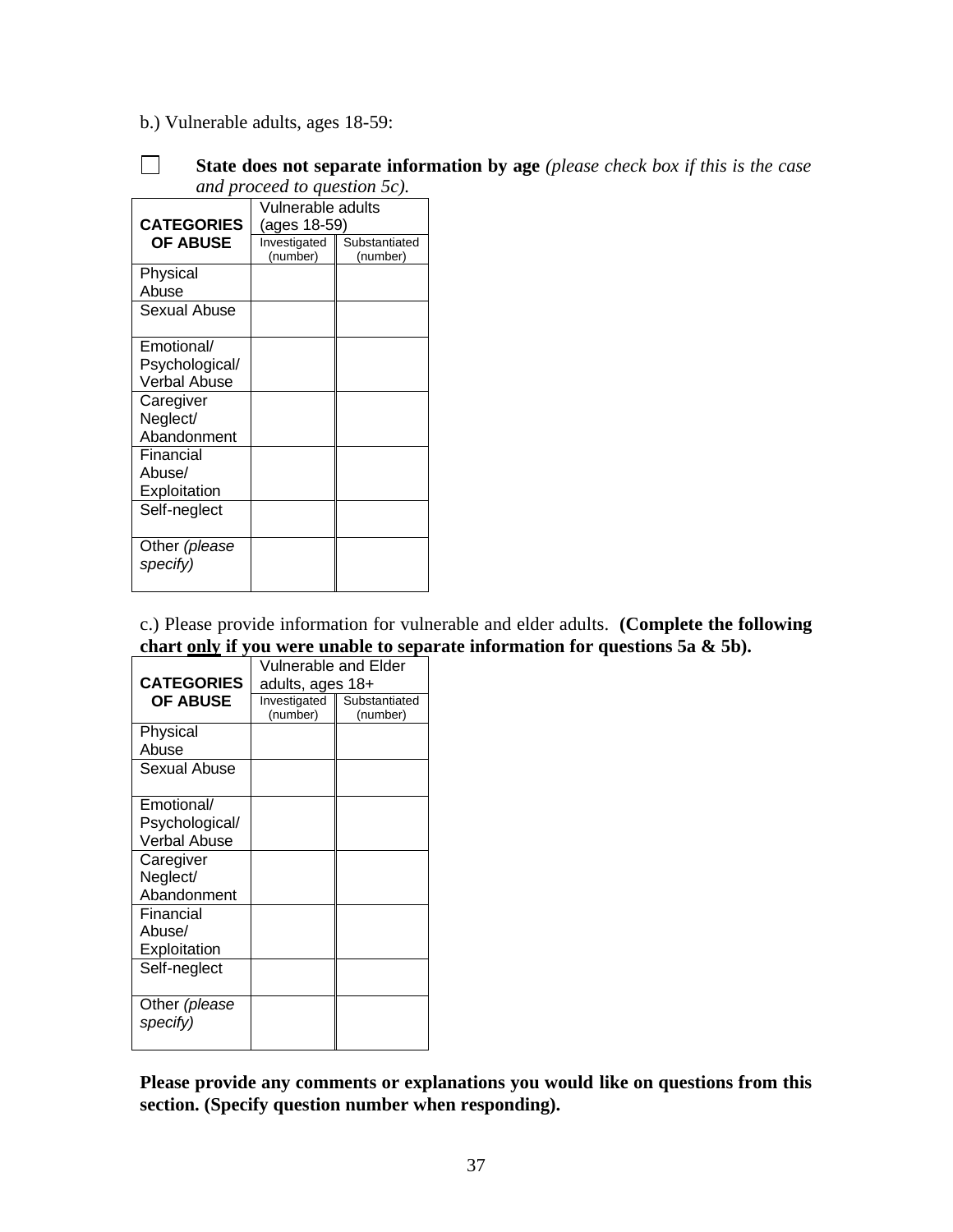# *For Sections D, E, and F, please provide information from substantiated cases only*

# **SECTION D: VICTIM INFORMATION FOR SUBSTANTIATED CASES ONLY**

*Please provide only numbers for this section.* 

6. By sex, please provide the number of individuals who experienced substantiated abuse, neglect and exploitation.

![](_page_37_Picture_4.jpeg)

**State cannot provide this information** *(please check box if appropriate).*

| <b>SEX</b> | Elder adults, ages 60+ | Vulnerable adults,<br>ages 18-59 | Vulnerable and elder adults,<br>ages $18+$<br>(state cannot separate data) |
|------------|------------------------|----------------------------------|----------------------------------------------------------------------------|
| Female     |                        |                                  |                                                                            |
| Male       |                        |                                  |                                                                            |

7. By ethnicity, please provide the number of individuals who experienced substantiated abuse, neglect and exploitation.

# $\Box$

**State cannot provide this information** *(please check box if appropriate).*

| <b>ETHNICITY</b> | Elder adults, ages 60+ | Vulnerable adults,<br>ages 18-59 | Vulnerable and elder adults,<br>ages $18+$<br>(state cannot separate data) |
|------------------|------------------------|----------------------------------|----------------------------------------------------------------------------|
| Hispanic/        |                        |                                  |                                                                            |
| Latino           |                        |                                  |                                                                            |
| Non-Hispanic/    |                        |                                  |                                                                            |
| Latino           |                        |                                  |                                                                            |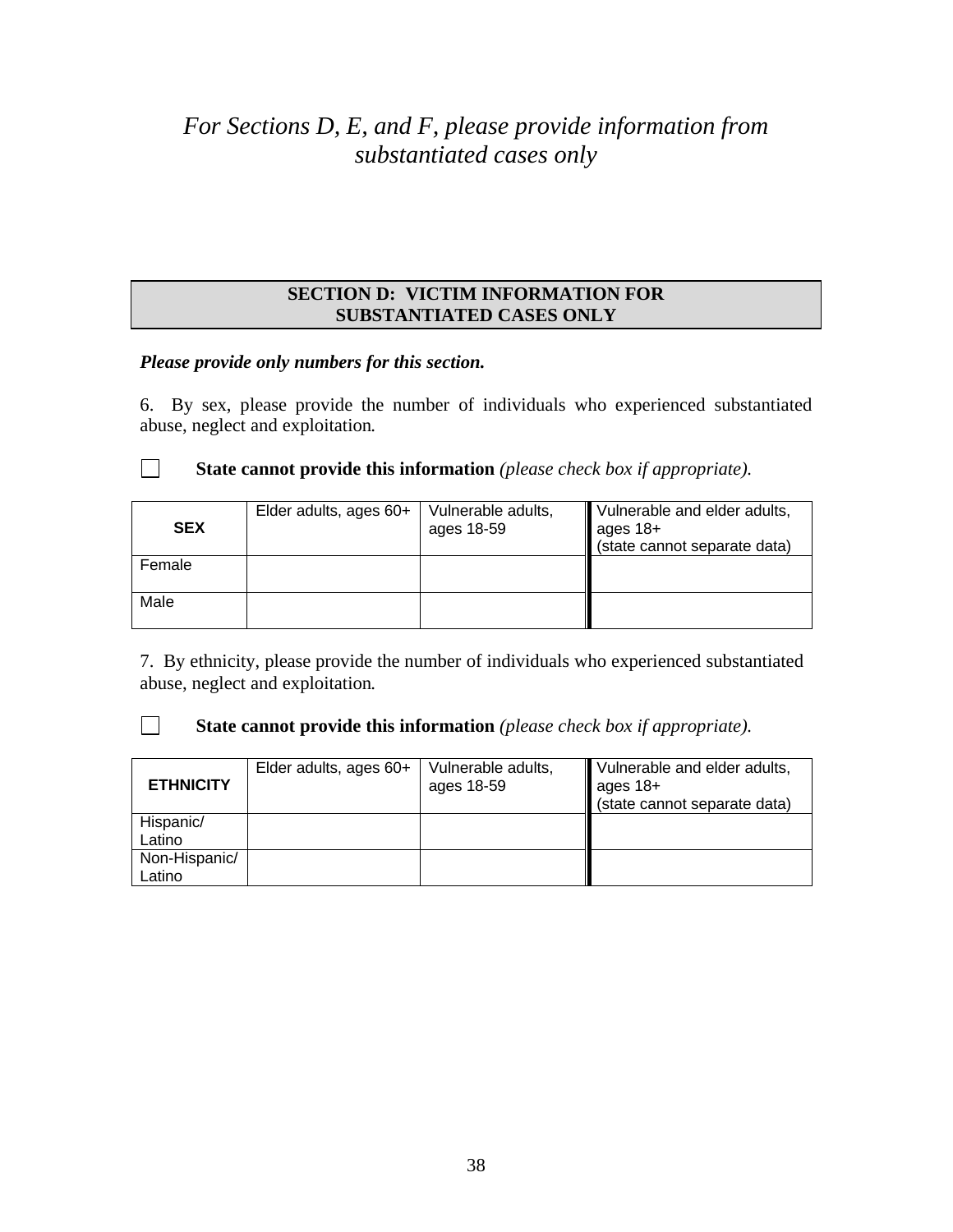8. By race, please provide the number of individuals who experienced substantiated elder/vulnerable adult abuse, neglect, and exploitation.

| <b>RACE</b><br><b>Black or African</b><br>American | Elder adults, ages<br>$60+$ | Vulnerable adults,<br>ages 18-59 | Vulnerable and elder adults,<br>ages 18+<br>(state cannot separate data) |
|----------------------------------------------------|-----------------------------|----------------------------------|--------------------------------------------------------------------------|
| American Indian<br>and Alaska<br>Native            |                             |                                  |                                                                          |
| Asian                                              |                             |                                  |                                                                          |
| Native Hawaiian<br>and other Pacific<br>Islander   |                             |                                  |                                                                          |
| White or<br>Caucasian                              |                             |                                  |                                                                          |
| Some other race                                    |                             |                                  |                                                                          |
| Unknown                                            |                             |                                  |                                                                          |

#### **State cannot provide this information** *(please check box if appropriate)*.  $\Box$

9. By age group, please provide the number of individuals who experienced substantiated elder/vulnerable adult abuse, neglect, and exploitation.

# **State cannot provide this information** *(please check box if appropriate).*

| <b>AGE</b>               | <b>Total Number</b><br>of Reports |
|--------------------------|-----------------------------------|
| Younger than 18<br>Years |                                   |
| 18-29 years              |                                   |
| 30-39 years              |                                   |
| 40-49 years              |                                   |
| 50-59 years              |                                   |
| 60-69 years              |                                   |
| 70-79 years              |                                   |
| 80 years and<br>older    |                                   |

 $\Box$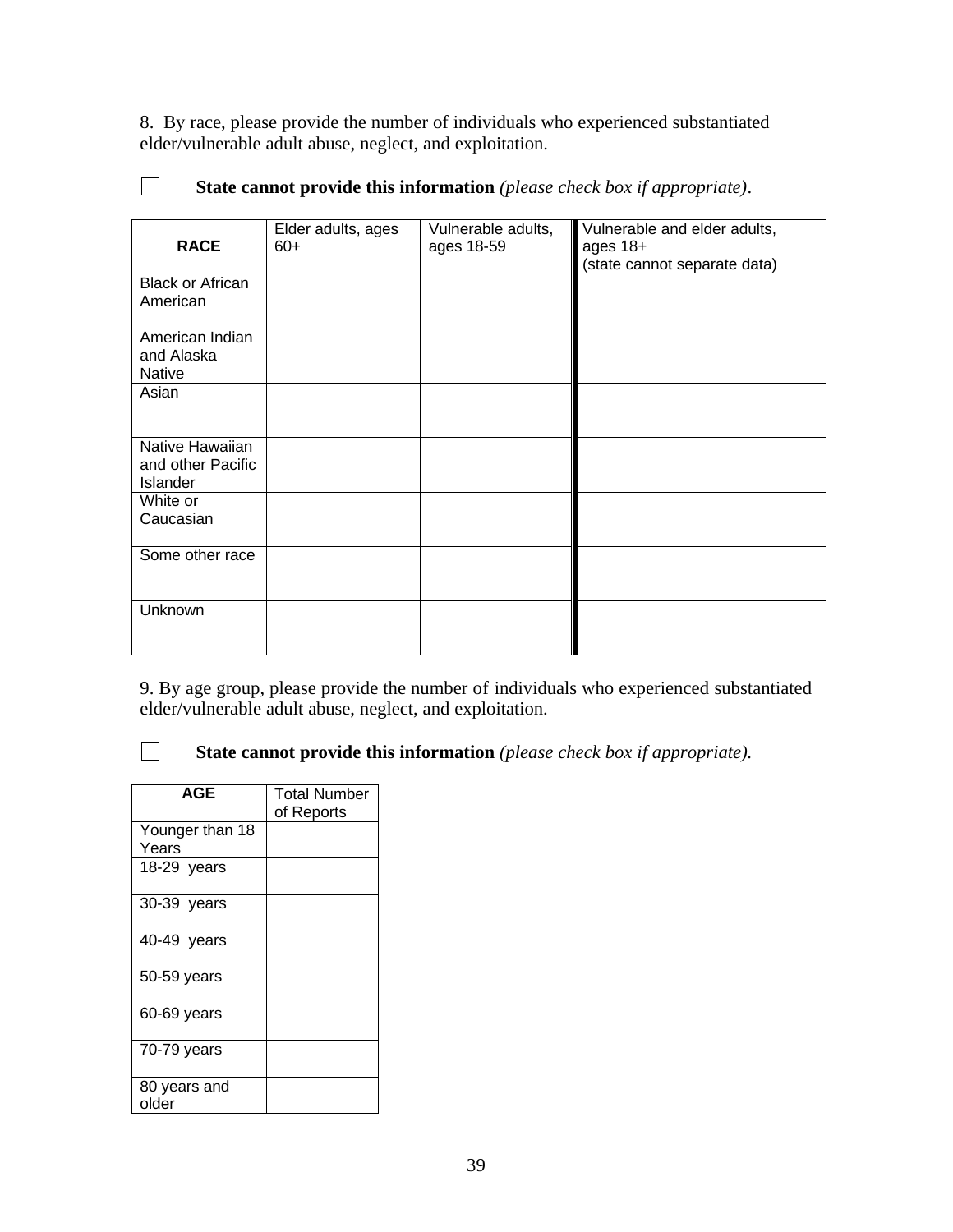10. By location, please provide the number of substantiated reports of abuse, neglect, or exploitation that occurred.

| <b>LOCATION</b><br>Domestic                        | Elder adults,<br>ages $60+$ | Vulnerable<br>adults, ages<br>18-59 | Vulnerable and elder<br>adults (state cannot<br>separate data) |
|----------------------------------------------------|-----------------------------|-------------------------------------|----------------------------------------------------------------|
| Setting<br>Hospitals                               |                             |                                     |                                                                |
| Long-Term Care<br>Facility                         |                             |                                     |                                                                |
| Mental health<br>facilities                        |                             |                                     |                                                                |
| Developmental<br><b>Disabilities</b><br>facilities |                             |                                     |                                                                |
| <b>Homeless</b>                                    |                             |                                     |                                                                |
| <b>Other Location</b><br>(please specify)          |                             |                                     |                                                                |
| Unknown                                            |                             |                                     |                                                                |

#### $\Box$ **State cannot provide this information** *(please check box if appropriate).*

**Please provide any comments or explanations you would like on questions from this section. (Specify question number when responding).** 

# **SECTION E: ALLEGED PERPETRATOR INFORMATION FOR SUBSTANTIATED CASES ONLY**

# *Please provide only numbers for this section.*

11. By sex, please provide the number of alleged perpetrators of elder/vulnerable adult abuse, neglect, and exploitation for substantiated cases only.

 $\Box$ 

**State cannot provide this information** *(please check box if appropriate).*

| <b>SEX OF</b><br><b>ALLEGED</b><br><b>PERPETRATOR</b> | Elder adults, ages<br>60+ | Vulnerable<br>adults, ages<br>18-59 | Vulnerable and elder<br>adults (state cannot<br>separate data) |
|-------------------------------------------------------|---------------------------|-------------------------------------|----------------------------------------------------------------|
| Female                                                |                           |                                     |                                                                |
| Male                                                  |                           |                                     |                                                                |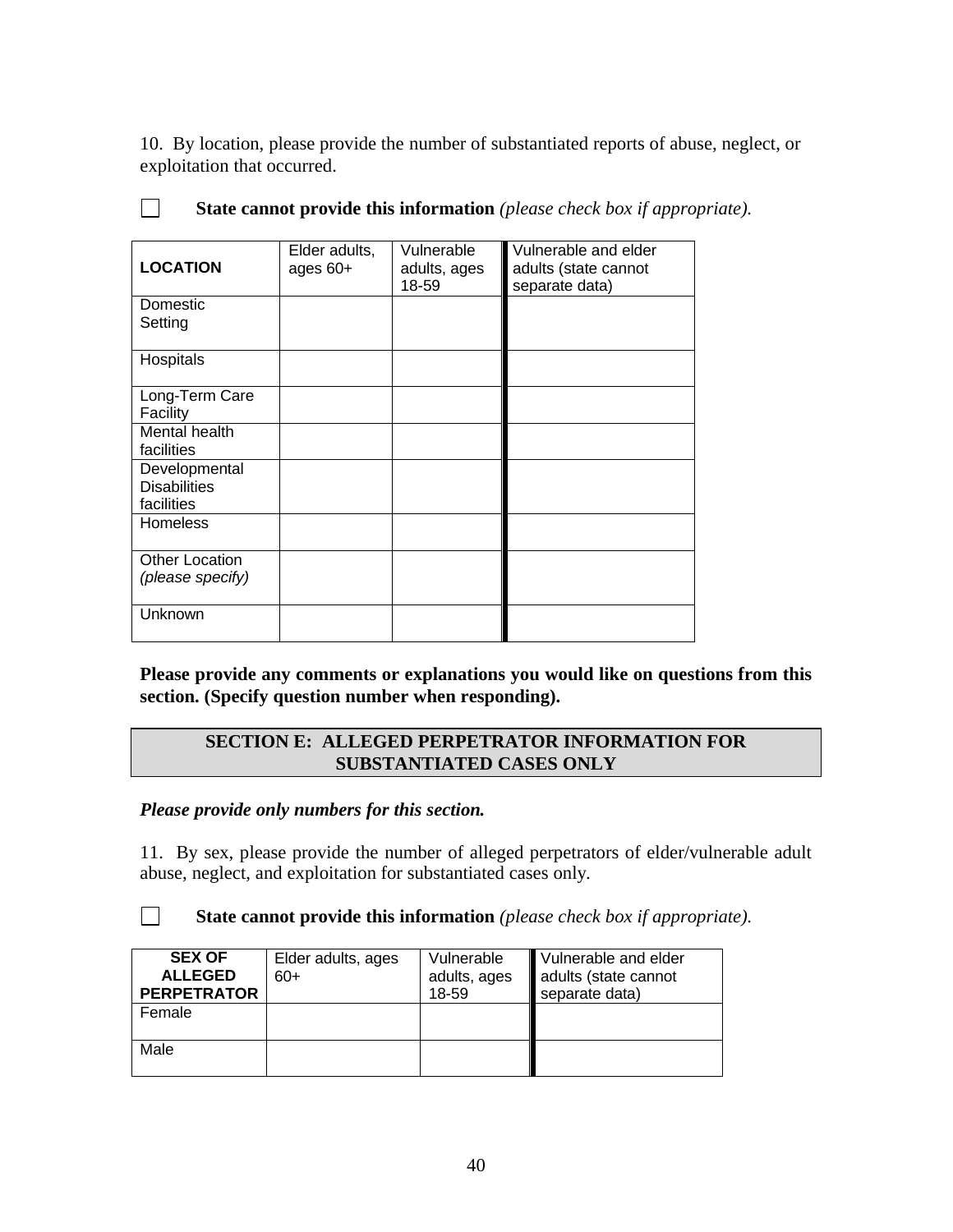12. By age category, please provide the number of alleged perpetrators of elder/vulnerable adult abuse, neglect, and exploitation.

| State cannot provide this information <i>(please check box if app)</i> |               |              |                      |  |  |
|------------------------------------------------------------------------|---------------|--------------|----------------------|--|--|
| <b>AGE OF</b>                                                          | Elder adults, | Vulnerable   | Vulnerable and elder |  |  |
| <b>ALLEGED</b>                                                         | Ages $60+$    | adults, ages | adults (state cannot |  |  |
| <b>PERPETRATOR</b>                                                     |               | 18-59        | separate data)       |  |  |
| 18 years and                                                           |               |              |                      |  |  |
| younger                                                                |               |              |                      |  |  |
| 18-29 years                                                            |               |              |                      |  |  |
| 30-39 years                                                            |               |              |                      |  |  |
| 40-49 years                                                            |               |              |                      |  |  |
| 50-59 years                                                            |               |              |                      |  |  |
| 60-69 years                                                            |               |              |                      |  |  |
| 70-79 years                                                            |               |              |                      |  |  |
| 80 years and<br>older                                                  |               |              |                      |  |  |

**State cannot provide this information** *(please check box if appropriate).*  $\Box$ 

13. By relationship to the victim, please provide the number of alleged perpetrators of substantiated cases of elder/vulnerable adult abuse, neglect, and exploitation.

| <b>RELATIONSHIP OF</b><br>Elder adults,<br>Vulnerable and elder<br>Vulnerable<br><b>ALLEGED</b><br>ages $60+$<br>adults, ages<br>adults (state cannot<br><b>PERPETRATOR TO</b><br>18-59<br>separate data)<br><b>VICTIM</b><br><b>Adult Child</b><br>Agent Acting under<br>Power of Attorney<br><b>Community Service</b><br>Provider<br>Friend/Neighbor<br>Grandchild<br>Guardian/<br>Conservator<br><b>Hospital Staff</b><br>Long-term Care<br><b>Facility Staff</b> |                  |  | $\beta$ and $\alpha$ provide this information (piecese energy of appli- |
|----------------------------------------------------------------------------------------------------------------------------------------------------------------------------------------------------------------------------------------------------------------------------------------------------------------------------------------------------------------------------------------------------------------------------------------------------------------------|------------------|--|-------------------------------------------------------------------------|
|                                                                                                                                                                                                                                                                                                                                                                                                                                                                      |                  |  |                                                                         |
|                                                                                                                                                                                                                                                                                                                                                                                                                                                                      |                  |  |                                                                         |
|                                                                                                                                                                                                                                                                                                                                                                                                                                                                      |                  |  |                                                                         |
|                                                                                                                                                                                                                                                                                                                                                                                                                                                                      |                  |  |                                                                         |
|                                                                                                                                                                                                                                                                                                                                                                                                                                                                      |                  |  |                                                                         |
|                                                                                                                                                                                                                                                                                                                                                                                                                                                                      |                  |  |                                                                         |
|                                                                                                                                                                                                                                                                                                                                                                                                                                                                      |                  |  |                                                                         |
|                                                                                                                                                                                                                                                                                                                                                                                                                                                                      |                  |  |                                                                         |
|                                                                                                                                                                                                                                                                                                                                                                                                                                                                      |                  |  |                                                                         |
|                                                                                                                                                                                                                                                                                                                                                                                                                                                                      |                  |  |                                                                         |
|                                                                                                                                                                                                                                                                                                                                                                                                                                                                      |                  |  |                                                                         |
|                                                                                                                                                                                                                                                                                                                                                                                                                                                                      |                  |  |                                                                         |
|                                                                                                                                                                                                                                                                                                                                                                                                                                                                      |                  |  |                                                                         |
|                                                                                                                                                                                                                                                                                                                                                                                                                                                                      |                  |  |                                                                         |
|                                                                                                                                                                                                                                                                                                                                                                                                                                                                      |                  |  |                                                                         |
|                                                                                                                                                                                                                                                                                                                                                                                                                                                                      |                  |  |                                                                         |
|                                                                                                                                                                                                                                                                                                                                                                                                                                                                      |                  |  |                                                                         |
|                                                                                                                                                                                                                                                                                                                                                                                                                                                                      |                  |  |                                                                         |
|                                                                                                                                                                                                                                                                                                                                                                                                                                                                      |                  |  |                                                                         |
|                                                                                                                                                                                                                                                                                                                                                                                                                                                                      |                  |  |                                                                         |
|                                                                                                                                                                                                                                                                                                                                                                                                                                                                      | No Relationship/ |  |                                                                         |
| Stranger                                                                                                                                                                                                                                                                                                                                                                                                                                                             |                  |  |                                                                         |
| <b>Other Family</b>                                                                                                                                                                                                                                                                                                                                                                                                                                                  |                  |  |                                                                         |
| Member                                                                                                                                                                                                                                                                                                                                                                                                                                                               |                  |  |                                                                         |

#### $\Box$ **State cannot provide this information** *(please check box if appropriate).*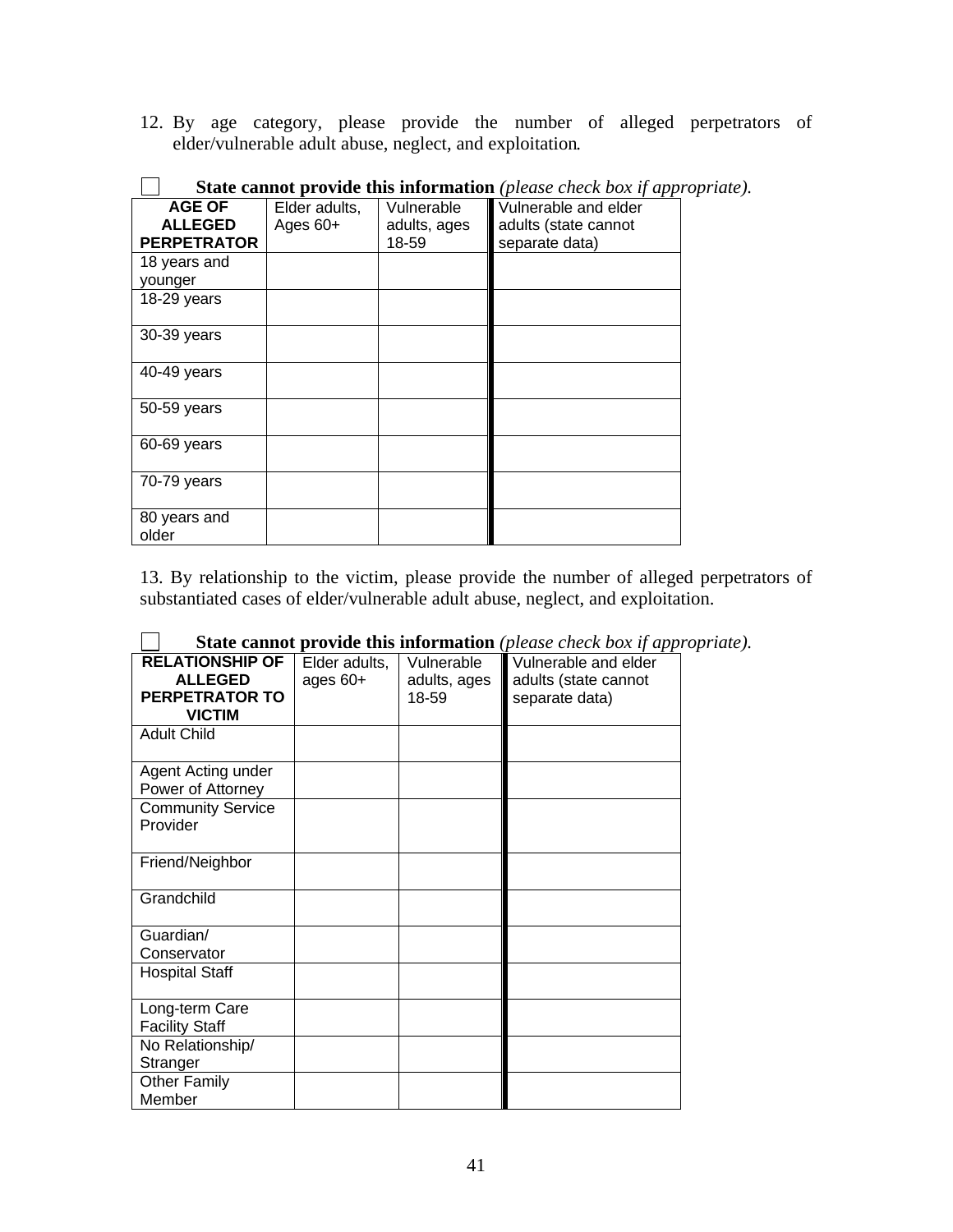| <b>RELATIONSHIP OF</b><br><b>ALLEGED</b><br><b>PERPETRATOR TO</b><br><b>VICTIM</b> | Elder adults,<br>ages 60+ | Vulnerable<br>adults, ages<br>18-59 | Vulnerable and elder<br>adults (state cannot<br>separate data) |
|------------------------------------------------------------------------------------|---------------------------|-------------------------------------|----------------------------------------------------------------|
| Parent                                                                             |                           |                                     |                                                                |
| Representative<br>Payee                                                            |                           |                                     |                                                                |
| Sibling                                                                            |                           |                                     |                                                                |
| Spouse/ Intimate<br>Partner                                                        |                           |                                     |                                                                |
| <b>Tenants</b>                                                                     |                           |                                     |                                                                |
| Other 1 (please<br>specify)                                                        |                           |                                     |                                                                |
| Other 2 (please<br>specify)                                                        |                           |                                     |                                                                |
| Unknown                                                                            |                           |                                     |                                                                |

14. Does your program maintain an abuse registry or database of alleged perpetrators?

| es | Nο |
|----|----|
|    |    |

**Please provide any comments or explanations you would like on questions from this section. (Specify question number when responding).** 

# **SECTION F: SERVICE DELIVERY AND OUTCOMES FOR SUBSTANTIATED CASES ONLY**

*Please provide only numbers for this section.*

15a. How many cases of elder/vulnerable adult abuse, neglect, and exploitation involved court interventions or legal actions in order to protect clients?

**State cannot provide this information** *(please check box if appropriate).*

15b. How many of the above cases resulted in involuntary adult protective services?

![](_page_41_Picture_10.jpeg)

**State cannot provide this information** *(please check box if appropriate).*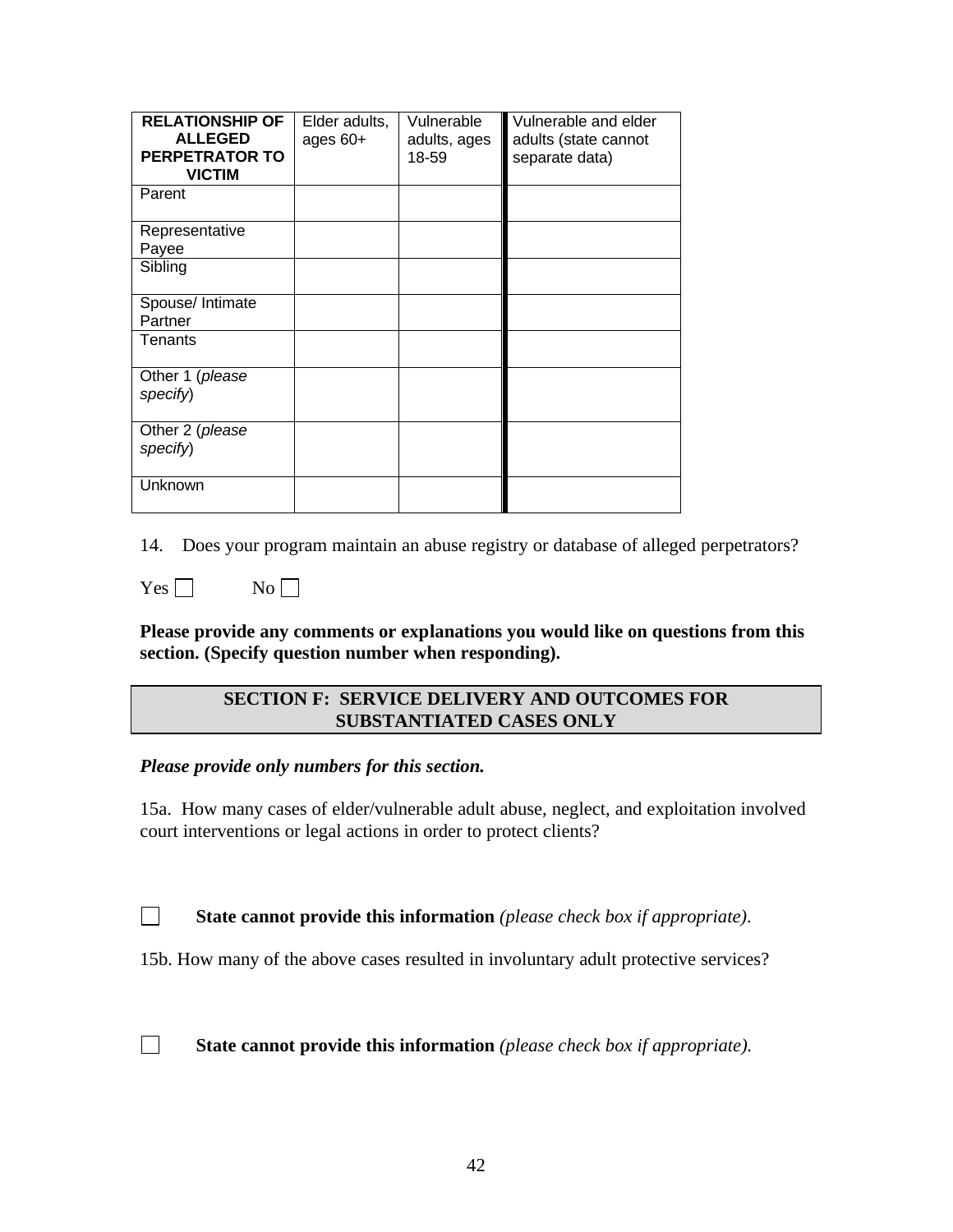16. Please indicate how many reports of elder/vulnerable adult abuse, neglect, and exploitation closed in FY 2003 for the following reasons.

| <b>REASON FOR</b><br><b>CLOSURE</b>                               | Elder adults,<br>ages $60+$ | Vulnerable<br>adults, ages<br>18-59 | Vulnerable and elder<br>adults (state cannot<br>separate data) |
|-------------------------------------------------------------------|-----------------------------|-------------------------------------|----------------------------------------------------------------|
| Client moved out of<br>service area                               |                             |                                     |                                                                |
| Client died                                                       |                             |                                     |                                                                |
| Client entered long-<br>term-care facility                        |                             |                                     |                                                                |
| Client refused further<br>services                                |                             |                                     |                                                                |
| Client no longer in<br>need of services (risk<br>of harm reduced) |                             |                                     |                                                                |
| Unable to locate client                                           |                             |                                     |                                                                |
| Referred to law<br>enforcement                                    |                             |                                     |                                                                |
| Other (please specify)                                            |                             |                                     |                                                                |

**State cannot provide this information** *(please check box if appropriate).*  $\Box$ 

- 17. For the primary allegation for each case, what was the outcome for victims of elder/vulnerable adult abuse, neglect, self-neglect, and exploitation upon case closure?
- **State cannot provide this information** *(please check box if appropriate).*  $\Box$

| <b>ABUSE OUTCOME</b> | Elder adults,<br>ages $60+$ | Vulnerable<br>adults, ages<br>18-59 | Vulnerable and elder<br>adults (state cannot<br>separate data) |
|----------------------|-----------------------------|-------------------------------------|----------------------------------------------------------------|
| Risk reduced         |                             |                                     |                                                                |
| Risk the same        |                             |                                     |                                                                |
| Risk increased       |                             |                                     |                                                                |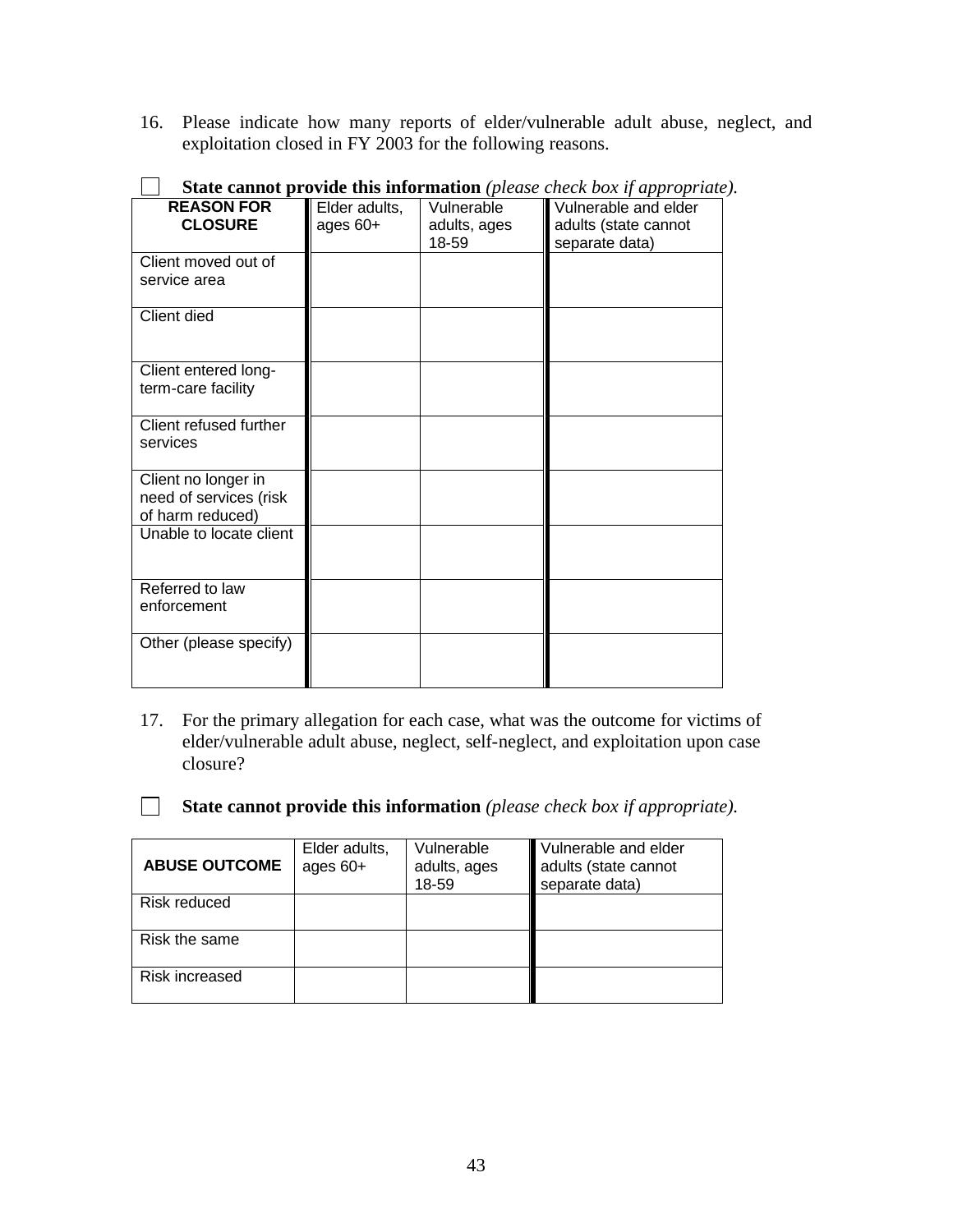| <b>NEGLECT</b><br><b>OUTCOME</b> | Elder adults,<br>ages $60+$ | Vulnerable<br>adults, ages<br>18-59 | Vulnerable and elder<br>adults (state cannot<br>separate data) |
|----------------------------------|-----------------------------|-------------------------------------|----------------------------------------------------------------|
| Risk reduced                     |                             |                                     |                                                                |
| Risk the same                    |                             |                                     |                                                                |
| Risk increased                   |                             |                                     |                                                                |

| <b>SELF-NEGLECT</b><br><b>OUTCOME</b> | Elder adults,<br>ages $60+$ | Vulnerable<br>adults, ages<br>18-59 | Vulnerable and elder<br>adults (state cannot<br>separate data) |
|---------------------------------------|-----------------------------|-------------------------------------|----------------------------------------------------------------|
| Risk reduced                          |                             |                                     |                                                                |
| Risk the same                         |                             |                                     |                                                                |
| Risk increased                        |                             |                                     |                                                                |

| <b>EXPLOITATION</b><br><b>OUTCOME</b> | Elder adults,<br>ages $60+$ | Vulnerable<br>adults, ages<br>18-59 | Vulnerable and elder<br>adults (state cannot<br>separate data) |
|---------------------------------------|-----------------------------|-------------------------------------|----------------------------------------------------------------|
| Risk reduced                          |                             |                                     |                                                                |
| Risk the same                         |                             |                                     |                                                                |
| Risk increased                        |                             |                                     |                                                                |

**Please provide any comments or explanations you would like on questions from this section. (Specify question number when responding).** 

# **SECTION G: FUNDING AND ADMINISTRATION**

18. For Adult Protective Services only, what was your program's total allocation for FY 2003?

**\$**

 $\Box$ **State cannot provide this information** *(please check box if appropriate).*